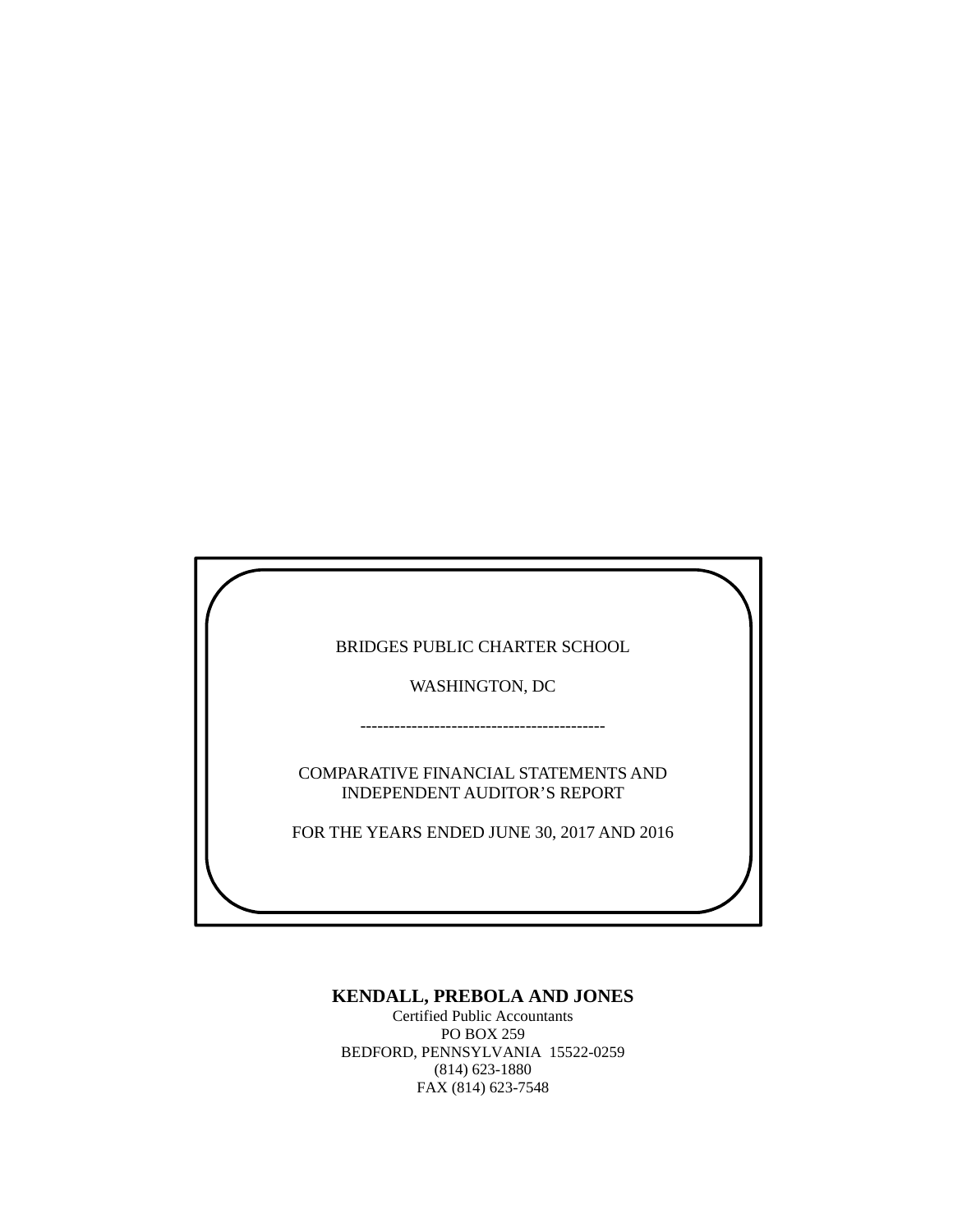# I N D E X

|                                                                                                                                                                                                                          | Page      |
|--------------------------------------------------------------------------------------------------------------------------------------------------------------------------------------------------------------------------|-----------|
| <b>Independent Auditor's Report</b>                                                                                                                                                                                      | $1-2$     |
| Comparative Statements of Financial Position,<br>June 30, 2017 and 2016                                                                                                                                                  | 3         |
| Comparative Statements of Activities, For the Years Ended<br>June 30, 2017 and 2016                                                                                                                                      | 4         |
| Comparative Statements of Cash Flows, For the Years Ended<br>June 30, 2017 and 2016                                                                                                                                      | 5         |
| <b>Notes to Financial Statements</b>                                                                                                                                                                                     | $6 - 25$  |
| Supplemental Information                                                                                                                                                                                                 |           |
| Schedule 1 - Comparative Schedules of Functional Expenses,<br>For the Years Ended June 30, 2017 and 2016                                                                                                                 | $26 - 27$ |
| Schedule 2 - Comparative Schedules of Average Cost Per Student,<br>For the Years Ended June 30, 2017 and 2016                                                                                                            | 28        |
| Schedule 3 - Schedule of Expenditures of Federal Awards,<br>For the Year Ended June 30, 2017                                                                                                                             | 29-30     |
| Notes to Schedule of Expenditures of Federal Awards                                                                                                                                                                      | 31-32     |
| Independent Auditor's Report on Internal Control over Financial Reporting<br>and on Compliance and Other Matters Based on an Audit of Financial<br>Statements Performed in Accordance with Government Auditing Standards | 33-34     |
| Independent Auditor's Report on Compliance for Each Major Program<br>and on Internal Control over Compliance Required by the Uniform Guidance                                                                            | $35 - 36$ |
| Summary Schedule of Prior Audit Findings,<br>For the Year Ended June 30, 2017                                                                                                                                            | 37        |
| Schedule of Findings and Questioned Costs,<br>For the Year Ended June 30, 2017                                                                                                                                           | 38        |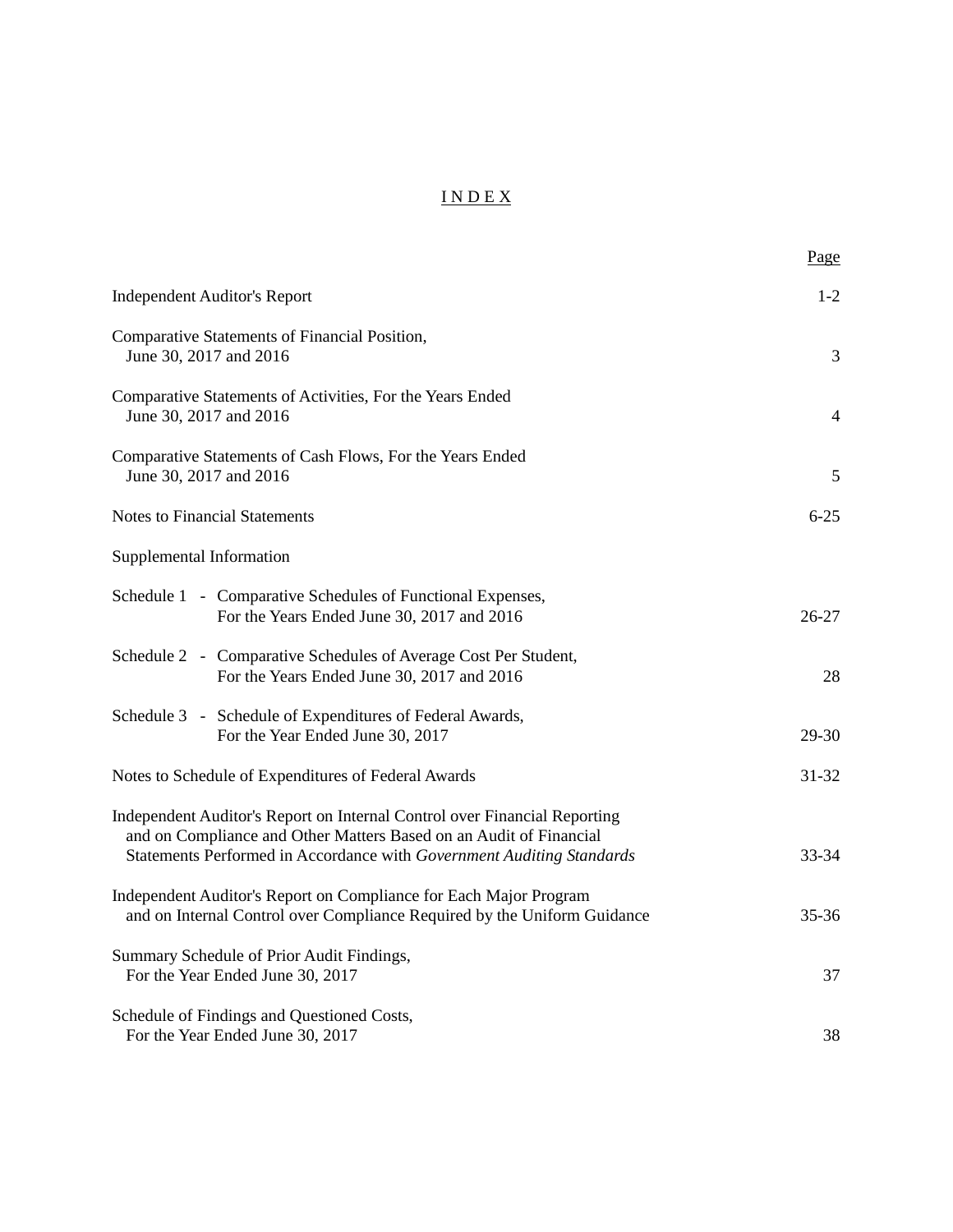# Kendall, Prebola and Jones, LLC

Certified Public Accountants

Board of Trustees Bridges Public Charter School 100 Gallatin Street, NE Washington, DC 20011

#### INDEPENDENT AUDITOR'S REPORT

#### *Report on the Financial Statements*

We have audited the accompanying financial statements of the Bridges Public Charter School, (a nonprofit organization) which comprise the statements of financial position as of June 30, 2017 and 2016, and the related statements of activities and cash flows for the years then ended, and the related notes to the financial statements.

#### *Management's Responsibility for the Financial Statements*

Management is responsible for the preparation and fair presentation of these financial statements in accordance with accounting principles generally accepted in the United States of America; this includes the design, implementation, and maintenance of internal control relevant to the preparation and fair presentation of financial statements that are free from material misstatement, whether due to fraud or error.

#### *Auditor's Responsibility*

Our responsibility is to express an opinion on these financial statements based on our audits. We conducted our audits in accordance with auditing standards generally accepted in the United States of America and the standards applicable to financial audits contained in *Government Auditing Standards*, issued by the Comptroller General of the United States. Those standards require that we plan and perform the audit to obtain reasonable assurance about whether the financial statements are free from material misstatement.

An audit involves performing procedures to obtain audit evidence about the amounts and disclosures in the financial statements. The procedures selected depend on the auditor's judgment, including the assessment of the risks of material misstatement of the financial statements, whether due to fraud or error. In making those risk assessments, the auditor considers internal control relevant to the entity's preparation and fair presentation of the financial statements in order to design audit procedures that are appropriate in the circumstances, but not for the purpose of expressing an opinion on the effectiveness of the entity's internal control. Accordingly, we express no such opinion. An audit also includes evaluating the appropriateness of accounting policies used and the reasonableness of significant accounting estimates made by management, as well as evaluating the overall presentation of the financial statements.

We believe that the audit evidence we have obtained is sufficient and appropriate to provide a basis for our audit opinion.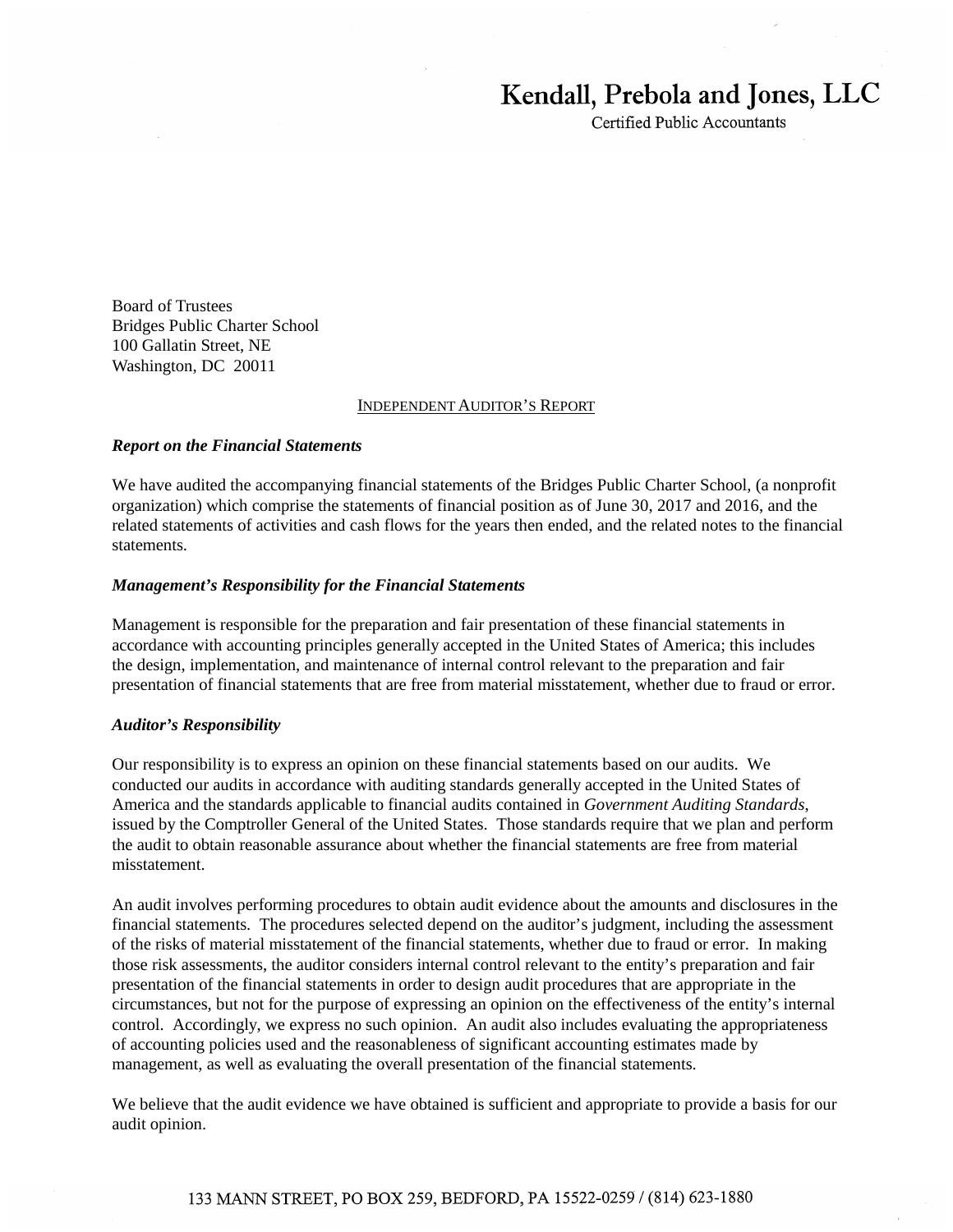#### *Opinion*

In our opinion, the financial statements referred to above present fairly, in all material respects, the financial position of the Bridges Public Charter School as of June 30, 2017 and 2016, and the changes in its net assets and its cash flows for the years then ended in accordance with accounting principles generally accepted in the United States of America.

#### *Other Matters*

Our audits were conducted for the purpose of forming an opinion on the financial statements as a whole. The schedules of functional expenses and schedules of average cost per student are presented for purposes of additional analysis and are not a required part of the financial statements. In addition, the accompanying schedule of expenditures of federal awards as required by Title 2 U.S. *Code of Federal Regulations* (CFR) Part 200, *Uniform Administrative Requirements, Cost Principles, and Audit Requirements for Federal Awards*, is presented for purposes of additional analysis and is not a required part of the financial statements. Such information is the responsibility of management and was derived from and relates directly to the underlying accounting and other records used to prepare the financial statements. The information has been subjected to the auditing procedures applied in the audit of the financial statements and certain additional procedures, including comparing and reconciling such information directly to the underlying accounting and other records used to prepare the financial statements or to the financial statements themselves, and other additional procedures in accordance with auditing standards generally accepted in the United States of America. In our opinion, the information is fairly stated in all material respects in relation to the financial statements as a whole.

#### *Other Reporting Required by Government Auditing Standards*

In accordance with *Government Auditing Standards*, we have also issued our report dated December 21, 2017, on our consideration of the Bridges Public Charter School's internal control over financial reporting and on our tests of its compliance with certain provisions of laws, regulations, contracts and grant agreements and other matters. The purpose of that report is solely to describe the scope of our testing of internal control over financial reporting and compliance and the results of that testing, and not to provide an opinion on the effectiveness of internal control over financial reporting or on compliance. That report is an integral part of an audit performed in accordance with *Government Auditing Standards* in considering the Bridges Public Charter School's internal control over financial reporting and compliance.

Kendall, allen 1

Certified Public Accountants

Bedford, Pennsylvania December 21, 2017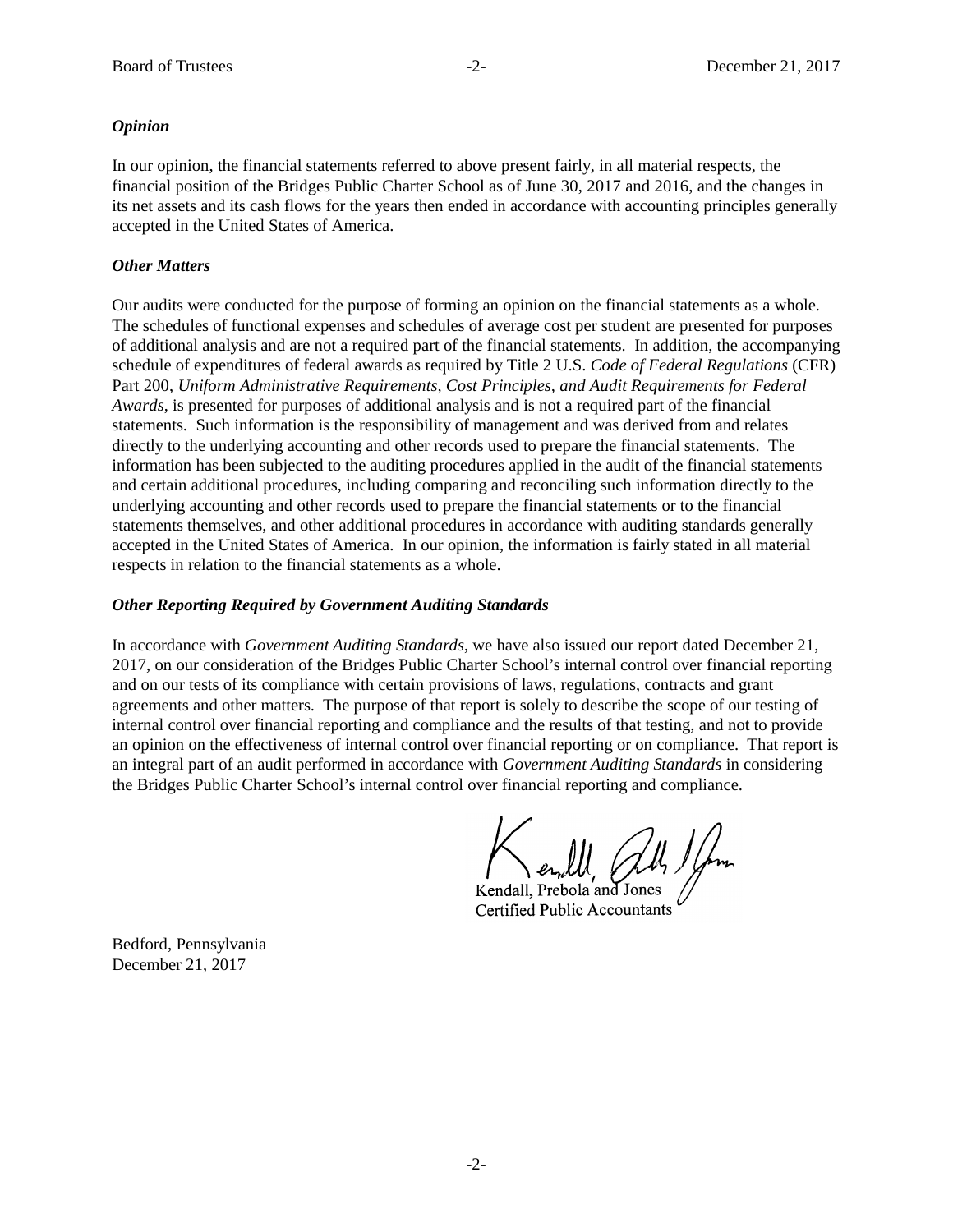# BRIDGES PUBLIC CHARTER SCHOOL COMPARATIVE STATEMENTS OF FINANCIAL POSITION JUNE 30, 2017 AND 2016

|                                               | June 30, 2017   | June 30, 2016   |
|-----------------------------------------------|-----------------|-----------------|
| <b>ASSETS</b>                                 |                 |                 |
| <b>Current Assets:</b>                        |                 |                 |
| Cash and Cash Equivalents                     | \$<br>1,141,323 | \$<br>1,164,574 |
| <b>Accounts Receivable</b>                    | 124,082         | 208,799         |
| <b>Grants Receivable</b>                      | 248,960         | 114,169         |
| Promises Receivable                           | 10,948          |                 |
| Due From Affiliate                            |                 | 15,000          |
| Prepaid Expenses                              | 416,152         | 80,304          |
|                                               |                 |                 |
| <b>Total Current Assets</b>                   | \$1,941,465     | 1,582,846       |
| <b>Fixed Assets:</b>                          |                 |                 |
| Fixed Assets, Net of Accumulated Depreciation | \$1,138,631     | \$<br>669,363   |
| <b>Total Fixed Assets</b>                     | \$1,138,631     | \$<br>669,363   |
| Other Assets:                                 |                 |                 |
| Investment in LLC                             | \$<br>195,253   | \$<br>459,000   |
| Deposits                                      | 53,348          | 82,838          |
| <b>Total Other Assets</b>                     | \$<br>248,601   | \$<br>541,838   |
| <b>TOTAL ASSETS</b>                           | 3,328,697       | 2,794,047       |
| <b>LIABILITIES AND NET ASSETS</b>             |                 |                 |
| <b>Current Liabilities:</b>                   |                 |                 |
| Accounts Payable and Accrued Expenses         | \$<br>158,441   | \$<br>137,477   |
| Accrued Salaries and Expenses                 | 608,102         | 503,781         |
| <b>Refundable Advances</b>                    | 56,263          |                 |
| <b>Deferred Revenues</b>                      | 3,321           |                 |
| Capital Lease Obligation, Current Portion     | 259             | 2,831           |
|                                               |                 |                 |
| <b>Total Current Liabilities</b>              | \$<br>826,386   | \$<br>644,089   |
| Long-Term Liabilities:                        |                 |                 |
| Capital Lease Payable                         | \$<br>259       | \$<br>3,265     |
| Less: Current Portion                         | (259)           | (2,831)         |
| Deferred Rent                                 | 268,221         | 43,116          |
| <b>Total Long-Term Liabilities</b>            | 268,221<br>S    | \$<br>43,550    |
| <b>Total Liabilities</b>                      | \$1,094,607     | 687,639<br>\$   |
| Net Assets:                                   |                 |                 |
| Unrestricted                                  | 2,225,988<br>\$ | 2,105,758       |
| <b>Temporarily Restricted</b>                 | 8,102           | 650             |
| <b>Total Net Assets</b>                       | 2,234,090       | 2,106,408       |
| TOTAL LIABILITIES AND NET ASSETS              | 3,328,697       | 2,794,047<br>S. |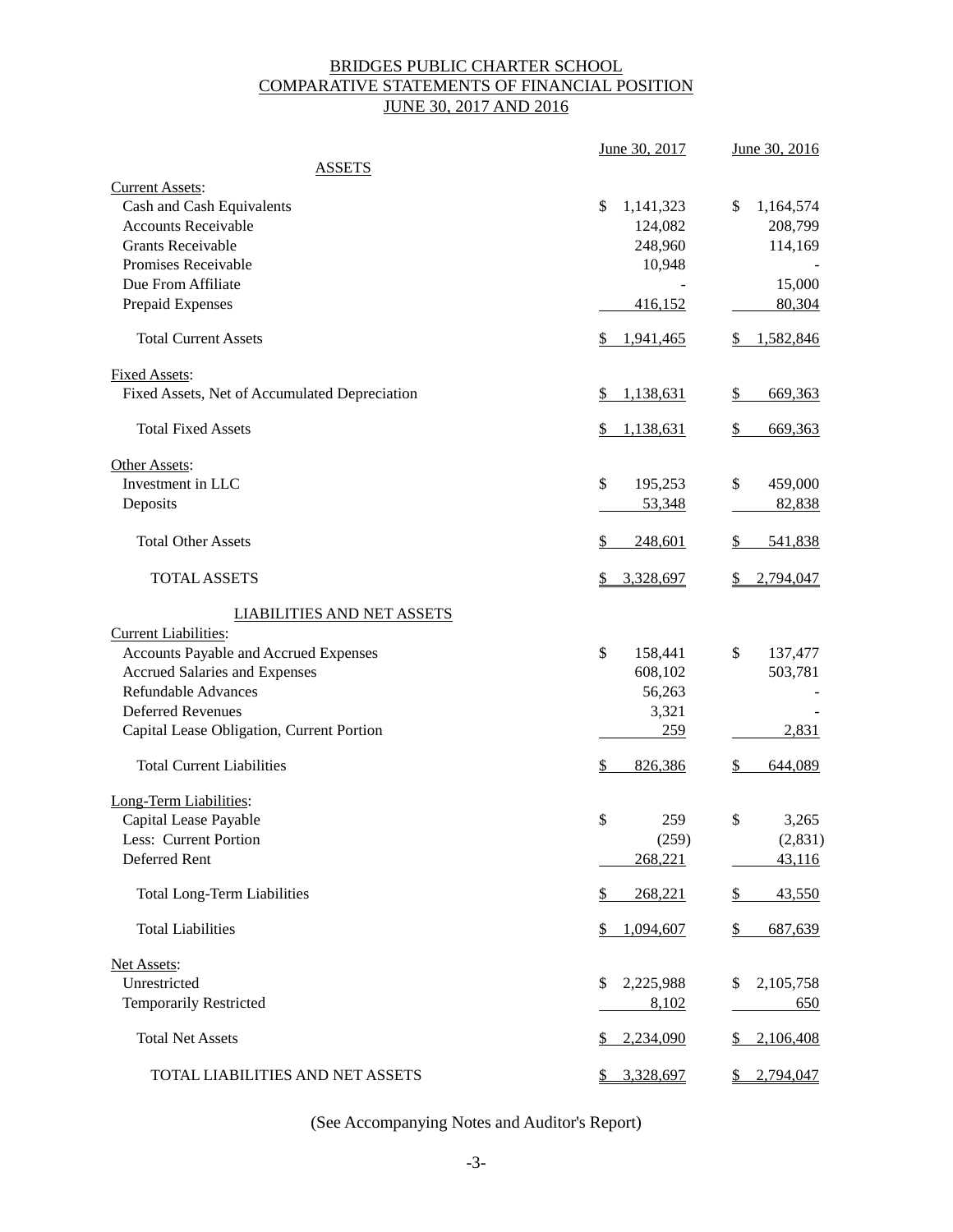#### BRIDGES PUBLIC CHARTER SCHOOL COMPARATIVE STATEMENTS OF ACTIVITIES FOR THE YEARS ENDED JUNE 30, 2017 AND 2016

|                                         |                           | June 30, 2017             |                 | June 30, 2016   |                                 |                 |
|-----------------------------------------|---------------------------|---------------------------|-----------------|-----------------|---------------------------------|-----------------|
|                                         | Unrestricted              | Temporarily<br>Restricted | Total           | Unrestricted    | Temporarily<br>Restricted       | Total           |
| Revenues and Other Support:             |                           |                           |                 |                 |                                 |                 |
| Per Pupil Funding Allocation            | \$<br>7,263,434           | $\frac{1}{2}$             | 7,263,434<br>\$ | \$<br>7,120,634 | $\mathcal{S}$<br>$\blacksquare$ | \$<br>7,120,634 |
| Per Pupil Facility Allowance            | 1,024,672                 |                           | 1,024,672       | 1,040,292       |                                 | 1,040,292       |
| <b>Federal Entitlements and Grants</b>  | 1,321,409                 |                           | 1,321,409       | 448,915         |                                 | 448,915         |
| <b>Donated Commodities</b>              | 9,362                     |                           | 9,362           | 1,219           |                                 | 1,219           |
| <b>State Grants</b>                     | 181,567                   |                           | 181,567         | 98,158          | $\sim$                          | 98,158          |
| Contributions                           | 43,622                    | 17,620                    | 61,242          | 90,119          | 2,300                           | 92,419          |
| <b>Donated Services</b>                 | 76,856                    |                           | 76,856          | 344,922         |                                 | 344,922         |
| <b>Student Activity Fees</b>            | 50,201                    |                           | 50,201          | 51,009          |                                 | 51,009          |
| Investment Income                       | 6                         |                           | 6               | 6               |                                 | 6               |
| Other Income                            | 80                        |                           | 80              | 78,964          |                                 | 78,964          |
| Loss on Disposal of Fixed Assts         | (3,964)                   |                           | (3,964)         |                 |                                 |                 |
| Net Assets Released from Restrictions - |                           |                           |                 |                 |                                 |                 |
| Satisfaction of Program Restrictions    | 10,168                    | (10, 168)                 |                 | 2,300           | (2,300)                         |                 |
| <b>Total Revenues and Other Support</b> | \$9,977,413               | 7,452<br>\$               | 9,984,865       | \$<br>9,276,538 |                                 | 9,276,538<br>\$ |
| Expenses:                               |                           |                           |                 |                 |                                 |                 |
| <b>Educational Services</b>             | 9,358,188<br>\$           | $\mathbb{S}$              | 9,358,188<br>\$ | \$<br>8,004,724 | $\mathcal{S}$                   | 8,004,724<br>\$ |
| General and Administrative              | 487,998                   |                           | 487,998         | 511,042         |                                 | 511,042         |
| Fundraising                             | 10,997                    |                           | 10,997          | 111,435         |                                 | 111,435         |
| <b>Total Expenses</b>                   | 9,857,183<br>$\mathbb{S}$ | \$                        | 9,857,183<br>\$ | 8,627,201<br>\$ |                                 | 8,627,201<br>\$ |
| Changes in Net Assets                   | 120,230<br>\$             | $\frac{1}{2}$<br>7,452    | 127,682<br>\$   | \$<br>649,337   | $\mathcal{S}$                   | 649,337         |
| Net Assets at Beginning of Year         | 2,105,758                 | 650                       | 2,106,408       | 1,456,421       | 650                             | ,457,071        |
| Net Assets at End of Year               | 2,225,988                 | 8,102<br>\$               | \$2,234,090     | 2,105,758<br>\$ | 650                             | \$2,106,408     |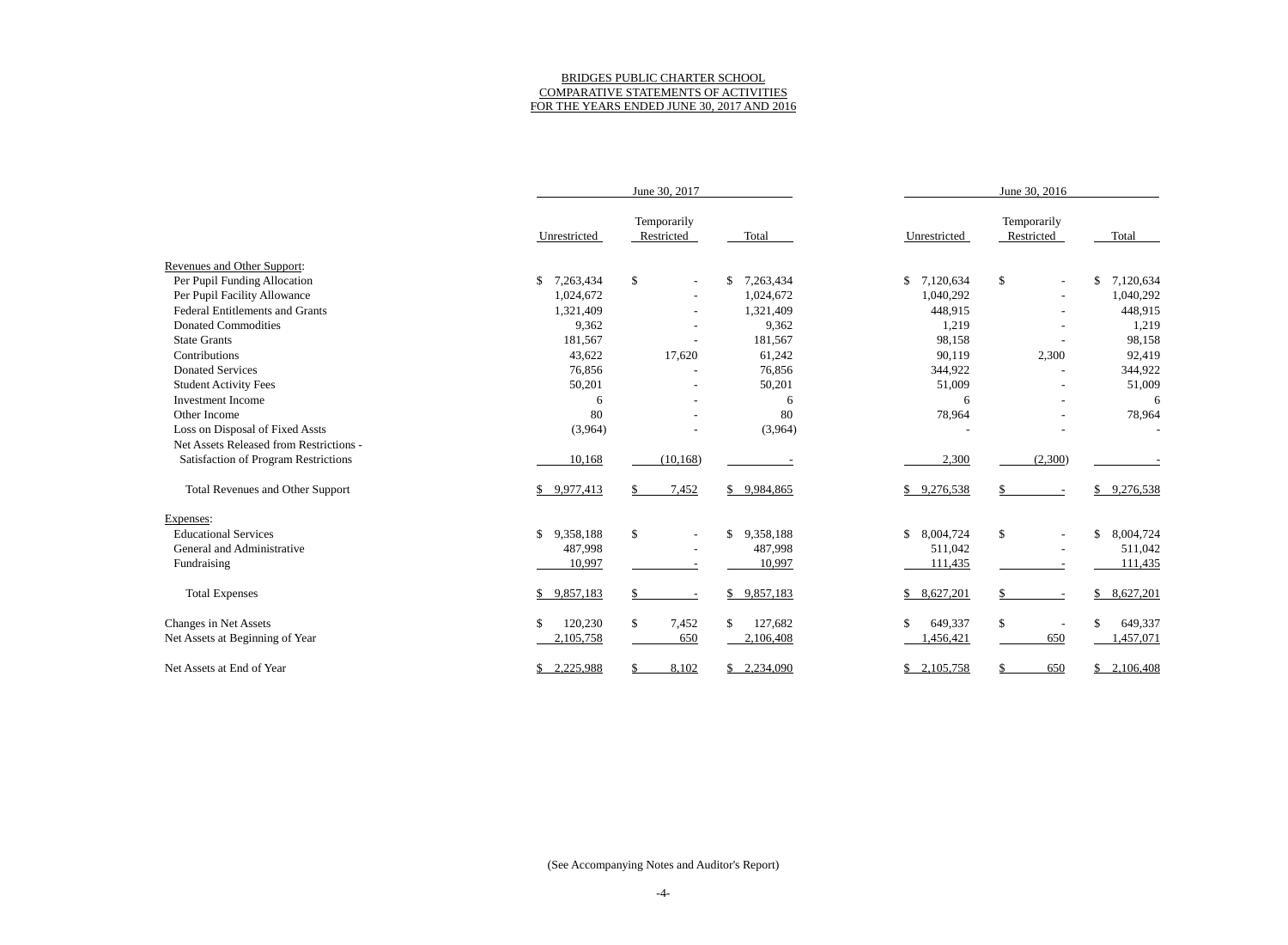# BRIDGES PUBLIC CHARTER SCHOOL COMPARATIVE STATEMENTS OF CASH FLOWS FOR THE YEARS ENDED JUNE 30, 2017 AND 2016

|                                                             | June 30, 2017    |               | June 30, 2016 |
|-------------------------------------------------------------|------------------|---------------|---------------|
| <b>Cash Flows from Operating Activities:</b>                |                  |               |               |
| <b>Changes in Net Assets</b>                                | \$<br>127,682    | \$            | 649,337       |
| Adjustments to Reconcile Changes in Net Assets to           |                  |               |               |
| Net Cash Flows from Operating Activities:                   |                  |               |               |
| Depreciation and Amortization                               | 154,037          |               | 157,690       |
| Loss on Disposal of Fixed Assets                            | 3,964            |               |               |
| Accounts Receivable - (Increase)/Decrease                   | 84,717           |               | (3,182)       |
| Grants Receivable - (Increase)/Decrease                     | (134,791)        |               | 92,937        |
| Promises Receivable - (Increase)/Decrease                   | (10,948)         |               |               |
| Due From Affiliate - (Increase)/Decrease                    | 15,000           |               | (15,000)      |
| Prepaid Expenses - (Increase)/Decrease                      | (335, 848)       |               | (17,515)      |
| Deposits - (Increase)/Decrease                              | 29,490           |               |               |
| Accounts Payable and Accrued Expenses - Increase/(Decrease) | 20,964           |               | (839,983)     |
| Accrued Salaries and Expenses - Increase/(Decrease)         | 104,321          |               | 69,643        |
| Refundable Advance - Increase/(Decrease)                    | 56,263           |               |               |
| Deferred Revenue - Increase/(Decrease)                      | 3,321            |               |               |
| Deferred Rent - Increase/(Decrease)                         | 225,105          |               | <u>15,951</u> |
| Net Cash Flows from Operating Activities                    | \$<br>343,277    | \$            | 109,878       |
| <b>Cash Flows from Investing Activities:</b>                |                  |               |               |
| <b>Purchase of Fixed Assets</b>                             | \$<br>(627, 269) | \$            | (7,015)       |
| Investment in LLC                                           | 263,747          |               | (459,000)     |
| Net Cash Flows from Investing Activities                    | \$<br>(363,522)  | \$            | (466, 015)    |
| <b>Cash Flows from Financing Activities:</b>                |                  |               |               |
| Payments of Capital Lease Obligations                       | \$<br>(3,006)    | $\frac{1}{2}$ | (2,831)       |
| Net Cash Flows from Financing Activities                    | \$<br>(3,006)    | \$            | (2,831)       |
| Net Increase/(Decrease) in Cash and Cash Equivalents        | \$<br>(23, 251)  | \$            | (358,968)     |
| Cash and Cash Equivalents at Beginning of Year              | 1,164,574        |               | 1,523,542     |
| Cash and Cash Equivalents at End of Year                    | \$<br>1,141,323  | \$            | 1,164,574     |

#### Supplemental Disclosures:

a) Interest in the amount of \$114 and \$289 was paid during the years ended June 30, 2017 and 2016, respectively.

b) No income taxes were paid during the years ended June 30, 2017 and 2016.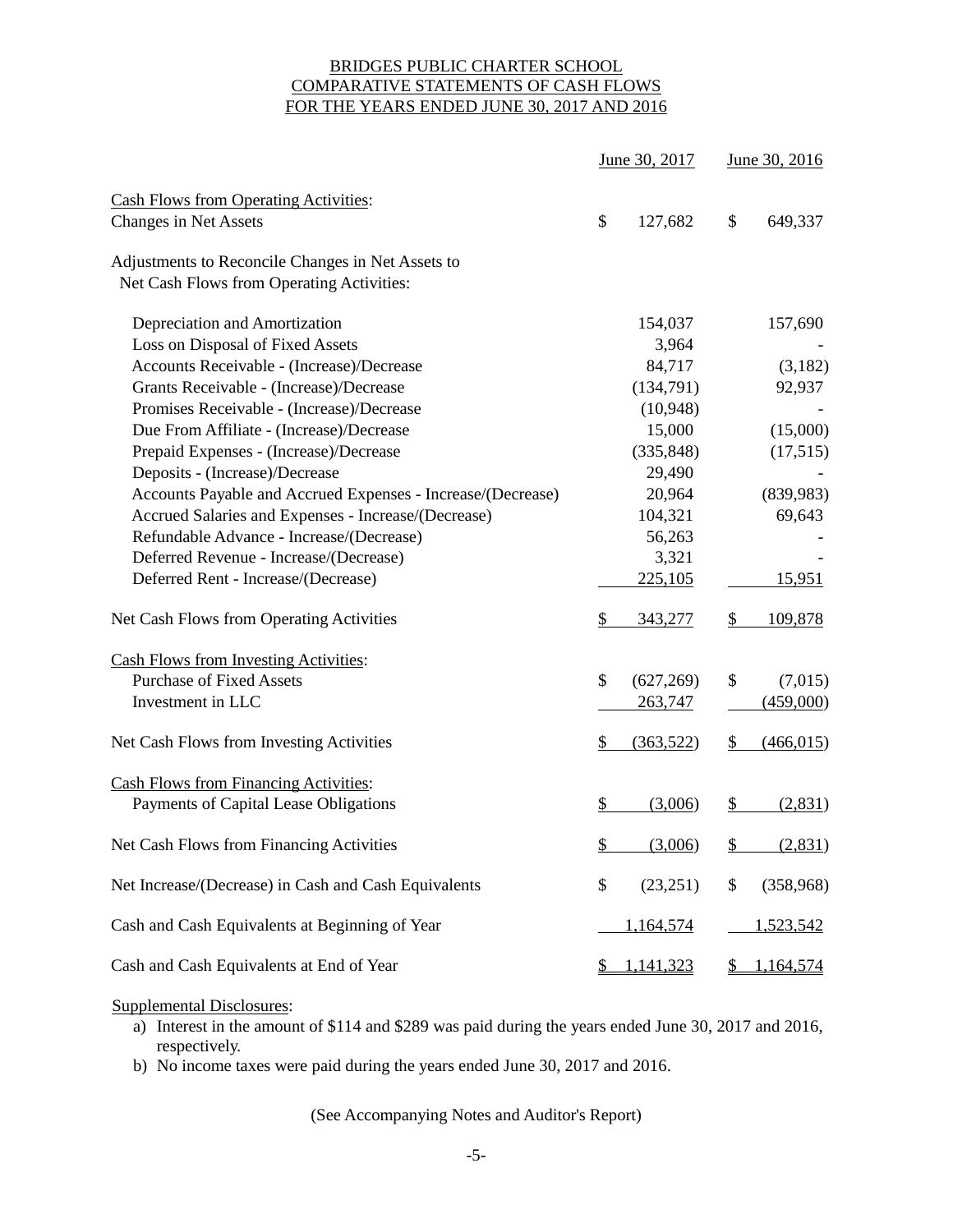## 1. ORGANIZATION:

Bridges Public Charter School (the Charter School) was established to provide preschool education and after-care to students in the District of Columbia to students with and without special needs. The Charter School was incorporated under the laws of the District of Columbia in August 2003 and was granted a 15-year charter to operate as a public charter school in the District of Columbia under the DC Public School Reform Act of 1995. In March 2012, the Charter School was granted approval by the DC Public Charter School Board to expand into an elementary school program, to serve grades Pre-K through fifth. The Charter School will reach grade level capacity in the 2017-2018 school year with fifth grade. For the 2015-2016 school year, the Charter School serviced students in grades Pre-K3 through third. For the 2016-2017 school year, the Charter School serviced students in grades Pre-K3 through fourth grade. During November 2015, the Charter School's legal name was changed from Bridges Charter School to Bridges Public Charter School.

#### **Basic Programs**

Bridges Public Charter School is unique in the DC education landscape serving a higher percentage of students with special needs in one school building than all but one other charter school in DC (St. Coletta). Bridges provides a continuum of inclusive learning environments and high-level special education classrooms. The school student population has been consistent since opening to students in 2005: 30%-35% students with special needs, 40+% English as Second Language Learners and 60%- 65% students who qualify for free or reduced lunch (low-income). The Charter School's activities are funded primarily by the District of Columbia's per pupil allocation formula, supplemented with federal funds allocated to the State Education Agency to be distributed to schools for staff development, special education services, and other eligible expenses.

## 2. SUMMARY OF SIGNIFICANT ACCOUNTING POLICIES:

The significant accounting policies of the Charter School are summarized below:

(a) Basis of Accounting and Presentation:

The accompanying financial statements have been prepared on the accrual basis of accounting, which presents financial position, activities, functional expenses, and cash flows in accordance with accounting principles generally accepted in the United States of America.

(b) Revenue Recognition:

#### **Contributions**

The Charter School has adopted Financial Accounting Standards Board ASC No. 958-605-25, *Accounting for Contributions Received and Contributions Made.* As such, contributions are recognized as revenue when they are received or unconditionally pledged.

All contributions are available for unrestricted use unless specifically restricted by the donor. Contributions and promises to give with donor imposed conditions are recognized as unrestricted support when the conditions on which they depend are substantially met. Contributions and promises to give with donor imposed restrictions are reported as temporarily restricted support. Unconditional promises to give due in the next year are recorded at their net realizable value.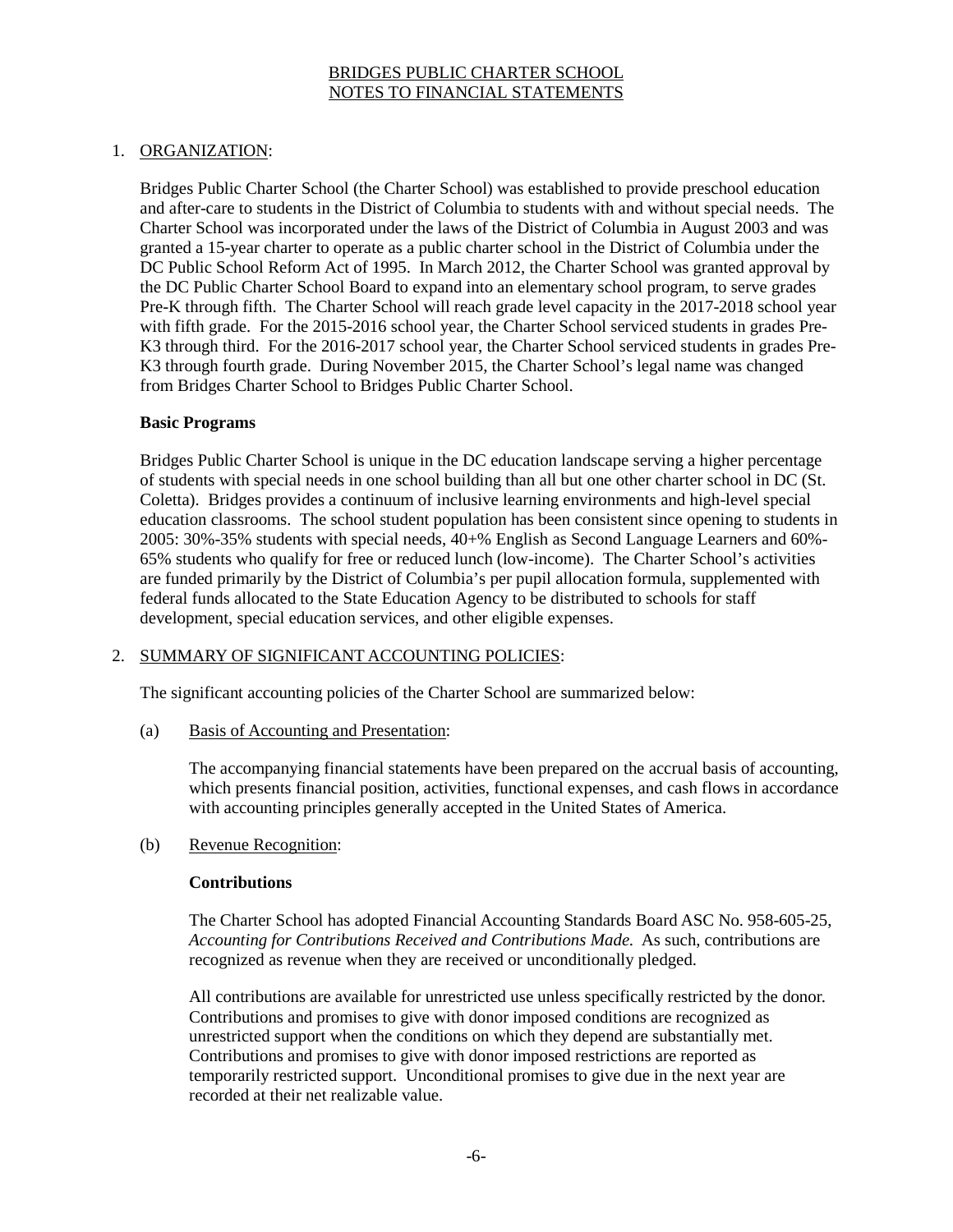# 2. SUMMARY OF SIGNIFICANT ACCOUNTING POLICIES: (Continued)

## (b) Revenue Recognition: (Continued)

## **Contributions** (Continued)

The Charter School reports gifts of equipment as unrestricted support unless explicit donor stipulations specify how the donated assets must be used. The Charter School reports expirations of donor restrictions when the donated or acquired assets are placed in service.

#### **Federal and Charter School Funding**

The Charter School receives a student allocation from the District of Columbia as well as federal funding to cover the cost of academic expenses. The student allocation is on a per pupil basis and includes the academic year funding, special education funding, and a facilities allotment. The Charter School recognized this funding in the year in which the school term is conducted. Funding received in advance of the school term is recorded as a refundable advance. Federal entitlements are recognized based on the allowable costs incurred.

#### (c) Corporate Taxes:

The Charter School is exempt from federal and state income taxes (other than on unrelated business income) under the provisions of Section  $501(c)(3)$  of the Internal Revenue Code and similar state income tax laws. Accordingly, no provision for income taxes has been provided for in the accompanying financial statements. The Charter School has been classified as other than a private foundation under Section 509(a)(1) of the Internal Revenue Code and accordingly contributions qualify as a charitable tax deduction by the contributor under Section  $170(b)(i)(A)(ii)$ . The Charter School did not have any net unrelated business income for the years ended June 30, 2017 and 2016.

## (d) Grants:

Grant revenues are received primarily from Federal agencies and the District of Columbia. These grants are subject to financial and compliance audits by the grantor agencies. Such audits could result in a request for reimbursement by the agency for expenditures disallowed under the terms and conditions of the appropriate grantor. No provision for possible adjustment has been made in the accompanying financial statements because, in the opinion of management, such adjustment, if any, would not have a material effect on the financial statements.

Cash receipts in excess of costs incurred for grants are reflected as refundable advances until they are expended for the purpose of the grant, at which time they are recognized as unrestricted support. Costs incurred in excess of cash received are reflected as grants receivable.

## (e) Net Assets:

The Charter School has adopted Financial Accounting Standards Board ASC No. 958-205-05, *Financial Statements of Not-for-Profit Organizations*. Under FASB ASC No. 958-205-05, the Charter School is required to report information regarding its financial position and activities according to three classes of net assets.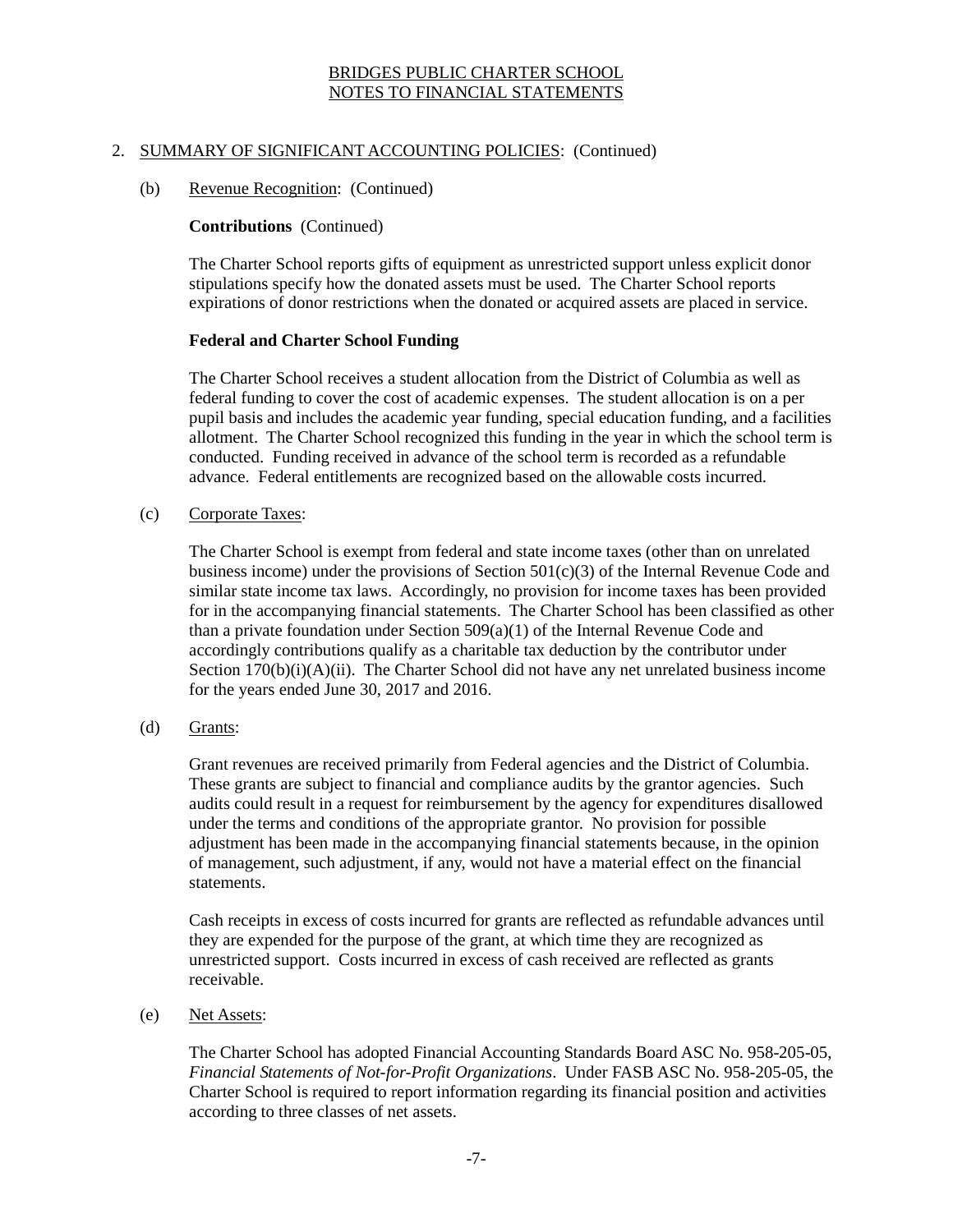# 2. SUMMARY OF SIGNIFICANT ACCOUNTING POLICIES: (Continued)

#### (e) Net Assets: (Continued)

Net assets and revenues, expenses, gains, and losses are classified based on the existence or absence of donor-imposed restrictions. Accordingly, net assets of the Charter School and changes therein are classified and reported as follows:

#### **Unrestricted Net Assets**

Net assets that are not subject to donor-imposed restrictions and over which the Board of Trustees has discretionary control. This classification includes net assets subject to donorimposed conditions, which have been met in the current year and net assets subject to donorimposed restrictions that have been released from restrictions.

#### **Temporarily Restricted Net Assets**

Net assets subject to donor-imposed restrictions that may or will be met, either by actions of the Charter School and/or the passage of time. When a restriction expires, temporarily restricted net assets are reclassified to unrestricted net assets and reported in the statement of activities as net assets released from restrictions.

Temporarily restricted net assets were available at year end for the following purpose:

| <b>Family Engagement Partnership</b> | June 30, 2017 |       | June 30, 2016 |     |
|--------------------------------------|---------------|-------|---------------|-----|
|                                      | S             | 5,221 |               |     |
| <b>Target Grant</b>                  |               | 2,000 |               |     |
| Playground                           |               | 881   |               |     |
| <b>Classroom Field Trips</b>         |               |       |               | 650 |
| Total                                |               | 8.102 |               | 650 |

Net assets were released from donor restrictions by incurring expenses satisfying the restricted purpose, the passage of time, or by the occurrence of events specified by donors for the following activities:

|                                         | June 30, 2017 |        | June 30, 2016 |       |
|-----------------------------------------|---------------|--------|---------------|-------|
| Playground                              | \$            | 4,250  | \$            |       |
| <b>Environmental Experience Project</b> |               | 2,400  |               |       |
| <b>Classroom Field Trips</b>            |               | 1,611  |               |       |
| <b>Family Engagement Partnership</b>    |               | 1,382  |               |       |
| Road Scholarships                       |               | 425    |               |       |
| <b>Building</b>                         |               | 100    |               |       |
| <b>REAL School Gardens</b>              |               |        |               | 1,500 |
| Technology                              |               |        |               | 800   |
| Total                                   |               | 10,168 |               | 2,300 |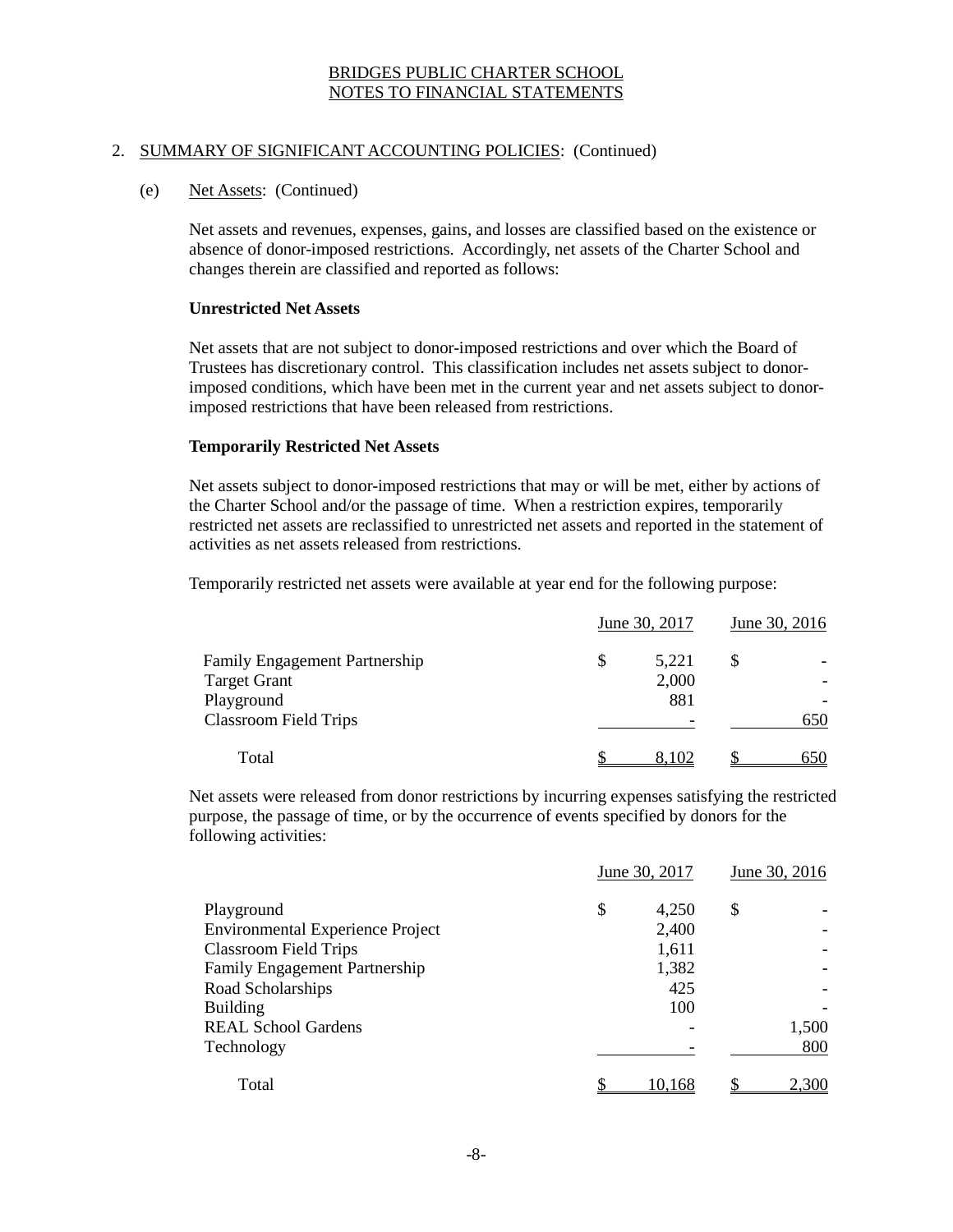# 2. SUMMARY OF SIGNIFICANT ACCOUNTING POLICIES: (Continued)

(e) Net Assets: (Continued)

#### **Permanently Restricted Net Assets**

Net assets subject to donor-imposed stipulations that requires the net assets be maintained permanently by the Charter School. Generally, the donors of these assets permit the use of all or part of the income earned on any related investments for general or specific purposes. The Charter School did not have any permanently restricted net assets as of June 30, 2017 or 2016.

## (f) Donated Services and Materials:

Donated services and materials are recognized as contributions in accordance with FASB ASC 958, *Accounting for Contributions Received and Contributions Made*, if the services received create or enhance nonfinancial assets or require specialized skills, and are provided by individuals possessing those skills, and would typically need to be purchased if not provided by donation. Contributed services and promises to give services that do not meet the above criteria are not recognized. The time contributed by the Board of Trustees is uncompensated and is not reflected as donated services. In-kind contributions are recorded in the statement of activities at estimated fair value and recognized as revenue and expense (or an asset) in the period they are received.

The estimated value of donated services and materials has been recorded in the financial statements as follows:

|                                    | June 30, 2017 |  | June 30, 2016 |  |
|------------------------------------|---------------|--|---------------|--|
| Legal Services                     | \$<br>50,188  |  | 334,422       |  |
| Playground Equipment               | 25,289        |  |               |  |
| <b>Learning Materials</b>          | 1,379         |  |               |  |
| <b>Other Professional Services</b> |               |  | 10,500        |  |
| Total                              | 76.856        |  | 344 YEZ       |  |

#### (g) Functional Expense Allocation Policies and Procedures:

Management has elected to prepare a schedule of functional expenses that is presented as supplemental information to the financial statements. The schedule of functional expenses presents an allocation of each expense category between program services, general and administrative, and fundraising activities. Program service costs pertain to educating students. General and administrative costs pertain to supporting activities. Fundraising costs relate to fundraising activities such as special events, fundraisers and the soliciting of contributions.

Management has established functional expense allocation policies and procedures based on a reasonable analysis of cost drivers and reasonable allocation estimates based on financial results and industry standards.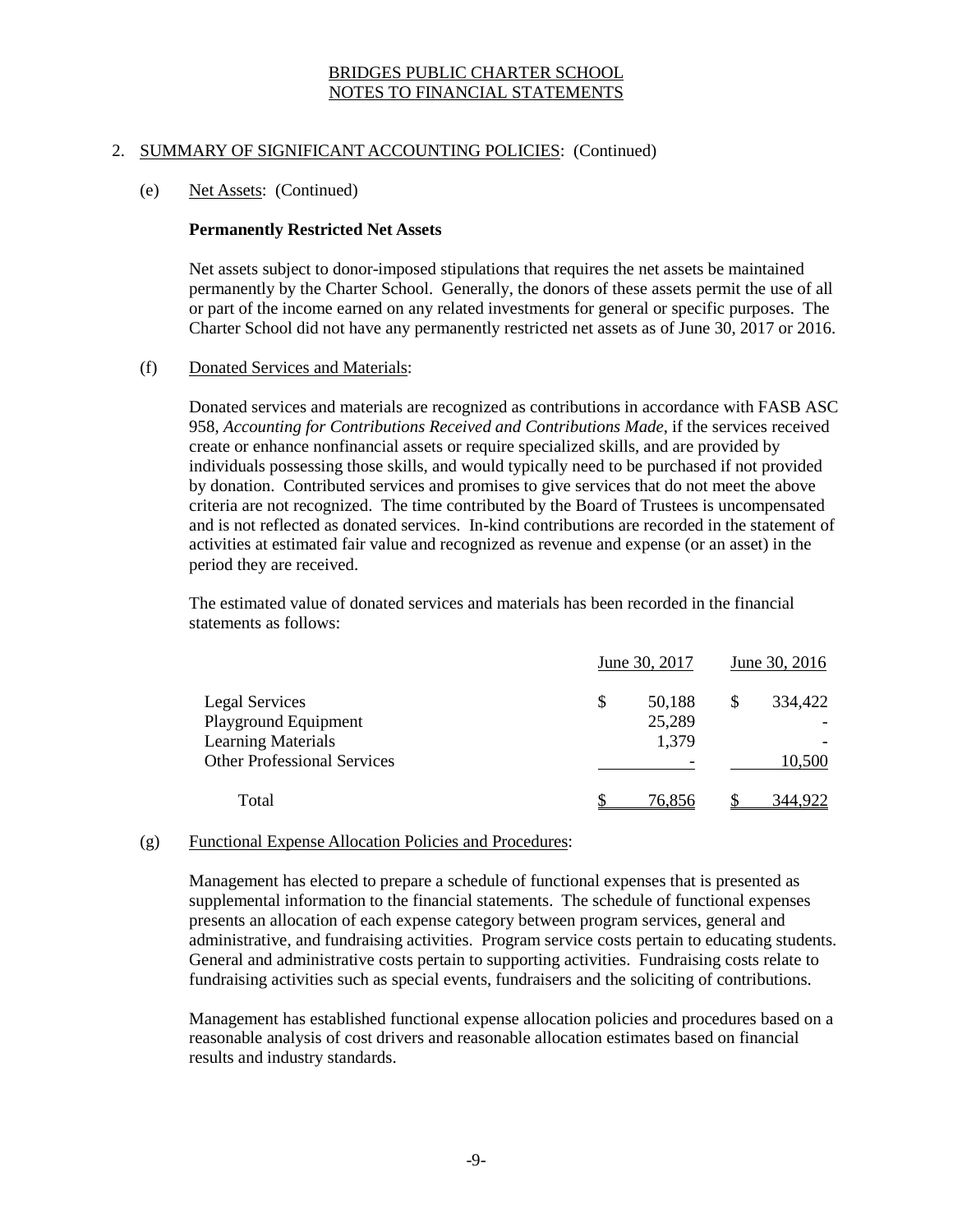# 2. SUMMARY OF SIGNIFICANT ACCOUNTING POLICIES: (Continued)

#### (g) Functional Expense Allocation Policies and Procedures: (Continued)

Direct costs, where identifiable, are allocated in whole to the appropriate functional category. Direct student expenses (textbooks, materials, instructional supplies, assessment material, contract educational services, and field trips) are allocated entirely to program services.

Personnel expenses for salaries are allocated based on job descriptions and management estimates of time spent on particular activities. Personnel expenses for salaries are divided into employee categories (executive, teachers, student and family support, etc.) and then a percentage of time spent on program services, general and administrative activities, and fundraising activities is applied. All other personnel expenses (employee benefits, payroll taxes, staff development) are allocated based on the weighted average allocation of the direct salaries.

Other expenses that are not directly identifiable by program are allocated based on management estimates of use of resources. For other expenses where it would not be appropriate to designate 100 percent as a program service cost, general and administrative cost, or fundraising cost, the allocation formula for personnel expenses is utilized for cost allocation purposes.

#### (h) Use of Estimates:

The preparation of financial statements in conformity with accounting principles generally accepted in the United States of America requires management to make estimates and assumptions that affect the reported amounts of assets, liabilities, the disclosure of contingent assets and liabilities at the date of the financial statements, and the reported amounts of support and revenues and expenses during the reporting period. Actual results could differ from those estimates.

## (i) Recognition of Salary Expense:

Salary expense is recognized in the year the service is rendered, which coincides with the academic year. Salaries unpaid at June 30 are recognized as expense and accrued salaries.

## (j) Fair Value of Certain Financial Instruments:

Some of the Charter School's financial instruments are not measured at fair value on a recurring basis but nevertheless are recorded at amounts that approximate fair value due to their liquid or short-term nature. Such accounts include cash, accounts receivable, prepaid expenses, accounts payable, and accrued expenses.

## (k) Reclassifications:

Certain accounts in the prior year financial statements have been reclassified for comparative purposes to conform with the presentation in the current year financial statements. These reclassifications had no effect on the change in the net assets or to total net assets from prior years.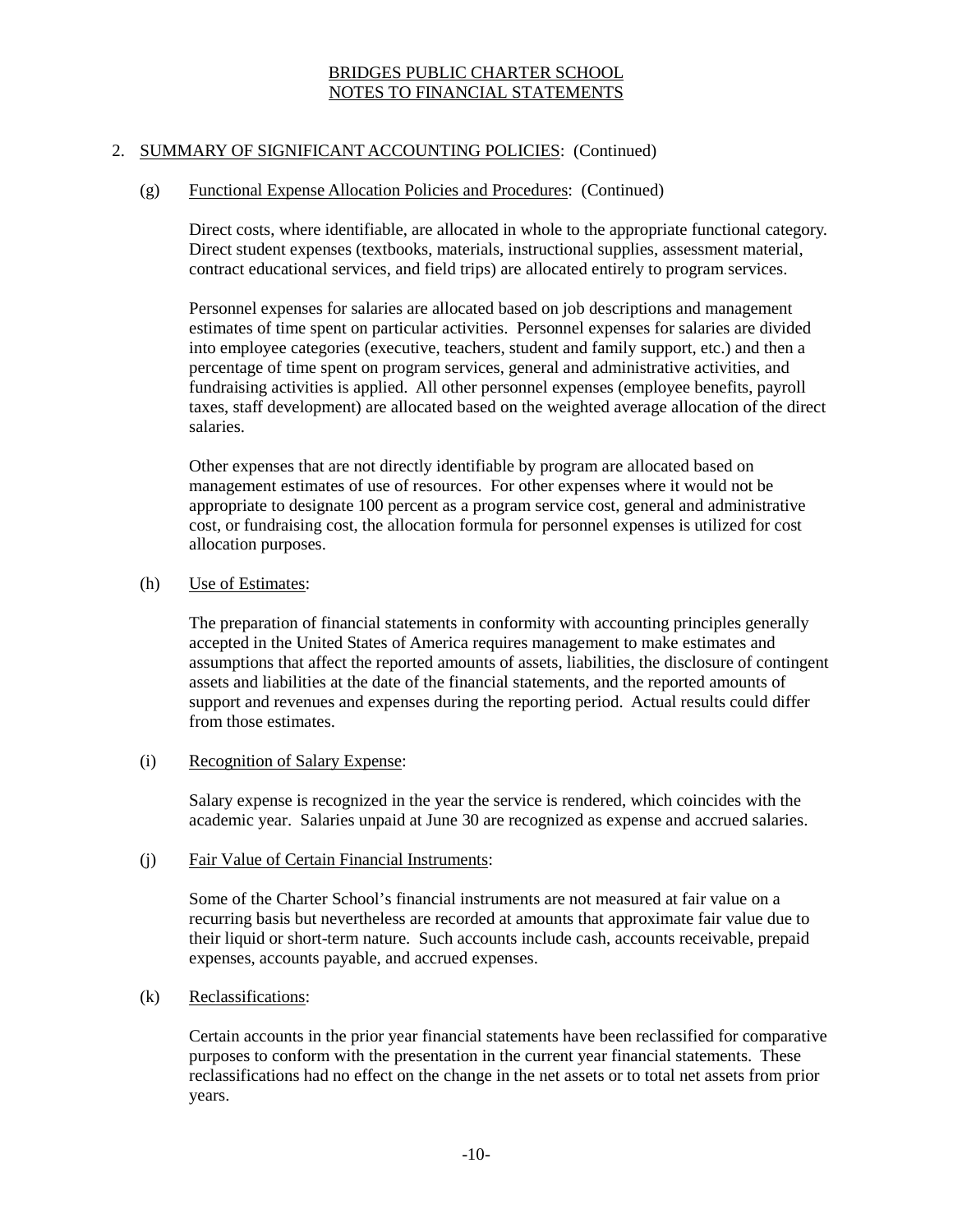# 3. ACCOUNTING FOR UNCERTAIN TAX POSITIONS:

Accounting principles generally accepted in the United States of America provide consistent guidance for the accounting for uncertainty in income taxes recognized in the Charter School's financial statements and prescribe a threshold of "more likely than not" for recognition of tax positions taken or expected to be taken in a tax return. The Charter School performed an evaluation of uncertain tax positions for the year ended June 30, 2017, and determined that there were no matters that would require recognition in the financial statements or that may have any effect on its tax-exempt status. As of June 30, 2017, the statute of limitations for tax years 2013 through 2015 remains open with the U.S. federal jurisdiction or the various states and local jurisdictions in which the Charter School files tax returns. It is the Charter School's policy to recognize interest and/or penalties related to uncertain tax positions, if any, in income tax expense. As of June 30, 2017, the Charter School had no accruals for interest and/or penalties.

## 4. CASH AND CASH EQUIVALENTS:

Cash and cash equivalents at year end consisted of the following:

|                          | June 30, 2017 | June 30, 2016 |
|--------------------------|---------------|---------------|
| <b>Checking Accounts</b> | 1,108,879     | 1,132,471     |
| <b>Savings Account</b>   | 32,054        | 32,048        |
| Petty Cash               | 55            | 55            |
| Cash on Hand             | 335           |               |
| Total                    | 141.323       | 164.574       |

For purposes of the cash flow statement and financial statement presentation, cash and cash equivalents are short term, highly liquid investments with maturities of three months or less.

The Charter School maintains its operating funds primarily in three financial institutions. These accounts are covered under the Federal Deposit Insurance Corporation (FDIC) Program. Federal Deposit Insurance Corporation insurance coverage is \$250,000 per account category. Deposits held in non-interest-bearing transaction accounts are aggregated with interest-bearing deposits and the combined total is insured up to \$250,000.

As of June 30, 2017 and 2016, \$414,232 and \$751,974, respectively, of the bank balance was deposited in excess of Federal Deposit Insurance Corporation limits. Due to increased cash flows at certain times during the year, the amount of funds at risk may have been greater than at year end. The Charter School was at risk for the funds held in excess of the insured amounts. The Charter School has not experienced any losses related to these accounts and does not believe it is exposed to any significant credit risk on cash and cash equivalents.

# 5. INVESTMENT IN LLC - MAMIE D. LEE, LLC:

Mamie D. Lee, LLC (LLC), was formed on October 1, 2015, by Bridges Public Charter School and Briya Public Charter School for the purpose of leasing property from the District of Columbia and to renovate, remodel, operate, manage, maintain, improve, repair and rent space to the two member charter schools. Each Charter School has equal fifty percent (50%) voting rights in the LLC.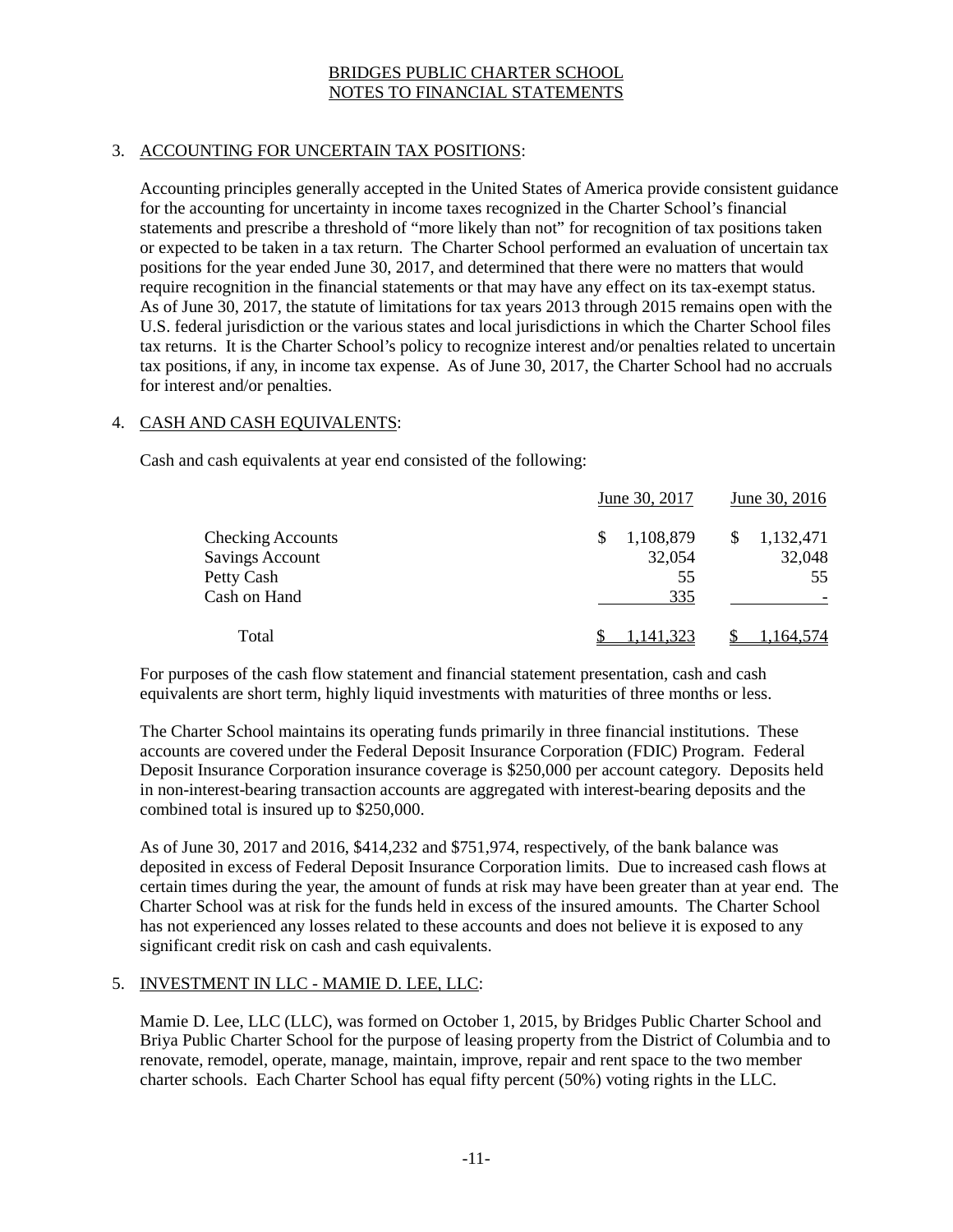# 5. INVESTMENT IN LLC - MAMIE D. LEE, LLC: (Continued)

Bridges Public Charter School's investment in Mamie D. Lee, LLC is accounted for on the equity method. The equity method provides that each member is allocated their proportionate share of the LLC's net profits and losses. For the years ending June 30, 2017 and 2016, Bridges Public Charter School was allocated 7.6% and 8%, respectively, of the LLC's net profits, losses and cash flows. Per the agreement between the Charter School and the LLC, member contributions were required to be paid, all of which were made prior to the year ended June 30, 2016. The balance of the Charter School's investment in Mamie D. Lee, LLC, at June 30, 2017 and 2016 was \$195,253 and \$459,000, respectively. The Charter School's proportion of net profits and losses of the LLC for the years ended June 30, 2017 and 2016 was (\$36,482) and \$-0-, respectively. The following tables detail the Charter School's investment in the LLC:

| <b>Balance - June 30, 2016</b>                          | \$<br>459,000           |
|---------------------------------------------------------|-------------------------|
| <b>Member Distributions</b><br>Share of Earnings/(Loss) | (227, 265)<br>(36, 482) |
| Balance - June 30, 2017                                 | 195.253                 |
| Balance - June 30, 2015                                 | \$                      |
| Member Contributions<br>Share of Earnings/(Loss)        | 459,000                 |
| Balance - June 30, 2016                                 | 459.                    |

Assets, liabilities and members' equity of Mamie D. Lee, LLC, as of June 30, 2017 and 2016 were as follows:

|                                  | June 30, 2017              | June 30, 2016             |
|----------------------------------|----------------------------|---------------------------|
| Assets                           | \$33,938,285               | \$23,648,797              |
| <b>Total Assets</b>              | \$ 33,938,285              | \$23,648,797              |
| Liabilities<br>Members' Equity   | \$ 31,360,549<br>2,577,736 | \$17,566,119<br>6,082,678 |
| Total Liabilities and Net Assets | 33,938,285                 | 23,648,797                |

The activities of Mamie D. Lee, LLC, as of June 30, 2017 and 2016 were as follows:

|                                 | June 30, 2017            | June 30, 2016       |  |
|---------------------------------|--------------------------|---------------------|--|
| Revenues<br><b>Expenses</b>     | 2,589,906<br>(3,094,848) | 46.959<br>(23, 281) |  |
| Total Change in Members' Equity | (504.942)                | 23,678              |  |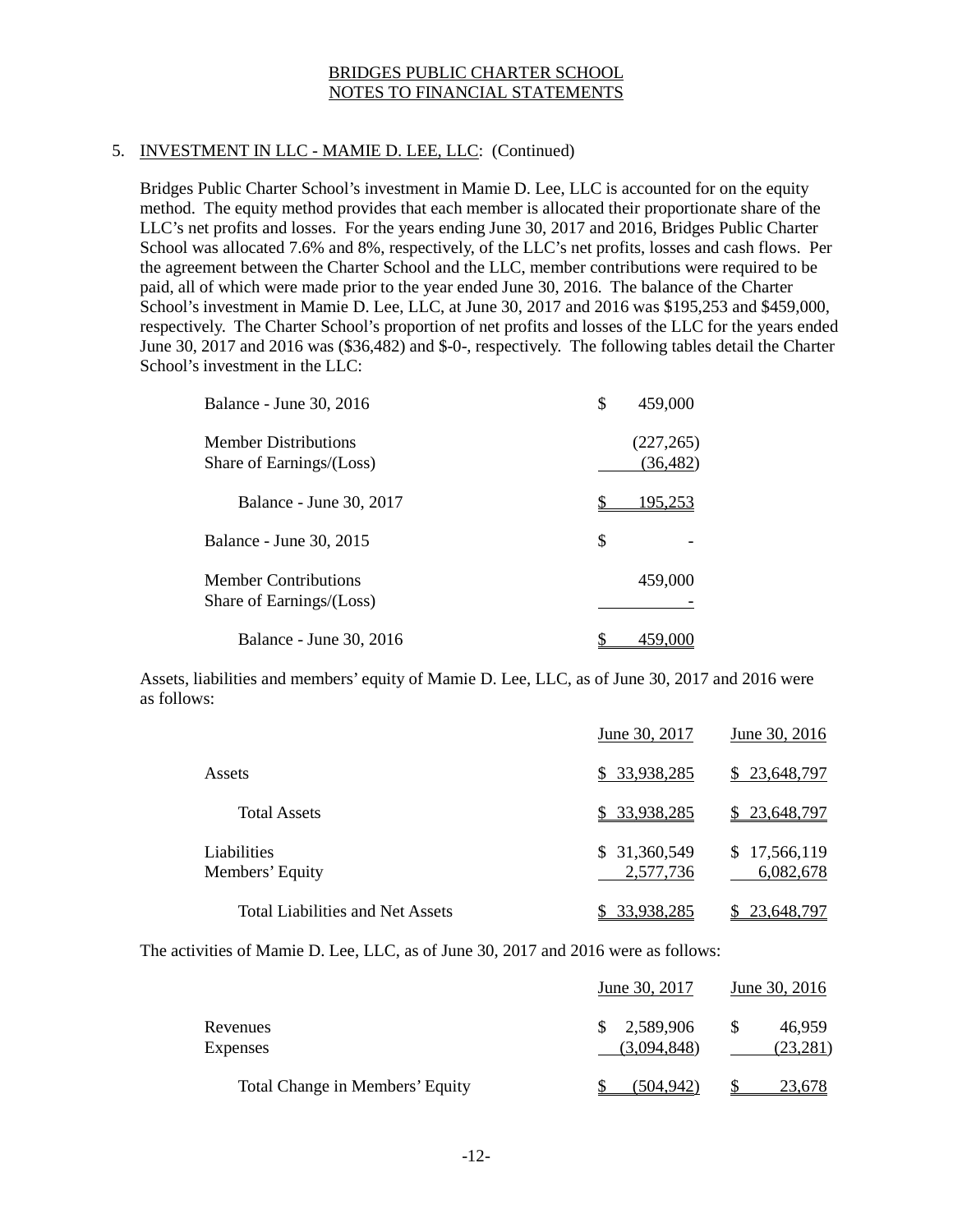# 6. ACCOUNTS, GRANTS AND PROMISES RECEIVABLE:

#### **Accounts and Grants Receivable**

Accounts and grants receivable as of June 30, 2017 and 2016 consisted of the following:

|                                                    | June 30, 2017        |    | June 30, 2016 |  |
|----------------------------------------------------|----------------------|----|---------------|--|
| <b>Accounts Receivable</b>                         |                      |    |               |  |
| Per Pupil Funding                                  | \$<br>27,146         | \$ | 144,398       |  |
| <b>Student Activity Fees</b>                       | 40,165               |    | 26,410        |  |
| Reimbursable Expenses                              | 88,903               |    | 57,550        |  |
| Less: Allowance for Doubtful Accounts              | (32, 132)            |    | (19, 559)     |  |
| Total                                              | \$<br>124,082        | S  | 208,799       |  |
| Grants Receivable                                  |                      |    |               |  |
| Scholarship for Opportunity and Results Act (SOAR) | \$<br>80,418         | \$ | 14,750        |  |
| National School Lunch and Breakfast Programs       | 79,340               |    | 71,266        |  |
| <b>E-Rate Program</b>                              | 40,368               |    | 11,928        |  |
| No Child Left Behind - Entitlement Funds           | 32,620               |    | 2,493         |  |
| DC PAY                                             | 8,248                |    | 2,000         |  |
| School Garden Grant                                | 2,881                |    |               |  |
| Fresh Fruits and Vegetables Program                | 2,834                |    |               |  |
| <b>Healthy Schools Act</b>                         | 1,767                |    | 5,386         |  |
| PE Teacher Grant                                   | 400                  |    | 4,785         |  |
| Special Education, IDEA 611, Grants to Local       |                      |    |               |  |
| <b>Education Agencies</b>                          | 84                   |    | 1,111         |  |
| Farm Field Trip Grant                              |                      |    | 450           |  |
| Total                                              | \$<br><u>248,960</u> | \$ | 114,169       |  |

The Charter School's accounts and grants receivable consists of unsecured amounts due from funding sources whose ability to pay is subject to changes in general economic conditions. Because the Charter School does not require collateral, it is at credit risk for amounts owed to it throughout the year and at year end.

Accounts and grants receivable are stated at the amount management expects to collect from outstanding balances. Management provides for probable uncollectable amounts through a provision for bad debt expense and an adjustment to a valuation allowance based on its assessment of the current status of individual accounts. Balances that are still outstanding after management has used reasonable collection efforts are written off through a charge to the valuation allowance and a credit to accounts or grants receivable.

Trade receivables related to program service fees (activity fees, meals, etc.) are recognized as revenue on the accrual basis of accounting at the time the program activity has occurred. Credit is extended for a period of 60 days with no interest accrual at which time payment is considered delinquent. Trade receivables are written off as uncollectable once management determines that available collection efforts have been exhausted.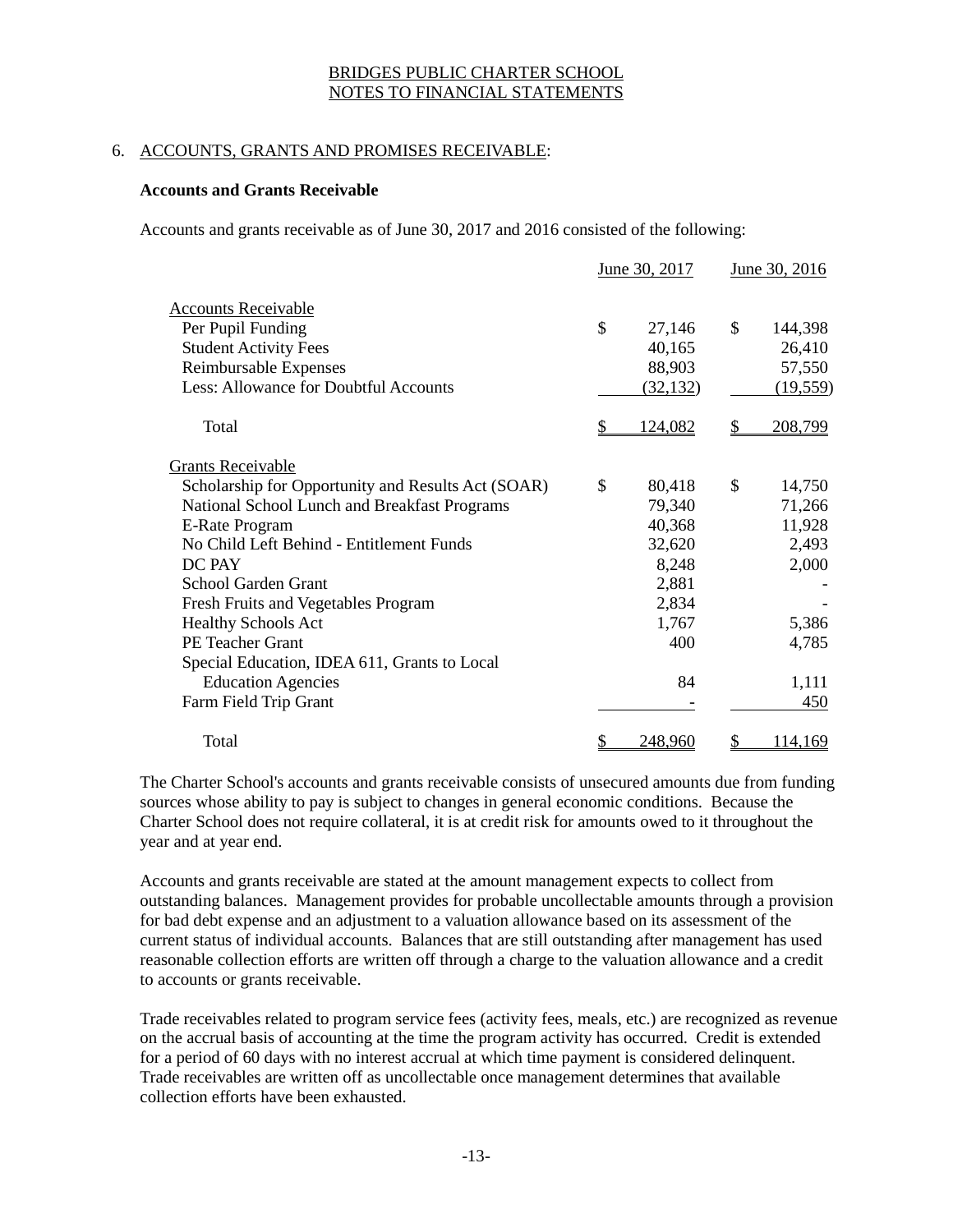# 6. ACCOUNTS, GRANTS AND PROMISES RECEIVABLE: (Continued)

#### **Promises Receivable**

Contributions are recognized when a donor makes a promise to give that is, in substance, unconditional. Promises to give represent amounts committed by donors that have not been received by the Charter School. The Charter School uses the allowance method to determine uncollectible promises to give. Balances at year end consisted of the following:

|         | June 30, 2017 | June 30, 2016            |  |
|---------|---------------|--------------------------|--|
| General | 10.948        | $\overline{\phantom{0}}$ |  |
| Total   | 10.948        | $\overline{\phantom{0}}$ |  |

The above unconditional promises are due to be received within the next year.

## 7. FIXED ASSETS:

Furniture and equipment are recorded at cost, or in the case of contributed property at the fair market value at the date of contribution. If an expenditure in excess of \$1,000 results in an asset having an estimated useful life which extends substantially beyond the year of acquisition, the expenditure is capitalized at cost and depreciated over the estimated useful lives of the assets. When assets are retired, or otherwise disposed of, the cost and related accumulated depreciation is removed from the accounts and any resulting gain or loss is reflected in income for the period. Depreciation has been provided on the straight-line method over the estimated useful lives of the assets. Depreciation expense for the years ended June 30, 2017 and 2016 was \$154,037 and \$157,690, respectively. Maintenance and repairs are charged to expenses as incurred. Major classifications of fixed assets and their estimated useful lives are as summarized below:

## June 30, 2017

|                                                                         | Depreciable<br>Life             | Cost                                | Accumulated<br>Depreciation       | Net Book<br>Value                   |
|-------------------------------------------------------------------------|---------------------------------|-------------------------------------|-----------------------------------|-------------------------------------|
| Furniture and Equipment<br>Computer Equipment<br>Leasehold Improvements | 3-7 Years<br>3 Years<br>7 Years | \$<br>43,531<br>61,398<br>1,398,762 | \$<br>17,769<br>30,336<br>316,955 | \$<br>25,762<br>31,062<br>1,081,807 |
| Total                                                                   |                                 | 1,503,691                           | 365,060                           | 1,138,631                           |
| June 30, 2016                                                           | Depreciable<br>Life             | Cost                                | Accumulated<br>Depreciation       | Net Book<br>Value                   |
| Furniture and Equipment<br>Computer Equipment<br>Leasehold Improvements | 3-7 Years<br>3 Years<br>7 Years | \$<br>36,552<br>35,690<br>1,383,157 | \$<br>27,466<br>21,979<br>736,591 | \$<br>9,086<br>13,711<br>646,566    |
| Total                                                                   |                                 | 1,455,399                           | \$<br>786,036                     | 669,363                             |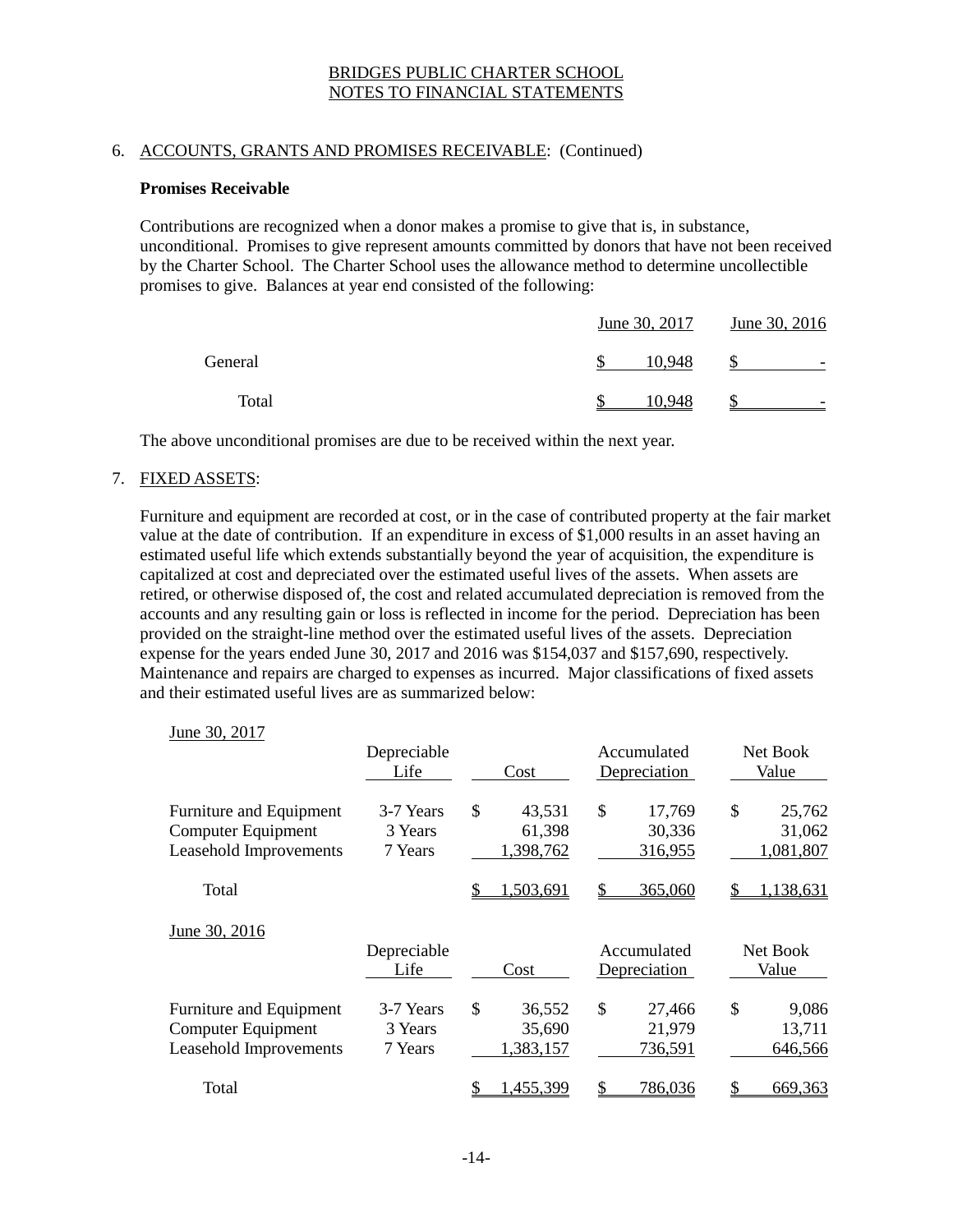## 8. DEFERRED RENT:

Accounting principles generally accepted in the United States of America require that rent expense, pursuant to a non-cancelable lease that includes fixed scheduled rent increases, be recorded on a straight-line basis over the term of the lease. The difference between this expense and the required lease payments is reflected as deferred rent in the accompanying statements of financial position. The Charter School entered into two operating lease agreements, as more fully discussed in Note 12, for the rental of space at the Gallatin Street Building and Taylor Street Building in Washington, DC. As a result of these agreements, a net amount of \$268,221 representing future payments has been recorded as a liability to adjust the actual rent paid to conform to the straight-line basis. The balance of the unamortized deferred rent at June 30, 2017 and 2016 was \$268,221 and \$43,116, respectively. A summary of the net rent obligation and change in deferred rent related to these leases are as follows:

|                      | Rent            | Deferred        | Rent           |  |
|----------------------|-----------------|-----------------|----------------|--|
| Year Ending June 30, | Obligation      | Rent            | Payment        |  |
| 2018                 | \$<br>1,633,766 | \$<br>(63, 133) | 1,570,633<br>S |  |
| 2019                 | 1,633,766       | 14,757          | 1,648,523      |  |
| 2020                 | 1,633,766       | 27,318          | 1,661,084      |  |
| 2021                 | 1,633,766       | 37,040          | 1,670,806      |  |
| 2022                 | 1,352,633       | 12,317          | 1,364,950      |  |
| Thereafter           | 31,849,806      | 239,922         | 32,089,728     |  |
| Total                | 39,737,503      | 268,221         | 40,005,724     |  |

# 9. DISTRICT OF COLUMBIA PUBLIC CHARTER SCHOOL BOARD CONTRACT:

The Charter School was approved by the District of Columbia Public Charter School Board to operate a charter school in the District of Columbia. The District of Columbia Public Charter School Board (DCPCSB) is responsible for the ongoing oversight of the Charter School's fiscal management and academic acceptability. The contract, dated June 8, 2005, provides for a 15-year charter effective the date of first operation. If not renewed, the charter contract will expire on or about June 1, 2020. The charter contract may be renewed for successive 15-year periods if the DCPSCB deems that the Charter School is in compliance with its charter contract and District statutory provisions. In addition, in accordance with the Charter School Act, the DCPCSB is required to review the charter every five years, with the next review scheduled for 2019/2020. The DCPCSB may revoke (or not renew) a charter school contract if a school violates applicable law, materially violates the charter contract or fails to meet the student academic achievement expectations set forth in the charter contract. Consequently, management does not anticipate non-renewal or revocation of its charter.

As part of the agreement with the DCPCSB, the Charter School may be charged a public charter school fee, which is not to exceed one percent of the total revenues (less philanthropic and investment revenues) within the annual budget to cover the costs of undertaking the ongoing administrative responsibilities of the Board. For the years ended June 30, 2017 and 2016, the Charter School incurred \$102,141 and \$88,207, respectively, in administrative fees.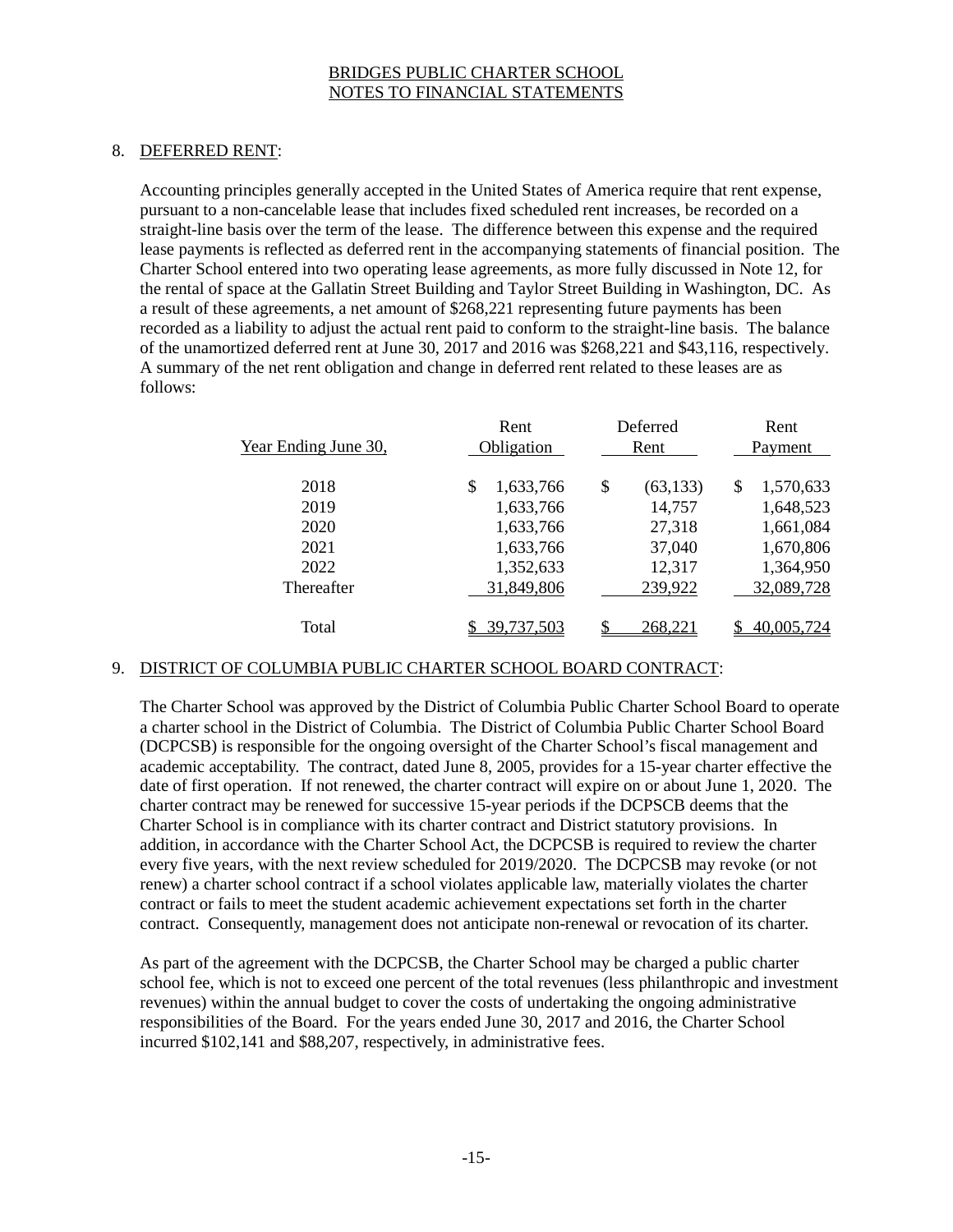## 9. DISTRICT OF COLUMBIA PUBLIC CHARTER SCHOOL BOARD CONTRACT: (Continued)

The charter contract provides that the Charter School may initially educate up to a predetermined number of students. However, this enrollment limit may be raised upon notification to and acceptance by the DCPCSB. The Charter School enrollment ceiling for the year ended June 30, 2017, was not permitted to be greater than 396 students. Audit enrollment for the 2016/2017 year was 328 students. Audit enrollment for the 2015/2016 year was 333 students.

## 10. PER-PUPIL FUNDING ALLOCATION:

The Charter School receives local funding from the District of Columbia in the form of per-pupil educational allotments and facility allotments. This funding is based on the equivalent number of full-time students and is determined annually. For the year ended June 30, 2017, the per-student rate ranged from \$9,682 to \$12,974 for the education allotment and \$3,124 for the facility allotment. For the year ended June 30, 2016, the per-student rate ranged from \$9,492 to \$12,719 for the educational allotment and \$3,124 for the facility allotment. Additional allotments were made for Special Education services and English as a Second Language. Per-pupil funding for the years ended June 30, 2017 and 2016 was as follows:

|                              |   | June 30, 2017 |     | June 30, 2016 |
|------------------------------|---|---------------|-----|---------------|
| Pre-K - Grade 3              | S | 3,641,594     | \$. | 3,739,848     |
| <b>Special Education</b>     |   | 2,836,157     |     | 2,587,129     |
| English as a Second Language |   | 550,325       |     | 544,177       |
| <b>At-Risk Students</b>      |   | 235,358       |     | 249,480       |
| <b>Facilities Allowance</b>  |   | 1,024,672     |     | 1,040,292     |
| Total                        |   | 8.288.106     |     | 160.926       |

## 11. FEDERAL ENTITLEMENTS AND GRANTS:

During the years ended June 30, 2017 and 2016, the Charter School participated in multiple federal award programs. Federal revenues recognized during the years ended June 30, 2017 and 2016 was as follows:

|                                                    |   | June 30, 2017 |     | June 30, 2016 |
|----------------------------------------------------|---|---------------|-----|---------------|
| Scholarship for Opportunity and Results Act (SOAR) | S | 943,132       | \$. | 79,059        |
| National School Lunch and Breakfast Programs       |   | 152,828       |     | 176,869       |
| No Child Left Behind - Entitlement Funds           |   | 144,178       |     | 120,188       |
| Individuals with Disabilities Education Act (IDEA) |   | 69,661        |     | 72,799        |
| Donated Commodities                                |   | 9,362         |     | 1,219         |
| Fresh Fruit and Vegetable Program                  |   | 8,610         |     |               |
| Charter School Program Dissemination, Title Vb     |   | 3,000         |     |               |
| Total                                              |   |               |     |               |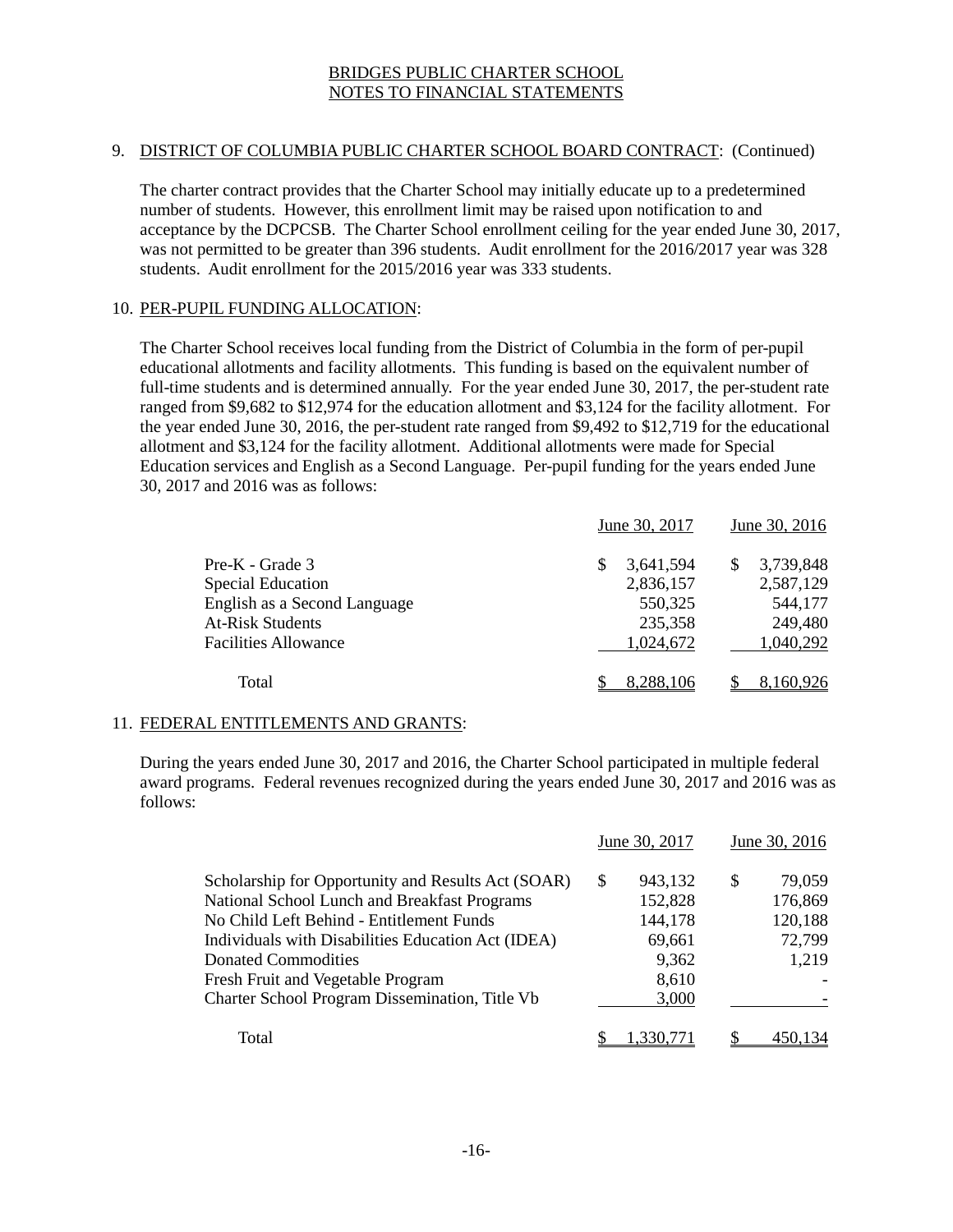# 11. FEDERAL ENTITLEMENTS AND GRANTS: (Continued)

Federal formula grants are allocations of money to states or their subdivisions in accordance with distribution formulas prescribed by law or administrative regulation, for activities of a continuing nature not confined to a specific project. The Charter School receives federal formula grants under the provisions of the No Child Left Behind Act (NCLB) of 2001, P.L 107-110. NCLB funds are not intended to replace state or local educational funding. Rather, NCLB funds provide additional support to states, LEAs, and schools for specific purposes. Grants are provided by the U.S. Department of Education and passed through the District of Columbia Office of the State Superintendent of Education.

The National School Lunch Program and School Breakfast Program are part of the child nutrition cluster of programs operated by the U.S. Department of Agriculture. The objectives of the child nutrition cluster programs are to: (1) assist states in administering food services that provide healthful, nutritious meals to eligible children in public and non-profit private schools, residential childcare institutions, and summer recreation programs; and (2) encourage the domestic consumption of nutritious agricultural commodities.

## 12. COMMITMENTS:

#### **Building Lease - 100 Gallatin Street, NE**

On November 25, 2015, the Charter School entered into a thirty (30) year use agreement with Mamie D. Lee, LLC (a related party), to occupy a portion of a new school building located at 100 Gallatin Street, NE, Washington, DC. The lease commenced on July 1, 2016, and is scheduled to expire June 30, 2046. This lease has an option to renew for an additional fourteen (14) year period. The Charter School has provided Mamie D. Lee, LLC, a first priority lien on the Charter School's revenues. The annual usage fee represents an amount equal to the number of students projected by the Charter School multiplied by the per pupil facilities allowance received from the DC Government. This lease is accounted for as an operating lease. Rent expense related to this lease for the year ended June 30, 2017, was \$1,327,075. Future required minimum rental lease payments along with the change in deferred rent over the remaining life of the lease are as follows:

| Year Ending June 30, | Deferred<br>Rent<br>Obligation<br>Rent |                 | Rent<br>Payment |  |
|----------------------|----------------------------------------|-----------------|-----------------|--|
| 2018                 | 1,327,075<br>\$                        | \$<br>(61, 855) | 1,265,220<br>S  |  |
| 2019                 | 1,327,075                              | 6,873           | 1,333,948       |  |
| 2020                 | 1,327,075                              | 9,997           | 1,337,072       |  |
| 2021                 | 1,327,075                              | 9,997           | 1,337,072       |  |
| 2022                 | 1,327,075                              | 9,997           | 1,337,072       |  |
| Thereafter           | 31,849,806                             | 239,922         | 32,089,728      |  |
| Totals               | 38,485,181                             | ¢<br>214,931    | 38,700,112      |  |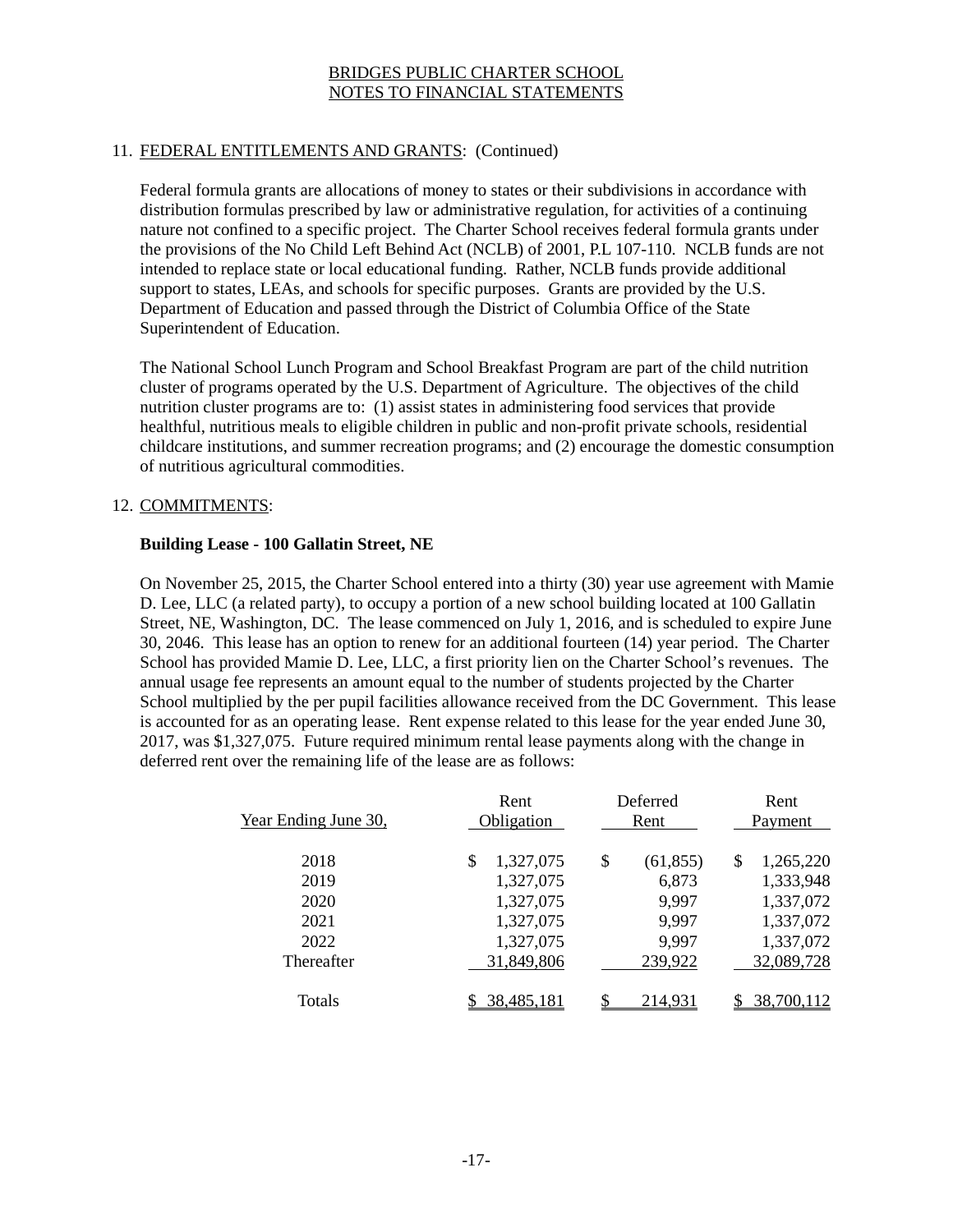# 12. COMMITMENTS: (Continued)

## **Building Lease - 1250 Taylor Street, NW**

On June 24, 2005, the Charter School entered into a lease agreement with Daniel and Shirley Sokolowski, for its previous school location at 1250 Taylor Street, NW, Washington, DC. The lease commenced on August 1, 2005. Under the terms of the lease, the Charter School is required to make monthly payments of \$14,745, which is increased annually by 3.5% on the anniversary of the commencement date. As a requirement of this lease, a total rental security deposit of \$29,490 is to be made. In April 2015, this lease was extended through July 31, 2016. Total rent expense for the years ended June 30, 2017 and 2016 was \$22,132 and \$248,888, respectively.

## **Building Lease - 1230-1246 Taylor Street, NW**

On June 27, 2014, the Charter School entered into a seven (7) year lease agreement with JRK Family Investments, LLC, to accommodate the growth of the Charter School. The lease commenced on August 1, 2014. Under the terms of the lease, the Charter School is required to make monthly payments of \$23,348, which are increased annually by 3% on the anniversary of the commencement date and end July 31, 2021. As a requirement of this lease, a total rental security deposit of \$23,348 is to be made. Total rent expense for the years ended June 30, 2017 and 2016 was \$306,691 and \$303,832, respectively.

|                      | Rent |                 |    | Deferred |    | Rent     |         |  |
|----------------------|------|-----------------|----|----------|----|----------|---------|--|
| Year Ending June 30, |      | Obligation      |    | Rent     |    |          | Payment |  |
| 2018                 | \$   | 306,691         | \$ | (1,278)  | \$ | 305,413  |         |  |
| 2019                 |      | 306,691         |    | 7,884    |    | 314,575  |         |  |
| 2020                 |      | 306,691         |    | 17,321   |    | 324,012  |         |  |
| 2021                 |      | 306,691         |    | 27,043   |    | 333,734  |         |  |
| 2022                 |      | 25,558          |    | 2,320    |    | 27,878   |         |  |
| Total                |      | <u>,252,322</u> |    | 53.290   |    | .305.612 |         |  |

Future required minimum rental lease payments along with the change in deferred rent over the remaining life of the lease are as follows:

## **Building Sub-Lease - 1230-1246 Taylor Street, NW**

On June 8, 2016, the Charter School entered into a five (5) year sub-lease agreement with Breakthrough Montessori Public Charter School for its location at 1230-1246 Taylor Street, NW, Washington, DC. The lease commenced August 1, 2016, and is scheduled to expire July 31, 2021. Breakthrough Montessori Public Charter School is required to pay its proportional share of operating charges and real estate taxes. Under the terms of the sub-lease, the tenant is required to make monthly payments of \$24,770 which is increased annually by 3% on the anniversary of the commencement date. During the year ended June 30, 2017, the Charter School received payments of \$272,469 for rent.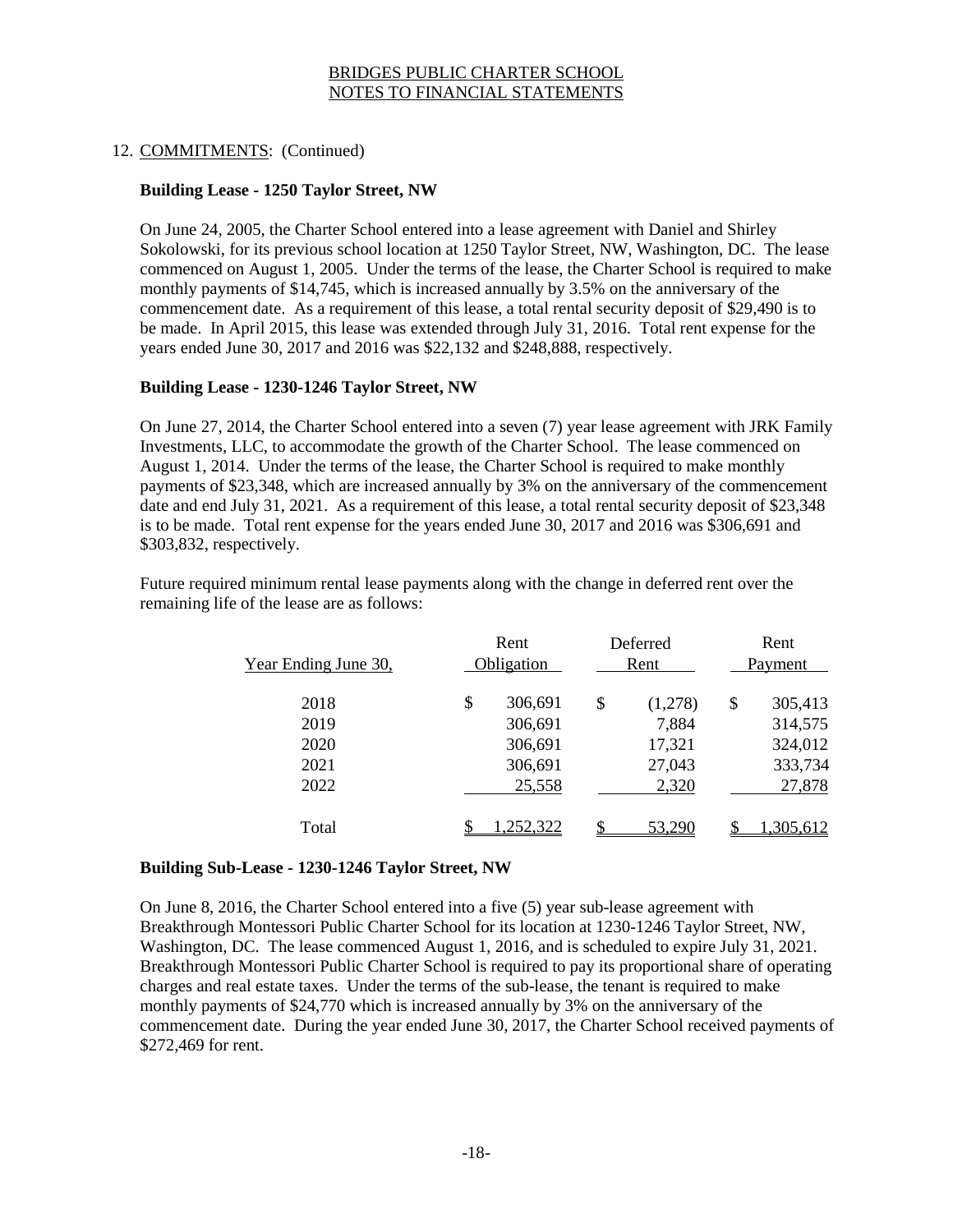# 12. COMMITMENTS: (Continued)

# **Building Sub-Lease - 1230-1246 Taylor Street, NW** (Continued)

Future required minimum rental lease receipts over the remaining life of the sub-lease are as follows:

| Year Ending June 30, | <b>Rent Receipts</b> |  |  |
|----------------------|----------------------|--|--|
| 2018                 | \$<br>305,413        |  |  |
| 2019                 | 314,575              |  |  |
| 2020                 | 324,012              |  |  |
| 2021                 | 333,734              |  |  |
| 2022                 | 27,878               |  |  |
|                      |                      |  |  |
| Total                | 1.305.               |  |  |

The following schedule shows the composition of rental expense for the years ended June 30, 2017 and 2016:

|                                    | June 30, 2017 | June 30, 2016 |
|------------------------------------|---------------|---------------|
| Minimum Rentals                    | 1,655,898     | 829,112       |
| Month to Month Rentals and Storage | 10.765        | 4.314         |
| Less: Sublease                     | (272, 469)    |               |
| Net Rental Expense                 | 1 394 194     | 833.426       |

## **Capital Lease - Photocopier**

During the year ended June 30, 2015, the Charter School entered into a capital lease for the purchase of a photocopier. The amount financed on the capital lease was \$8,546, payable over 36 months with a monthly payment of \$260. Maturity is scheduled for July 1, 2017. Interest expense was \$114 and \$289 for the years ended June 30, 2017 and 2016, respectively, using an implicit rate of 6%. The lease is secured by the photocopier, which cost \$8,546, and is presented as part of fixed assets. For the years ended June 30, 2017 and 2016, depreciation expense in the amount of \$2,849 on the photocopier has been included in depreciation expense. Accumulated depreciation was \$8,309 and \$5,460 at June 30, 2017 and 2016, respectively. The balance of the capital lease was \$259 at June 30, 2017. The Charter School is committed under a capital lease to make future minimum payments as follows:

| Year Ending June 30, | Total | Principal | Interest |  |
|----------------------|-------|-----------|----------|--|
| 2018                 | 260   | 259       |          |  |
| Total                | 260   | 259       |          |  |

## **Operating Lease - Photocopiers**

The Charter School maintains operating leases for copier equipment. Lease terms are for 36 months, with monthly lease amounts of \$260 each. Equipment rental expense totaled \$3,640 and \$6,240 for the years ending June 30, 2017 and 2016, respectively.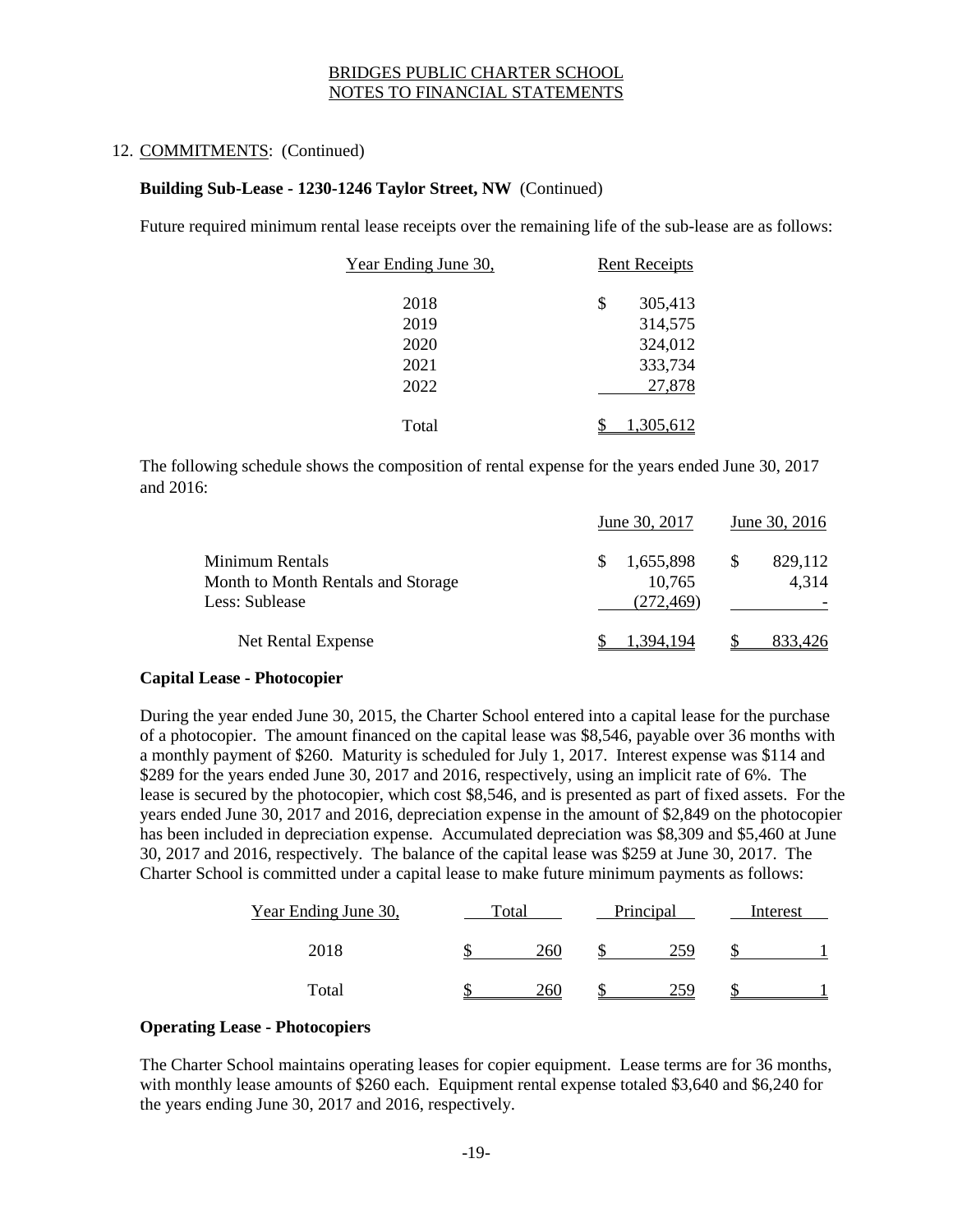# 12. COMMITMENTS: (Continued)

# **Operating Lease - Photocopiers** (Continued)

Future minimum payments due under such leases are as follows:

## Year Ended June 30,

| 2018  | 520 |
|-------|-----|
| Total | 520 |

#### **Operating Lease - Phone Handsets**

The Charter School entered into an operating lease for the rental of phone handsets with Jive Communications on August 12, 2016. The term of the lease is for 36 months, with required monthly lease payments of \$87. Equipment rental expense totaled \$870 for the year ending June 30, 2017. Future minimum payments due under this lease is as follows:

| Year Ended June 30, |   |       |
|---------------------|---|-------|
| 2018                | S | 1,044 |
| 2019                |   | 1,044 |
| 2020                |   | 174   |
| Total               |   |       |

## 13. GUARANTEE OF INDEBTEDNESS:

Bridges Public Charter School is a guarantor on a loan obtained by Mamie D. Lee, LLC, for which Bridges Public Charter School is a member, as more fully explained in Note 5. Mamie D. Lee, LLC, obtained a loan in the amount of \$1,340,000 for the school facility. Bridges Public Charter School is a guarantor of fifty percent (50%) of this principal balance. Briya Public Charter School, the other member of Mamie D. Lee, LLC, is a guarantor for the other fifty percent (50%) of the principal balance. The guarantee on this loan includes interest, fees, late charges and any costs associated with the loan or collection of the loan.

In addition to the guarantee on the loan, there are financial covenants related to this loan that need to be met as follows:

- a) Each guarantor needs to maintain a lease service coverage ratio of not less than 1.2 to 1.0.
- b) The guarantors along with Mamie D. Lee, LLC, need to maintain, on a combined basis, minimum unrestricted net assets of at least \$12,000,000.
- c) The guarantors need to maintain, on a combined basis, unencumbered liquid assets of not less than \$4,000,000.
- d) Each guarantor needs to maintain one or more deposit accounts with City First Bank of DC with a minimum balance of \$500,000.

These covenants are tested annually at the end of each fiscal year ended on June 30.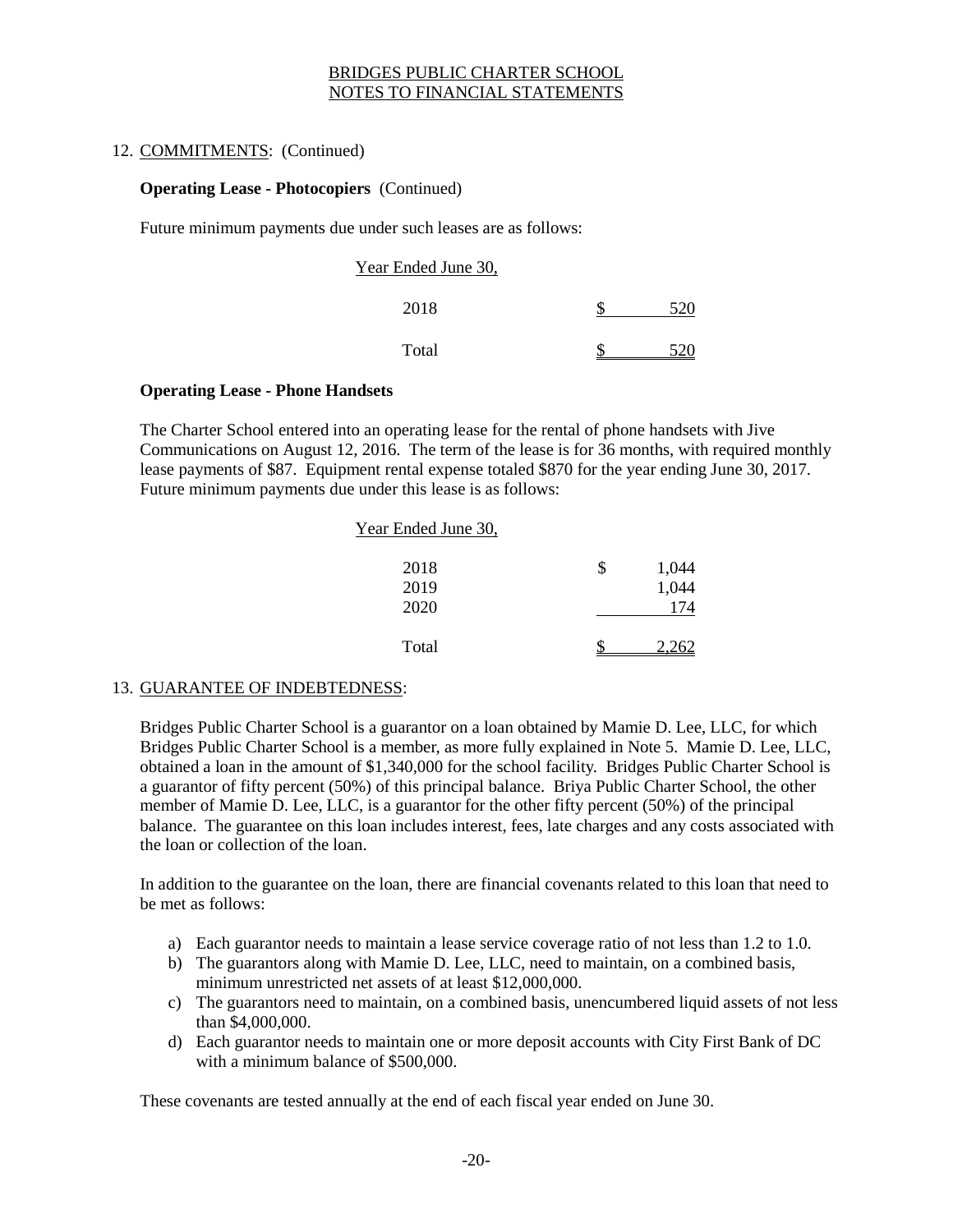#### 14. CONCENTRATIONS:

#### **Revenues**

The Charter School receives public funds from the District of Columbia based on the number of students they enroll according to the Uniform Per Student Funding Formula developed by the Mayor and City Council. This per pupil allocation is supplemented with extra funds for students with special needs. During the years ended June 30, 2017 and 2016, eighty-four percent (84%) and ninety-one percent (91%), respectively, of total support was received from the District of Columbia in the form of per pupil funding. In addition to the revenue received through the Uniform Per Student Funding, the Charter School receives state and federal grants awarded under the auspices of the U.S. Department of Education (No Child Left Behind and special education), as well as the U.S. Department of Agriculture (Child Nutrition). The Charter School is entitled to receive these funds by virtue of its recognition as a Local Education Agency by the District of Columbia Public Charter School Board (DC PCSB).

The Charter School is limited to enrolling students that are residents of the District of Columbia. As a DC Public Charter School, the Charter School must compete for students against the DC Public School system as well as other DC Public Charter Schools.

#### 15. CONTINGENCIES:

The Charter School was granted its charter by the District of Columbia Public Charter School Board, authorized under the District of Columbia School Reform Act of 1995, Public Law 104-134, as amended. The Charter School has no reason to believe that this relationship will be discontinued in the foreseeable future. However, any interruption of this relationship (i.e., the failure to continue this charter authorization or withholding funds) could adversely affect the Charter School's ability to finance ongoing operations.

The Charter School depends on per pupil allocations, grants, and contributions for a significant portion of its revenues. The ability of the sources of revenues to continue giving amounts comparable with prior years may be dependent upon future economic conditions and continued deductibility for income tax purposes of grants and contributions to the Charter School. While the Charter School's Board of Directors and management believes the Charter School has the resources to continue its programs, its ability to do so, and the extent to which it continues, may be dependent on the above factors.

Laws and regulations governing charter schools are complex and subject to interpretation. There are also certain requirements of the New Market Tax Credit program that the Charter School must adhere to. The Charter School believes that it is in compliance with all applicable laws and regulations and is not aware of any pending or threatened investigations involving allegations of potential wrongdoing. Therefore, no provision has been recorded in the accompanying financial statements for such contingencies.

The viability of public charter schools and funding for these schools is dependent on the consensus of current and future administrations of the District of Columbia. Any future change in dynamics could adversely affect the operations of public charter schools.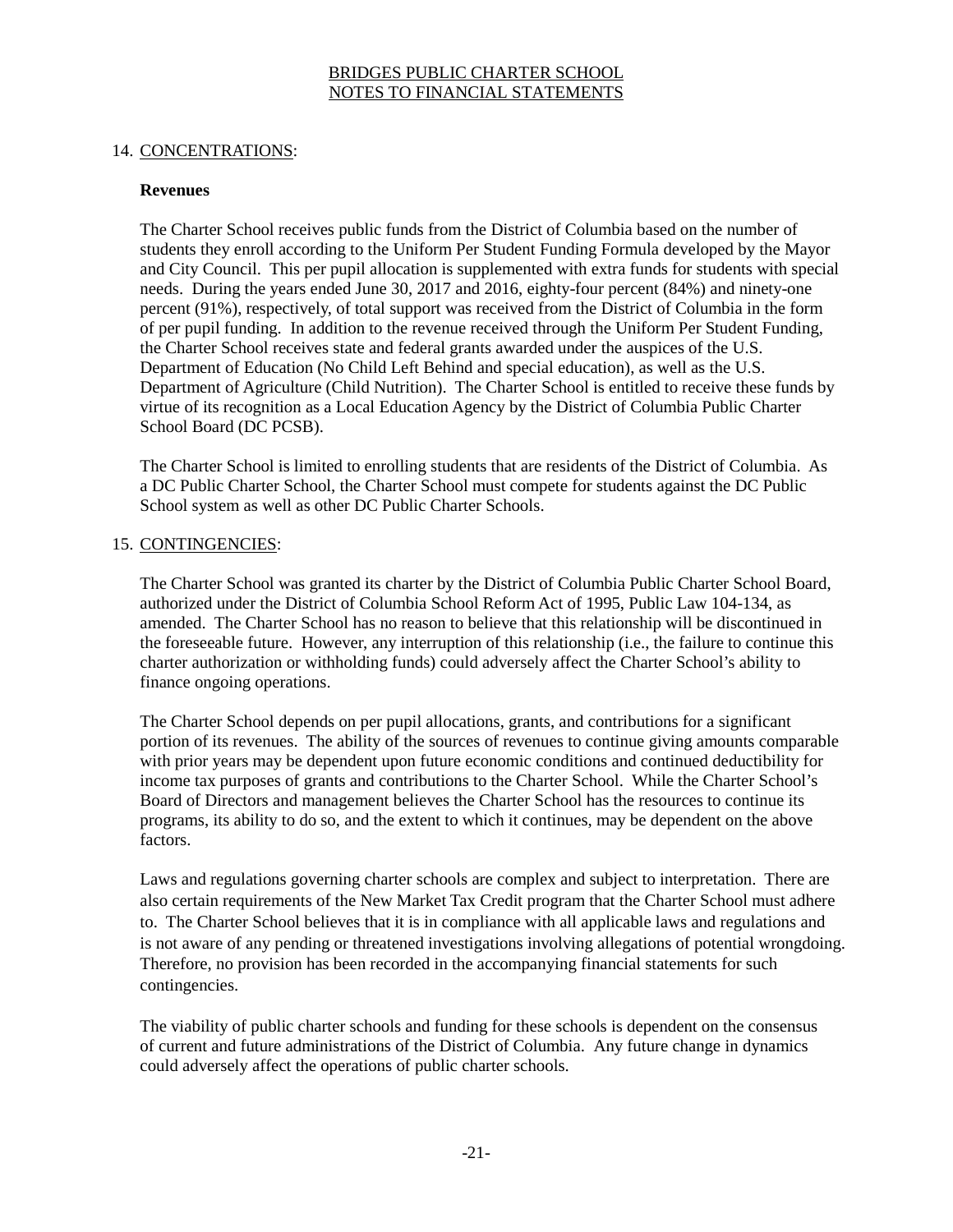#### 16. SUBSEQUENT EVENTS:

#### **Financial Statement Preparation**

In preparing these financial statements, management has evaluated events and transactions for potential recognition or disclosure through December 21, 2017, the date the financial statements were available to be issued, and has determined that no adjustments are necessary to the amounts reported in the accompanying financial statements.

## **Additional Funding - Washington Teacher's Union Contract**

On October 1, 2017, the City Council approved the Washington Teacher's Union Contract. This contract will result in additional funds to both DC Public Schools and DC Public Charter Schools through an increase in the Uniform per Student Funding Formula. These additional funds result in a 5.9% increase above the original per pupil funding amounts. The Charter School will receive an additional one-time payment during the year ended June 30, 2018, to reflect the increase to the 2017 fiscal year per pupil funding base rate. The amount paid to the Charter School will be calculated based on the final enrollment audit count, supplemental payments and extended school year funding for the year ended June 30, 2017. The 2017 fiscal year base rate will increase by an amount of \$203 over the original base rate of \$9,682 to a revised base rate of \$9,885.

## 17. RELATED PARTY TRANSACTIONS:

# **Mamie D. Lee, LLC**

Bridges Public Charter School and Briya Public Charter School formed Mamie D. Lee, LLC (the LLC), which was established to lease a school building from the District of Columbia. These two schools, who are both  $501(c)(3)$  organizations, are the only members of the LLC. This school building was renovated by the LLC in order to be subleased to Bridges and Briya Public Charter Schools for a period of thirty years commencing on July 1, 2016, and expiring on June 30, 2046. The Charter School recognized \$1,327,075 of rent expense related to the lease with Mamie D. Lee, LLC, that reflects a \$214,931 adjustment to conform to the straight-line method.

During the year ended June 30, 2016, the Charter School made capital contributions of \$459,000 to the LLC, which was their contributed capital balance as of June 30, 2016. During the year ended June 30, 2017, the Charter School received member distributions of \$227,265. The balance of the Charter School's investment in Mamie D. Lee, LLC, at June 30, 2017 and 2016 was \$195,253 and \$459,000, respectively. The Charter School's proportion of net losses of the LLC for the year ended June 30, 2017 was \$36,482.

During the year ended June 30, 2016, the LLC entered into two separate loan agreements, which were paid off during the year ended June 30, 2017. During the year ended June 30, 2017, the LLC entered into an additional five separate loan agreements. Four of these loans are through the New Market Tax Credit program, which encourages investment in real estate projects in low-income communities by allowing investors to receive tax credits in exchange for making qualified investments in Community Development Entities (CDEs). The CDEs then provide loans to benefit the low-income communities to qualified entities. Mamie D. Lee, LLC, obtained these New Market Tax Credit loans on March 22, 2017. There are certain guarantees related to this debt by the Charter School. As of June 30, 2017 and 2016, the outstanding debt balance of the LLC is \$30,562,024 and \$7,391,980, respectively.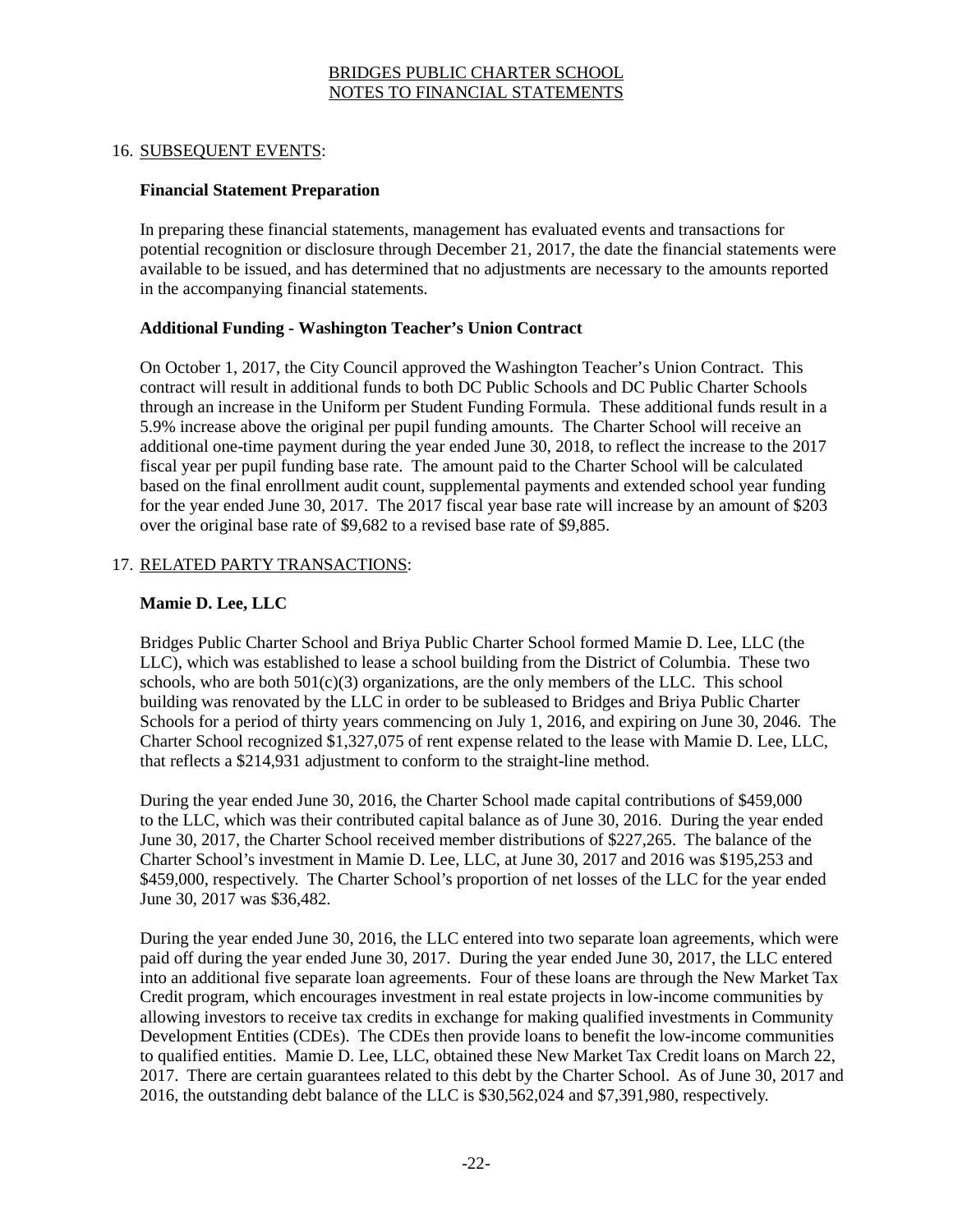# 17. RELATED PARTY TRANSACTIONS: (Continued)

## **Mamie D. Lee, LLC** (Continued)

As of June 30, 2017, the Charter School owed the LLC \$39,360. As of June 30, 2016, the Charter School had an amount due from the LLC of \$15,000.

#### **Contributions**

Various board members of the Charter School and organizations for which they are affiliated made contributions to the Charter School. Such contributions of \$18,815 and \$24,290 were made during the years ended June 30, 2017 and 2016, respectively.

#### **Donated Services**

One of the Charter School's board members provided professional services to the Charter School for which a value of \$5,500 was assigned and recognized in the financial statements during the year ended June 30, 2016.

#### 18. FUNDRAISING:

During the years ended June 30, 2017 and 2016, expenses incurred for the purpose of fundraising were \$10,997 and \$111,435, respectively.

#### 19. ADVERTISING:

Advertising costs are expensed when incurred. Advertising activities were conducted for the purpose of promoting open enrollment to the school and to provide outreach to the community. Direct advertising costs in the amount of \$42,138 And \$41,698 were incurred during the years ended June 30, 2017 and 2016, respectively.

#### 20. RETIREMENT PLAN:

## **Teachers Retirement Plan**

As authorized by the Title 38 of the Code of the District of Columbia, teachers of the DC Public School System may participate in a defined benefit plan named the "Teacher's Retirement Plan." The District of Columbia Retirement Board (DCRB) is responsible for paying benefits attributable to teacher service.

An employee may elect to remain in the Teacher's Retirement Plan if that individual leaves employment with the District of Columbia Public School system and becomes an employee of a DC Public Charter School provided the election is made within 60 days of departure. To remain in the plan, the teacher must make the required employee retirement contributions and the Charter School must make the match contributions that the District Government would have made to the plan. Employee contributions of 7% of annual salary are required to be made on a pre-tax basis to the plan.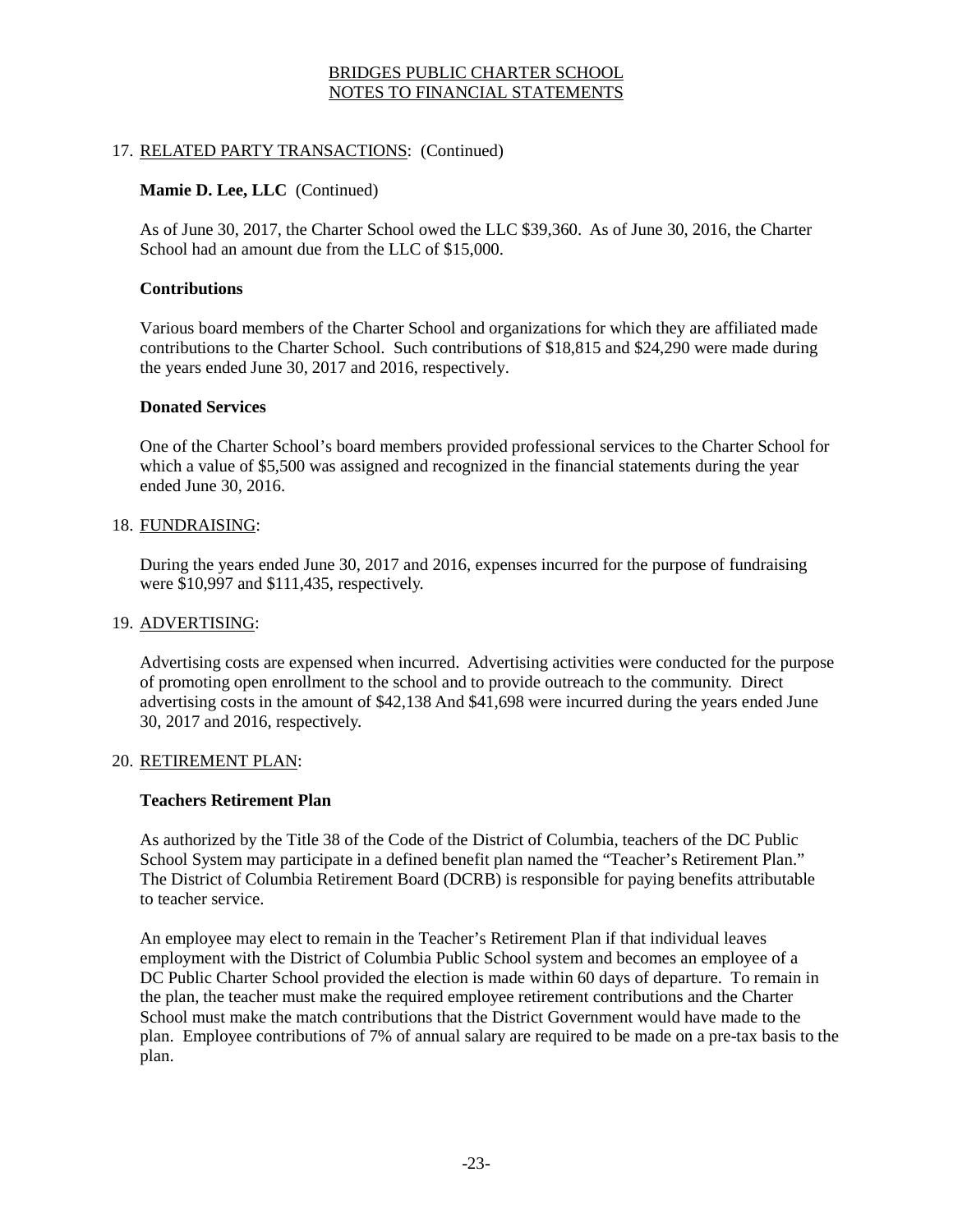## 20. RETIREMENT PLAN: (Continued)

#### **401(k) Retirement Plan**

The Charter School provides pension benefits for its employees through a defined contribution 401(k) retirement plan. In a defined contribution plan, benefits depend solely on amounts contributed to the plan plus investment earnings. Provisions of the Plan allow for the employees to contribute up to the statutory limits set by the Internal Revenue Code. The Charter School contributes, on a matching basis, an amount up to 4% of an employee's base annual salary. Employees participating in the retirement plan must be employed by the Charter School for two years before having a vested interest in the contributions made to their retirement plan by the Charter School.

The combined amount of employer contributions for the years ended June 30, 2017 and 2016 was \$67,940 and \$38,478, respectively.

#### 21. EMPLOYEE BENEFITS:

The cost of fringe benefits incurred for the years ended June 30, 2017 and 2016 consisted of the following:

|                                       | June 30, 2017 | June 30, 2016 |
|---------------------------------------|---------------|---------------|
| Social Security and Medicare          | \$<br>402,959 | \$<br>343,372 |
| Health, Dental and Vision Insurance   | 290,467       | 268,107       |
| Retirement                            | 67,940        | 38,478        |
| Unemployment                          | 35,538        | 38,293        |
| <b>Workers Compensation Insurance</b> | 25,456        | 9,232         |
| Life and Disability                   | 18,676        |               |
| Plan Fees                             | 399           | 250           |
|                                       |               |               |
| Total                                 | 841,435       | 697.732       |

#### 22. OCCUPANCY COST:

The cost of occupancy for the years ended June 30, 2017 and 2016 consisted of the following:

|                                       | June 30, 2017   | June 30, 2016 |
|---------------------------------------|-----------------|---------------|
| Rent                                  | \$<br>1,383,429 | \$<br>829,112 |
| Depreciation - Leasehold Improvements | 137,281         | 143,870       |
| Loss from LLC - Occupancy Costs       | 36,482          |               |
| <b>Contracted Building Services</b>   | 27,589          | 85,702        |
| Rent - Other                          | 10,765          | 4,314         |
| Maintenance and Repairs               | 9,610           | 14,443        |
| Utilities                             | 5,636           | 90,848        |
| <b>Facility Consulting</b>            | 2,975           |               |
| <b>Janitorial Supplies</b>            | 2,482           | 10,491        |
| Total                                 | .616.249        |               |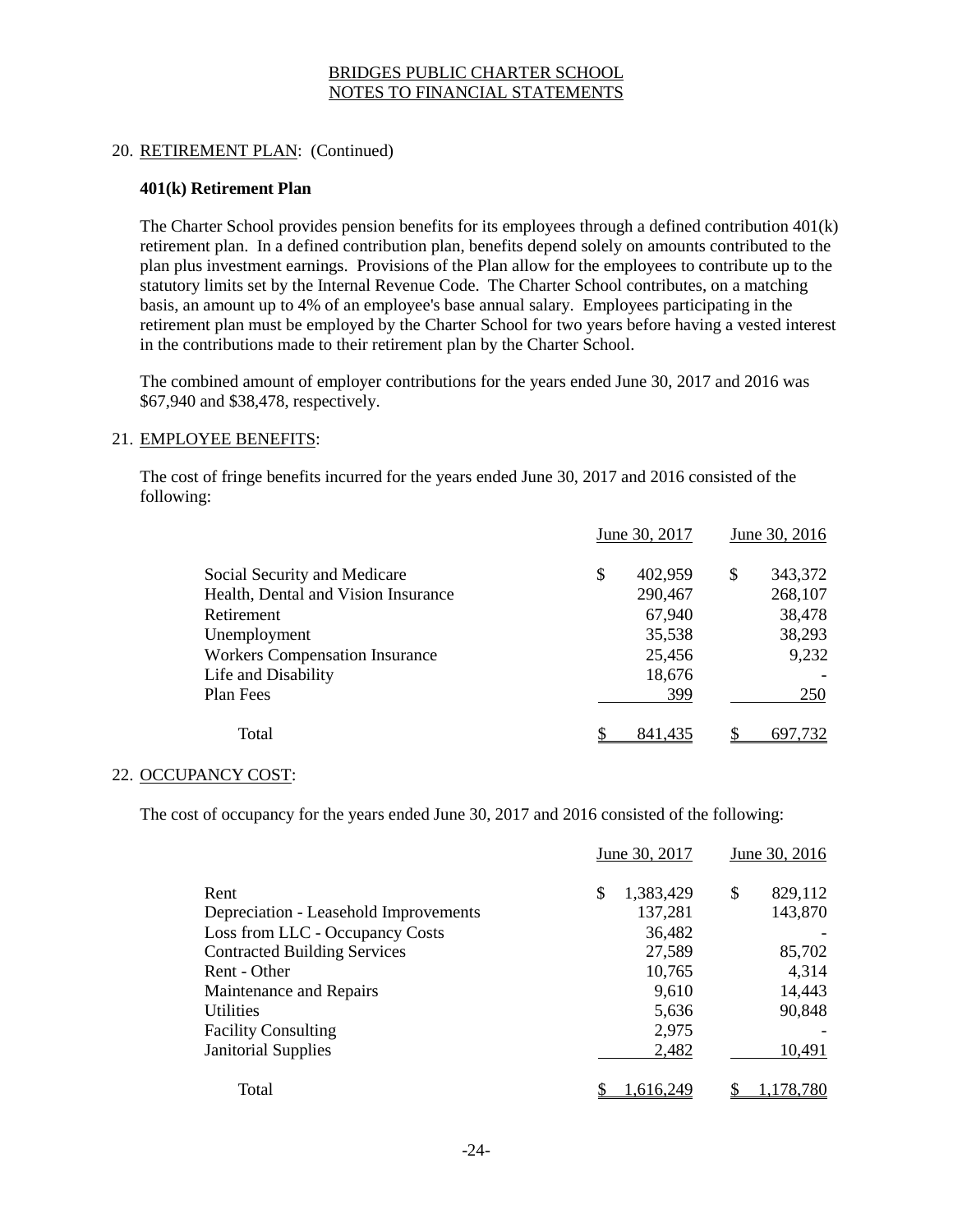# 22. OCCUPANCY COST: (Continued)

Bridges Public Charter School is a member of Mamie D. Lee, LLC. Mamie D. Lee, LLC's sole activity is leasing and managing a building leased to the Charter School. As such, the earnings or losses on the investment in the LLC are reflected as occupancy costs in these financial statements.

## 23. CONSOLIDATION:

Management has applied the principles of FASB ASC 958-810, Reporting of Related Entities by Notfor-Profit Organizations, in assessing the need to consolidate the financial statements of the Charter School with those of Mamie D. Lee, LLC. Under FASB ASC 958-810, consolidation should occur if both an economic interest between the organizations and control by a majority of common board members exist. Based on the criteria stipulated in the pronouncement, management has determined that financial statement consolidation is not appropriate for the fiscal years ending June 30, 2017 and 2016. Therefore, the accompanying financial statements reflect only the activity and net assets of the Charter School.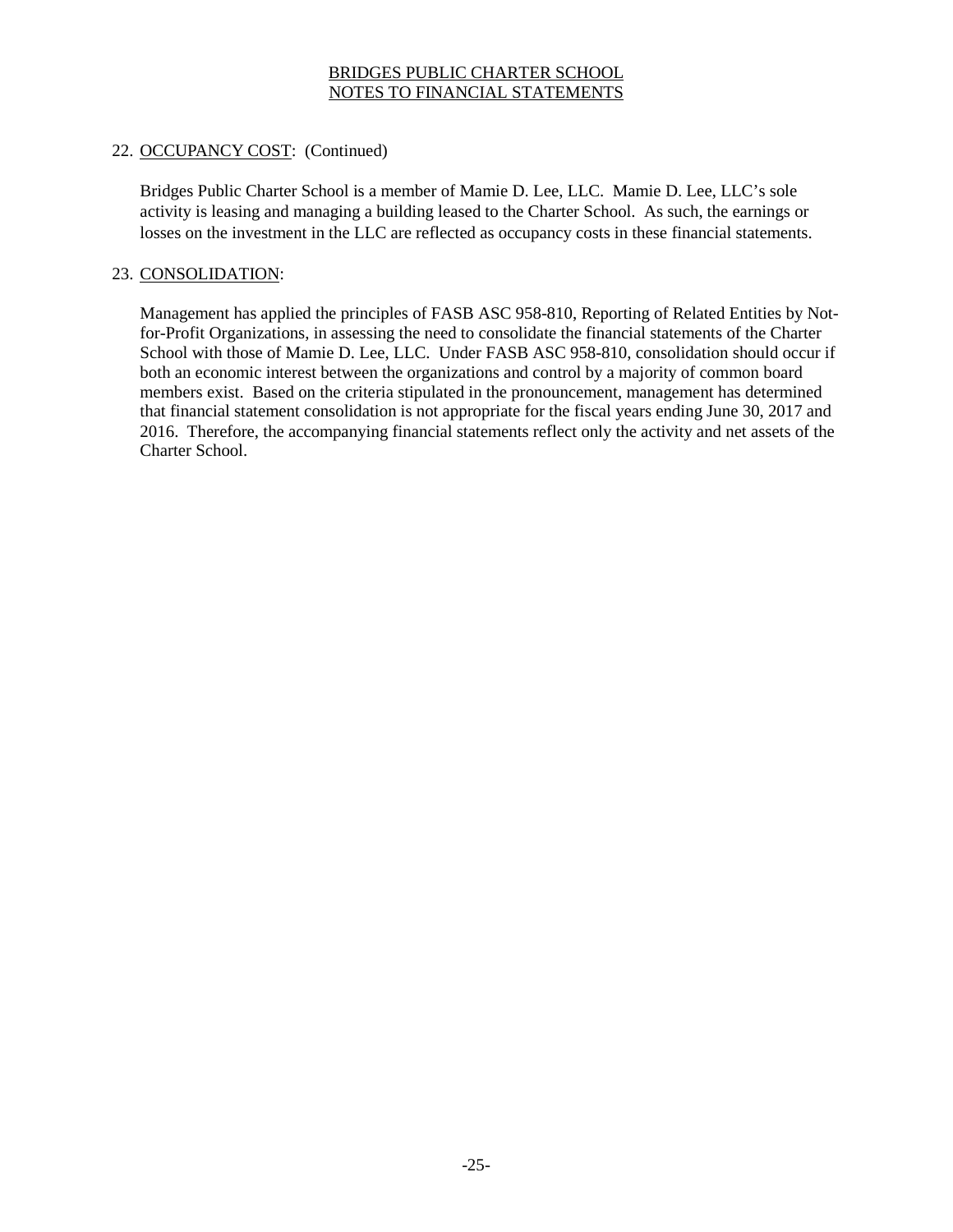#### BRIDGES PUBLIC CHARTER SCHOOL COMPARATIVE SCHEDULES OF FUNCTIONAL EXPENSES FOR THE YEARS ENDED JUNE 30, 2017 AND 2016

|                                                  | June 30, 2017              |                         |                               |                       |                 | June 30, 2016                  |                               |                         |  |  |
|--------------------------------------------------|----------------------------|-------------------------|-------------------------------|-----------------------|-----------------|--------------------------------|-------------------------------|-------------------------|--|--|
|                                                  | Total                      | Educational<br>Services | General and<br>Administrative | Fundraising           | Total           | Educational<br><b>Services</b> | General and<br>Administrative | Fundraising             |  |  |
| Personnel, Salaries and Benefits:                |                            |                         |                               |                       |                 |                                |                               |                         |  |  |
| <b>Executive Salaries</b>                        | 408,956<br><sup>\$</sup>   | 322,706<br>$\mathbb{S}$ | $\mathbb{S}$<br>80,677        | $\mathbb{S}$<br>5,573 | \$.<br>443,957  | $\mathbb{S}$<br>293,716        | 73,429<br>$\mathbb{S}$        | \$<br>76,812            |  |  |
| Teachers' Salaries                               | 3,761,180                  | 3,761,180               |                               |                       | 3,108,058       | 3,108,058                      |                               |                         |  |  |
| Teachers' Aides/Assistants' Salaries             | 444,023                    | 444,023                 |                               |                       | 394,342         | 394,342                        |                               |                         |  |  |
| <b>Other Educational Professional Salaries</b>   | 619,478                    | 619,478                 |                               |                       | 475,655         | 475,655                        |                               |                         |  |  |
| <b>Clerical Salaries</b>                         | 69,183                     |                         | 69,183                        |                       | 77,920          |                                | 77,920                        |                         |  |  |
| <b>Business Operation Salaries</b>               | 145,001                    | $\sim$                  | 145,001                       |                       | 100,910         |                                | 100,910                       |                         |  |  |
| <b>Employee Benefits</b>                         | 402,938                    | 380,717                 | 21,809                        | 412                   | 316,067         | 293,460                        | 17,330                        | 5,277                   |  |  |
| <b>Payroll Taxes</b>                             | 438,497                    | 414,315                 | 23,733                        | 449                   | 381,665         | 354,367                        | 20,926                        | 6,372                   |  |  |
| Professional Development                         | 86,620                     | 81,927                  | 4,693                         |                       | 95,425          | 90,104                         | 5,321                         |                         |  |  |
| Other Staff-Related Costs                        | 30,691                     | 29,028                  | 1,663                         |                       | 26,411          | 24,939                         | 1,472                         |                         |  |  |
| Total Personnel, Salaries and Benefits           | 6,406,567                  | 6,053,374               | 346,759                       | 6,434                 | 5,420,410       | 5,034,641                      | 297,308                       | 88,461                  |  |  |
| Direct Student Costs:                            |                            |                         |                               |                       |                 |                                |                               |                         |  |  |
| Food Service                                     | 316,003<br>$\mathbb{S}$    | 298,882<br>$\mathbb{S}$ | $\sqrt$<br>17,121             | \$                    | \$.<br>301,036  | \$<br>284,250                  | 16,786<br>\$                  | \$                      |  |  |
| <b>Instructional Supplies and Equipment</b>      | 83,706                     | 83,706                  |                               |                       | 93,758          | 93,758                         |                               |                         |  |  |
| <b>Contracted Instructional/Student Services</b> | 578,904                    | 578,904                 |                               |                       | 565,613         | 565,613                        |                               |                         |  |  |
| <b>Student Assessment</b>                        | 36,284                     | 36,284                  |                               |                       | 28,251          | 28,251                         |                               |                         |  |  |
| Textbooks                                        | 24,283                     | 24,283                  |                               |                       | 19,253          | 19,253                         |                               |                         |  |  |
| <b>Other Student Costs</b>                       | 74,033                     | 74,033                  |                               |                       | 62,340          | 62,340                         |                               |                         |  |  |
| <b>Total Direct Student Costs</b>                | 1,113,213                  | \$1,096,092             | 17,121                        |                       | 1,070,251       | 1,053,465                      | 16,786                        |                         |  |  |
| <b>Occupancy Costs:</b>                          |                            |                         |                               |                       |                 |                                |                               |                         |  |  |
| Rent                                             | 1,394,194<br><sup>\$</sup> | \$1,317,308             | $\mathbb{S}$<br>75,460        | $\mathbb{S}$<br>1,426 | \$<br>833,426   | 773,816<br>$\mathbb{S}$        | $\mathbb{S}$<br>45,696        | 13,914<br><sup>\$</sup> |  |  |
| Loss/(Income) from LLC - Occupancy Costs         | 36,482                     | 34,470                  | 1,975                         | 37                    |                 |                                |                               |                         |  |  |
| <b>Contracted Building Services</b>              | 27,589                     | 26,068                  | 1,493                         | 28                    | 85,702          | 79,572                         | 4,699                         | 1,431                   |  |  |
| Maintenance and Repairs                          | 9,610                      | 9,081                   | 519                           | 10                    | 14,443          | 13,410                         | 792                           | 241                     |  |  |
| Janitorial Supplies                              | 2,482                      | 2,345                   | 134                           | 3                     | 10,491          | 9,741                          | 575                           | 175                     |  |  |
| <b>Utilities</b>                                 | 5,636                      | 5,325                   | 305                           | 6                     | 90,848          | 84,350                         | 4,981                         | 1,517                   |  |  |
| Depreciation - Leasehold Improvements            | 137,281                    | 129,711                 | 7,430                         | 140                   | 143,870         | 135,848                        | 8,022                         |                         |  |  |
| <b>Facility Consulting</b>                       | 2,975                      | 2,811                   | 161                           | 3                     |                 |                                |                               |                         |  |  |
| <b>Total Occupancy Costs</b>                     | 1,616,249                  | \$1,527,119             | 87,477                        | 1,653                 | 1,178,780<br>\$ | 1,096,737                      | 64,765                        | 17,278                  |  |  |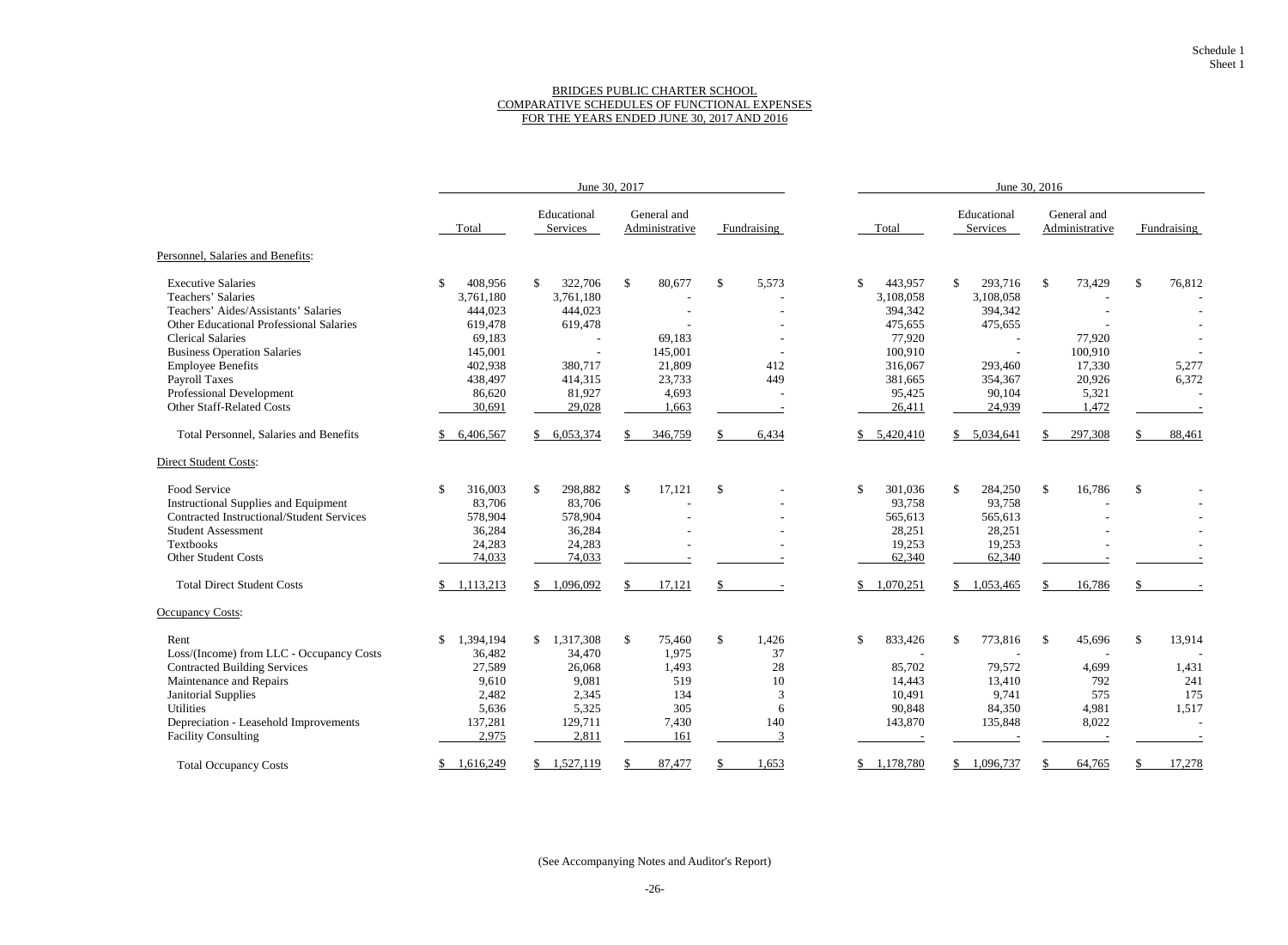#### BRIDGES PUBLIC CHARTER SCHOOL COMPARATIVE SCHEDULES OF FUNCTIONAL EXPENSES FOR THE YEARS ENDED JUNE 30, 2017 AND 2016

|                                                                                                                                                                             |                                                                         | June 30, 2017                                                            |                                                               |                      |                                                                         | June 30, 2016                                                                           |                                                  |                             |  |
|-----------------------------------------------------------------------------------------------------------------------------------------------------------------------------|-------------------------------------------------------------------------|--------------------------------------------------------------------------|---------------------------------------------------------------|----------------------|-------------------------------------------------------------------------|-----------------------------------------------------------------------------------------|--------------------------------------------------|-----------------------------|--|
|                                                                                                                                                                             | Total                                                                   | Educational<br><b>Services</b>                                           | General and<br>Administrative                                 | Fundraising          | Total                                                                   | Educational<br>Services                                                                 | General and<br>Administrative                    | Fundraising                 |  |
| Office Expenses:                                                                                                                                                            |                                                                         |                                                                          |                                                               |                      |                                                                         |                                                                                         |                                                  |                             |  |
| Office Supplies and Materials<br><b>Equipment Rental and Maintenance</b><br>Telecommunications<br>Postage and Shipping<br>Computer and Related<br>Printing and Publications | \$<br>28,257<br>53,074<br>75,008<br>1,299<br>39,049<br>2,714            | $\mathbb{S}$<br>26,726<br>50,198<br>70,944<br>1,229<br>36,933<br>2,567   | $\mathbb{S}$<br>1,531<br>2,876<br>4,064<br>70<br>2,116<br>147 | \$                   | $\mathcal{S}$<br>14,138<br>49,496<br>30,809<br>1,236<br>19,063<br>5,452 | $\mathbb{S}$<br>13,350<br>$\mathcal{S}$<br>46,736<br>28,606<br>1,167<br>18,000<br>5,148 | 788<br>2,760<br>1,689<br>69<br>1,063<br>304      | $\mathbb{S}$<br>514         |  |
| <b>Total Office Expenses</b>                                                                                                                                                | 199,401                                                                 | 188,597<br>S.                                                            | 10,804                                                        |                      | 120,194                                                                 | 113,007<br>S                                                                            | 6,673                                            | 514                         |  |
| General Expenses:                                                                                                                                                           |                                                                         |                                                                          |                                                               |                      |                                                                         |                                                                                         |                                                  |                             |  |
| Insurance<br>Professional Fees<br>Interest<br>Authorizer Fee<br><b>Bad Debt Expense</b><br>Depreciation<br>Other General Expenses                                           | 17,722<br>\$<br>360,468<br>114<br>102,141<br>12,573<br>16,756<br>11,979 | $\mathbb{S}$<br>16,762<br>341,693<br>96,607<br>12,573<br>15,848<br>9,523 | $\mathbb{S}$<br>960<br>17,775<br>114<br>5,534<br>908<br>546   | \$<br>1,000<br>1,910 | 20,332<br>\$<br>675,657<br>289<br>88,207<br>19,505<br>13,820<br>19,756  | 18,878<br>$\mathbb{S}$<br>$\mathbb{S}$<br>642,448<br>19,505<br>13,049<br>12,994         | 1,115<br>33,209<br>289<br>88,207<br>771<br>1,919 | $\sqrt{\ }$<br>339<br>4,843 |  |
| <b>Total General Expenses</b>                                                                                                                                               | 521,753                                                                 | 493,006<br>\$                                                            | 25,837                                                        | 2,910<br>£.          | 837,566                                                                 | 706,874<br>\$                                                                           | 125,510                                          | 5,182                       |  |
| <b>Total Functional Expenses</b>                                                                                                                                            | 9,857,183                                                               | \$9,358,188                                                              | 487,998                                                       | 10,997               | 8,627,201<br>\$                                                         | 8,004,724                                                                               | 511,042                                          | 111,435                     |  |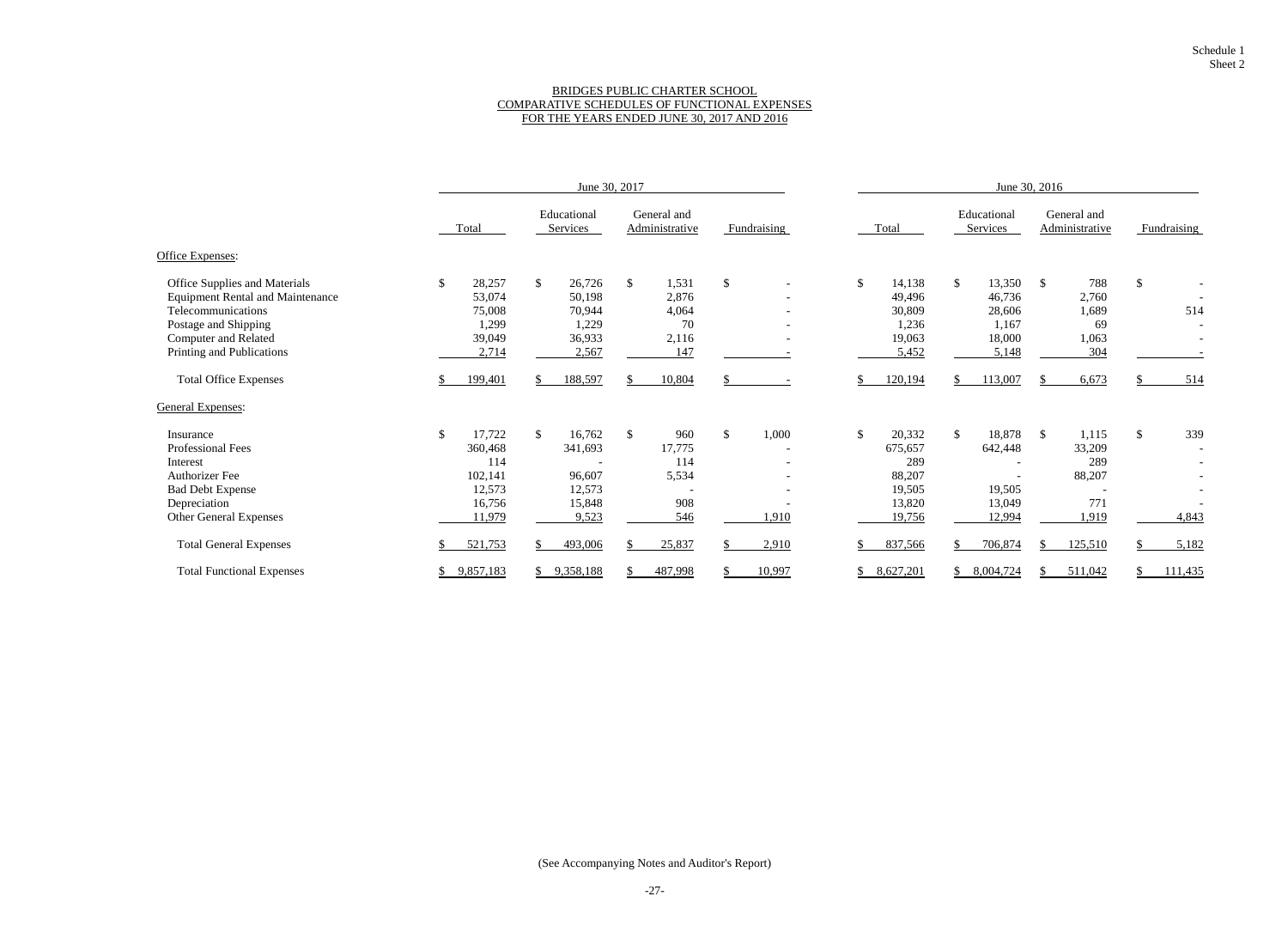## BRIDGES CHARTER SCHOOL COMPARATIVE SCHEDULES OF AVERAGE COST PER STUDENT FOR THE YEARS ENDED JUNE 30, 2017 AND 2016

June 30, 2017

|                             |       | <b>Total Cost</b> |   | <b>Average Cost</b><br>Per Student |
|-----------------------------|-------|-------------------|---|------------------------------------|
| <b>Educational Services</b> |       | 7,831,069         | S | 23,875                             |
| Occupancy                   |       | 1,616,249         |   | 4,928                              |
| General and Administrative  |       | 400,521           |   | 1,221                              |
| Fundraising                 |       | 9,344             |   | 28                                 |
|                             | Total | 9,857,183         |   | 30,052                             |

The above is the average per student cost for the year ended June 30, 2017, and is based on a full time equivalent (FTE) enrollment of 328 students.

#### June 30, 2016

|                             |       |   | <b>Total Cost</b> |   | <b>Average Cost</b><br>Per Student |
|-----------------------------|-------|---|-------------------|---|------------------------------------|
| <b>Educational Services</b> |       | S | 6,907,987         | S | 20,745                             |
| Occupancy                   |       |   | 1,178,780         |   | 3,540                              |
| General and Administrative  |       |   | 446,277           |   | 1,340                              |
| Fundraising                 |       |   | 94,157            |   | 283                                |
|                             | Total |   | 8,627,201         |   | 25,908                             |

The above is the average per student cost for the year ended June 30, 2016, and is based on a full time equivalent (FTE) enrollment of 333 students.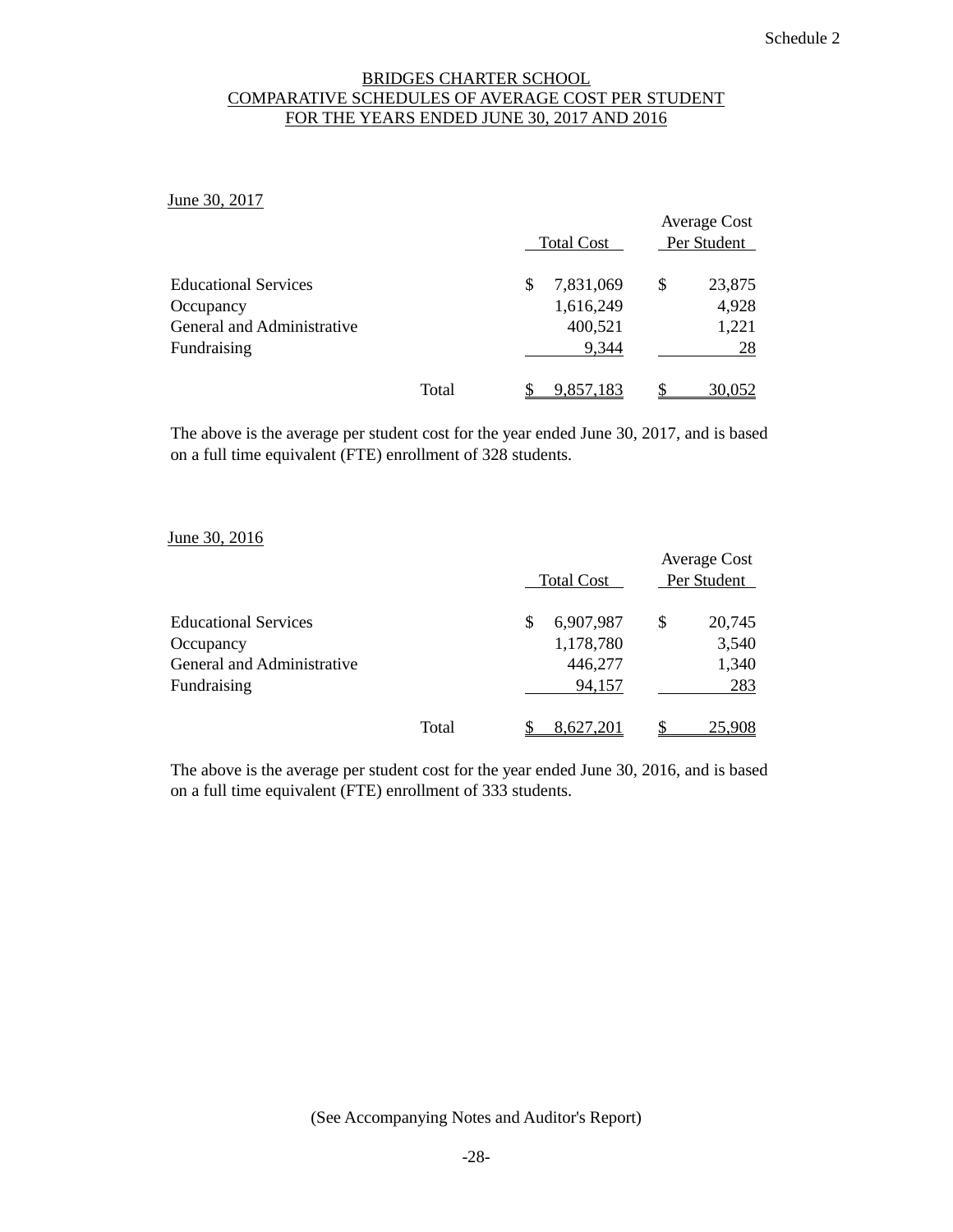#### BRIDGES PUBLIC CHARTER SCHOOL SCHEDULE OF EXPENDITURES OF FEDERAL AWARDS FOR THE YEAR ENDED JUNE 30, 2017

|                                                                   | Federal               | Pass-Through       | Program                  |                      | Grant                     | Refundable               | <b>Current Year Activity</b> |                                      | Grant                          | Refundable            |
|-------------------------------------------------------------------|-----------------------|--------------------|--------------------------|----------------------|---------------------------|--------------------------|------------------------------|--------------------------------------|--------------------------------|-----------------------|
| Federal Grantor/Pass Through Grantor Program Title                | <b>CFDA</b><br>Number | Grantors<br>Number | or Award<br>Amount       | Period of Award      | Receivable<br>at $7/1/16$ | Advance at<br>7/1/16     | Receipts                     | <b>Disbursements</b><br>Expenditures | Receivable<br>at $6/30/17$     | Advance at<br>6/30/17 |
|                                                                   |                       |                    |                          |                      |                           |                          |                              |                                      |                                |                       |
| <b>U.S. Department of Education:</b>                              |                       |                    |                          |                      |                           |                          |                              |                                      |                                |                       |
| Passed Through the District of Columbia:                          |                       |                    |                          |                      |                           |                          |                              |                                      |                                |                       |
| Title I, Part A, Grants to Local Educational Agencies             | 84.010A               | 72010A             | \$101,068                | 07/01/16 to 09/30/17 | \$                        | \$                       | 100,432<br>-S                | -S<br>101,068                        | 636<br>-S                      | \$                    |
| Title II, Part A, Preparing, Training and Recruiting High Quality |                       |                    |                          |                      |                           |                          |                              |                                      |                                |                       |
| Teachers and Principals                                           | 84.367A               | 72367A             | 25,339<br>\$.            | 07/01/16 to 09/30/17 |                           |                          | 11,126                       | 25,339                               | 14,213                         |                       |
| Title III, English Language Acquisition Grants                    | 84.365A               | 72365A             | 17,771<br>S              | 07/01/16 to 09/30/17 |                           |                          |                              | 17,771                               | 17,771                         |                       |
| Title III, English Language Acquisition Grants                    | 84.365A               | 62365A             | 13,716<br>- \$           | 07/01/15 to 09/30/16 | 2,493                     |                          | 2,493                        |                                      | $\overline{\phantom{a}}$       |                       |
| Special Education - IDEA 611, Grants to Local Education Agencies  | 84.027A               | 72027A             | 65,490<br>\$.            | 07/01/16 to 09/30/17 |                           |                          | 65,406                       | 65,490                               | 84                             |                       |
| Special Education - IDEA 619, Preschool Grants to Local           |                       |                    |                          |                      |                           |                          |                              |                                      |                                |                       |
| <b>Education Agencies</b>                                         | 84.173A               | 72173A             | \$<br>4,171              | 07/01/16 to 09/30/17 |                           |                          | 4,171                        | 4,171                                |                                |                       |
| Special Education - IDEA 619, Preschool Grants to Local           |                       |                    |                          |                      |                           |                          |                              |                                      |                                |                       |
| <b>Education Agencies</b>                                         | 84.173A               | 62173A             | 3,478<br>S               | 07/01/15 to 09/30/16 | 1,111                     |                          | 1,111                        |                                      |                                |                       |
| Scholarships for Opportunity and Results Act (SOAR)               | 84.370C               | <b>CHOICE</b>      | \$<br>375,000            | 08/12/16 to 08/12/18 |                           |                          | 226,662                      | 300,826                              | 74,164                         |                       |
| Scholarships for Opportunity and Results Act (SOAR)               | 84.370C               | <b>CHOICE</b>      | 547,500<br><sup>\$</sup> | 08/12/16 to 08/12/18 |                           | $\overline{\phantom{a}}$ | 545,537                      | 545,537                              |                                |                       |
| Scholarships for Opportunity and Results Act (SOAR)               | 84.370C               | <b>CHOICE</b>      | 69,606<br><sup>\$</sup>  | 08/12/16 to 08/12/17 |                           |                          | 65,856                       | 69,606                               | 3,750                          |                       |
| Scholarships for Opportunity and Results Act (SOAR)               | 84.370C               | N/A                | 78,284<br>S              | 07/02/15 to 07/10/16 | 12,750                    |                          | 12,750                       |                                      |                                |                       |
|                                                                   |                       |                    |                          |                      |                           |                          |                              |                                      |                                |                       |
| Subtotal Passed through District of Columbia Government           |                       |                    |                          |                      | 16,354                    |                          | \$1,035,544                  | \$1,129,808                          | <sup>\$</sup><br>110,618       |                       |
| Passed Through Eagle Academy Public Charter School:               |                       |                    |                          |                      |                           |                          |                              |                                      |                                |                       |
| Title Vb, Charter School Program Dissemination                    | 84.287M               | N/A                | 3,000<br>\$.             | N/A                  | \$                        | -\$                      | 3,000<br>-\$                 | 3,000<br><sup>\$</sup>               | -S                             | - \$                  |
| Passed Through the Flamboyan Foundation:                          |                       |                    |                          |                      |                           |                          |                              |                                      |                                |                       |
| Scholarships Opportunity and Results Act (SOAR)                   | 84.370C               | N/A                | 27,163<br>S.             | 07/01/16 to 06/30/17 |                           |                          | 24,659                       | 27,163                               | 2,504                          |                       |
| Total U.S. Department of Education                                |                       |                    |                          |                      | 16,354                    |                          | 1,063,203<br>$\mathbb{S}$    | \$1,159,971                          | 113,122                        |                       |
| U.S. Department of Agriculture:                                   |                       |                    |                          |                      |                           |                          |                              |                                      |                                |                       |
| Passed Through the District of Columbia:                          |                       |                    |                          |                      |                           |                          |                              |                                      |                                |                       |
| <b>Donated Commodities</b>                                        | 10.555                | $\rm N/A$          | N/A                      | 07/01/16 to 09/30/17 | $\mathbb{S}$              | \$                       | $\mathbb{S}$<br>9,362        | 9,362<br>-S                          | -S<br>$\overline{\phantom{a}}$ | \$                    |
|                                                                   |                       |                    | N/A                      | 07/01/16 to 06/30/17 |                           |                          |                              |                                      |                                |                       |
| National School Lunch Program                                     | 10.555                | $\rm N/A$          |                          | 07/01/15 to 06/30/16 |                           |                          | 79,887                       | 97,041                               | 17,154<br>8,490                |                       |
| National School Lunch Program                                     | 10.555                | $\rm N/A$          | N/A                      |                      | 20,297                    |                          | 11,807                       | $\overline{\phantom{a}}$             |                                |                       |
| National School Lunch Program                                     | 10.555                | N/A                | N/A                      | 07/01/14 to 06/30/15 | 26,558                    |                          |                              |                                      | 26,558                         |                       |
| School Breakfast Program                                          | 10.553                | N/A                | N/A                      | 07/01/16 to 06/30/17 |                           |                          | 46,418                       | 55,787                               | 9,369                          |                       |
| School Breakfast Program                                          | 10.553                | N/A                | N/A                      | 07/01/15 to 06/30/16 | 11,161                    | $\overline{\phantom{a}}$ | 6,642                        |                                      | 4,519                          |                       |
| School Breakfast Program                                          | 10.553                | N/A                | N/A                      | 07/01/14 to 06/30/15 | 13,250                    |                          |                              |                                      | 13,250                         |                       |
| Fresh Fruit and Vegetable Program                                 | 10.582                | N/A                | \$8,610                  | 07/01/16 to 06/30/17 |                           |                          | 5,776                        | 8,610                                | 2,834                          |                       |
| Total U.S. Department of Agriculture                              |                       |                    |                          |                      | 71,266                    |                          | 159,892                      | 170,800                              | 82,174                         |                       |
| <b>Total Federal Awards</b>                                       |                       |                    |                          |                      | 87,620                    |                          | $\frac{$1,223,095}{}$        | \$1,330,771                          | 195,296<br>S.                  |                       |
|                                                                   |                       |                    |                          |                      |                           |                          |                              |                                      |                                |                       |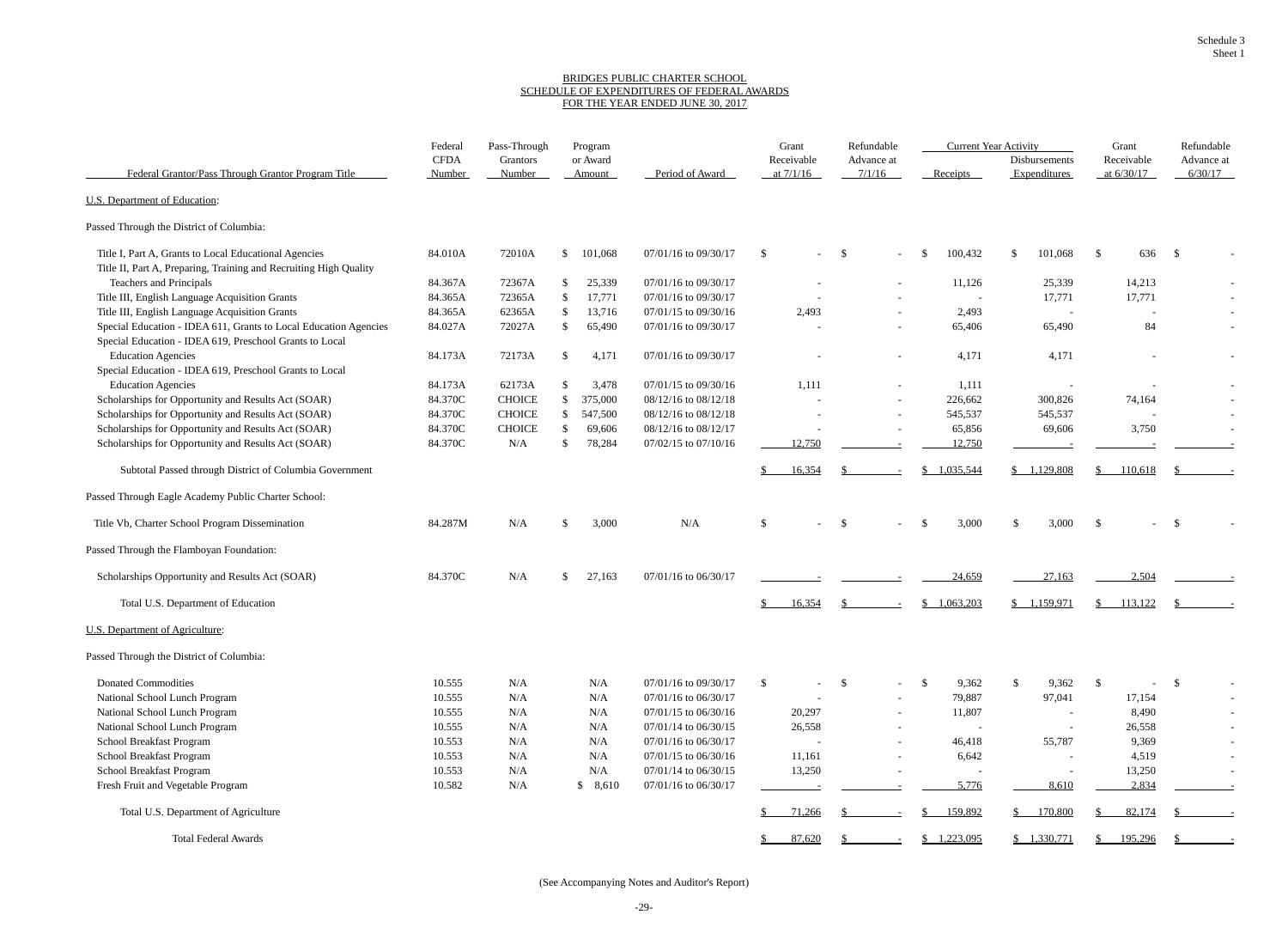## BRIDGES PUBLIC CHARTER SCHOOL SCHEDULE OF EXPENDITURES OF FEDERAL AWARDS FOR THE YEAR ENDED JUNE 30, 2017

| Summary by CFDA                                                     |         |                                  |
|---------------------------------------------------------------------|---------|----------------------------------|
| Programs                                                            | CFDA#   | Amount of<br><b>Expenditures</b> |
| Title I, Part A, Grants to Local Educational Agencies               | 84.010A | \$<br>101,068                    |
| Title II, Part A, Preparing, Training and Recruiting High           |         |                                  |
| <b>Quality Teachers and Principals</b>                              | 84.367A | 25,339                           |
| Title III, English Language Acquisition Grants                      | 84.365A | 17,771                           |
| Special Education - IDEA 611, Grants to Local Education<br>Agencies | 84.027A | 65,490                           |
| Special Education - IDEA 619, Preschool Grants to Local             |         |                                  |
| <b>Education Agencies</b>                                           | 84.173A | 4,171                            |
| Scholarships for Opportunity and Results Act (SOAR)                 | 84.370C | 943,132                          |
| Title Vb, Charter School Program Dissemination                      | 84.287M | 3,000                            |
| Donated Commodities                                                 | 10.555  | 9,362                            |
| National School Lunch Program                                       | 10.555  | 97,041                           |
| School Breakfast Program                                            | 10.553  | 55,787                           |
| Fresh Fruit and Vegetable Program                                   | 10.582  | 8,610                            |
| <b>Total Federal Awards</b>                                         |         | 1,330,771                        |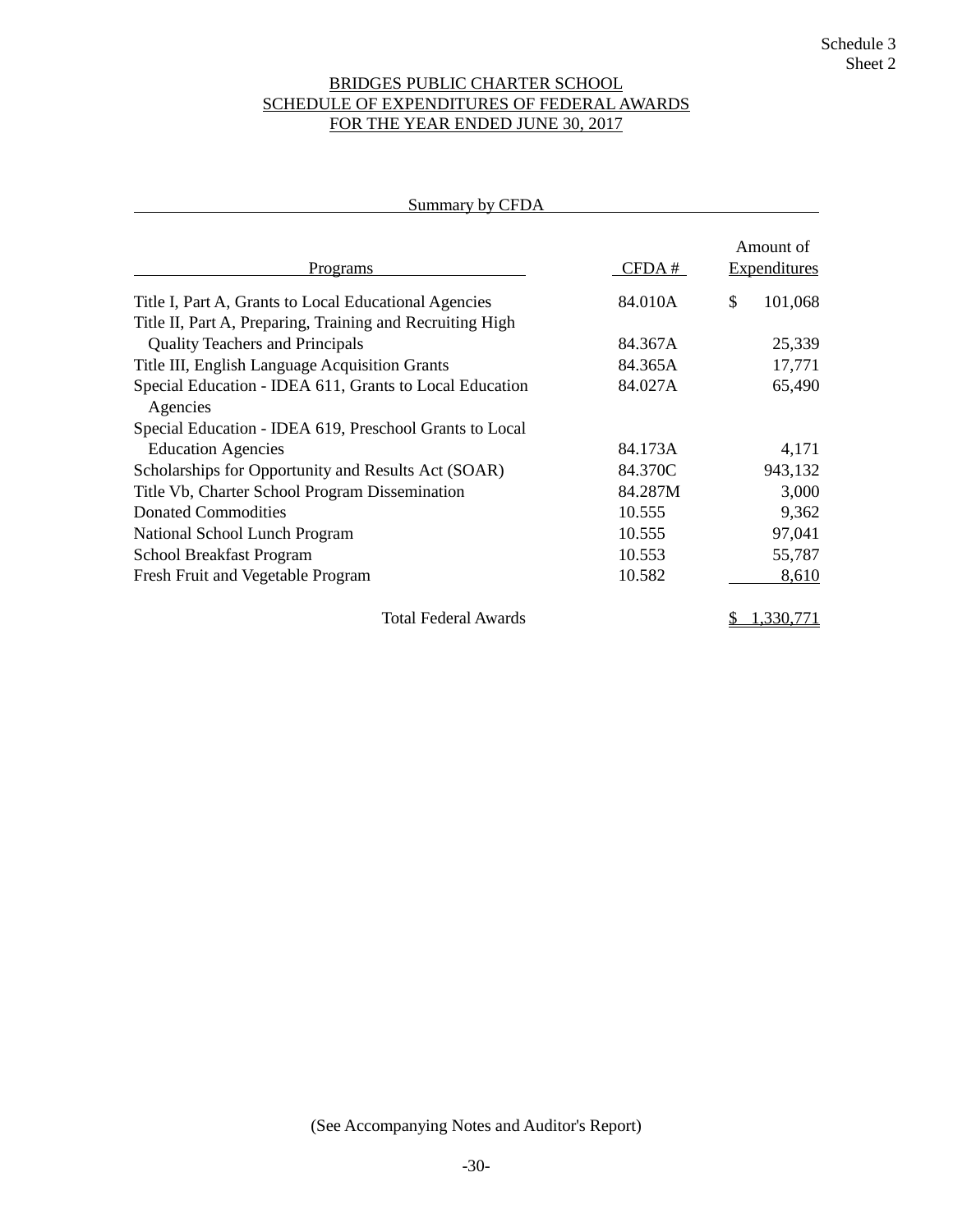## BRIDGES PUBLIC CHARTER SCHOOL NOTES TO SCHEDULE OF EXPENDITURES OF FEDERAL AWARDS FOR THE YEAR ENDED JUNE 30, 2017

## Note 1 - Basis of Presentation:

The accompanying schedule of expenditures of federal awards (the schedule) includes the federal award activity of the Charter School under programs of the federal government for the year ended June 30, 2017. The information in this schedule is presented in accordance with the requirements of Title 2 U.S. *Code of Federal Regulations* Part 200, *Uniform Administrative Requirements, Cost Principles, and Audit Requirements for Federal Awards* (Uniform Guidance). Because the schedule presents only a selected portion of the operations of the Charter School, it is not intended to and does not present the financial position, changes in net assets, or cash flows of the Charter School.

## Note 2 - Summary of Significant Accounting Policies:

Expenditures reported on the schedule are reported on the accrual basis of accounting. Such expenditures are recognized following the cost principles contained in the Uniform Guidance, wherein certain types of expenditures are not allowable or are limited as to reimbursement.

The Charter School has elected not to use the 10 percent de minimis indirect cost rate as allowed under the Uniform Guidance.

## Note 3 - Major Program Selection:

The major Federal Award Program selected for testing is as follows:

## U.S. Department of Education

- Scholarships for Opportunity and Results Act (SOAR)

The requirements of the Office of Management and Budget Uniform Guidance dictate all major programs as determined by the auditor on a risk-based approach and/or at least 40% (20% for low risk auditees) of all federal awards be subject to specific control and compliance testing. For the Bridges Public Charter School, the program subject to these requirements is as listed above. The total expenditures of this program represents 70.87% of the total federal expenditures.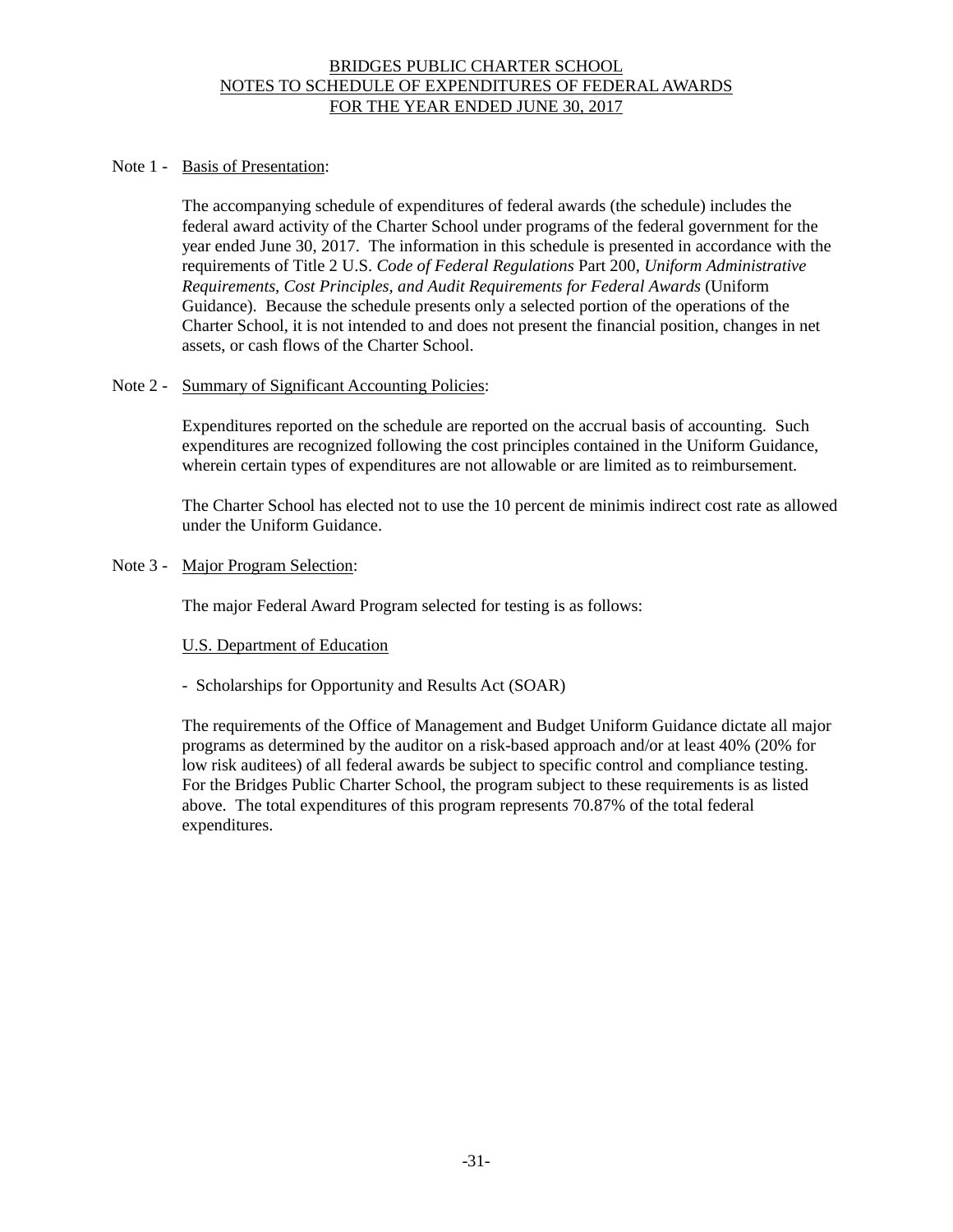## BRIDGES PUBLIC CHARTER SCHOOL NOTES TO SCHEDULE OF EXPENDITURES OF FEDERAL AWARDS FOR THE YEAR ENDED JUNE 30, 2017

## Note 3 - Major Program Selection: (Continued)

| Programs                                                  | CFDA#   |    | Amount of<br>Expenditures |
|-----------------------------------------------------------|---------|----|---------------------------|
|                                                           |         |    |                           |
| Title I, Part A, Grants to Local Educational Agencies     | 84.010A | \$ | 101,068                   |
| Title II, Part A, Preparing, Training and Recruiting High |         |    |                           |
| <b>Quality Teachers and Principals</b>                    | 84.367A |    | 25,339                    |
| Title III, English Language Acquisition Grants            | 84.365A |    | 17,771                    |
| Special Education - IDEA 611, Grants to Local Education   |         |    |                           |
| Agencies                                                  | 84.027A |    | 65,490                    |
| Special Education - IDEA 619, Preschool Grants to Local   |         |    |                           |
| <b>Education Agencies</b>                                 | 84.173A |    | 4,171                     |
| Scholarships for Opportunity and Results Act (SOAR)       | 84.370C |    | 943,132*                  |
| Title Vb, Charter School Program Dissemination            | 84.287M |    | 3,000                     |
| <b>Donated Commodities</b>                                | 10.555  |    | 9,362                     |
| National School Lunch Program                             | 10.555  |    | 97,041                    |
| School Breakfast Program                                  | 10.553  |    | 55,787                    |
| Fresh Fruit and Vegetable Program                         | 10.582  |    | 8,610                     |
|                                                           |         |    |                           |
| <b>Total Federal Awards</b>                               |         | S  | 1,330,771                 |

\* Denotes Major Program

## Note 4 - Major Program Disclosure:

#### I. U.S. Department of Education

## 1) Scholarships for Opportunity and Results Act (SOAR)

To provide low-income parents residing in the District of Columbia (District) with expanded options for the education of their children.

This program is part of a broader school improvement effort in the District that is founded on the belief that all education sectors (public schools, public charter schools, and nonpublic schools) can offer quality education experiences for the District's students, and that those students who are the most economically disadvantaged have the least access to such experiences.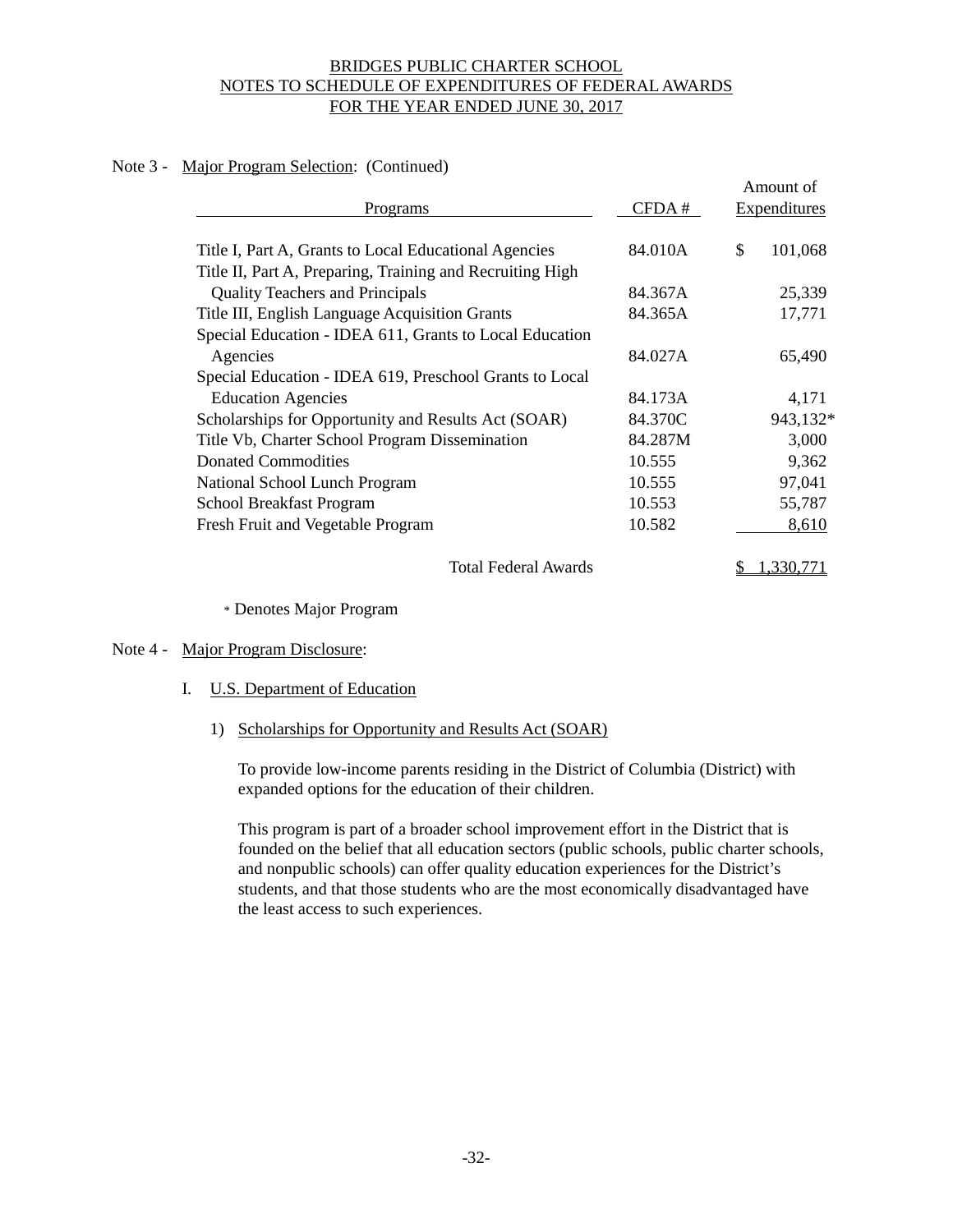# Kendall, Prebola and Jones, LLC

Certified Public Accountants

Board of Trustees Bridges Public Charter School 100 Gallatin Street, NE Washington, DC 20011

# INDEPENDENT AUDITOR'S REPORT ON INTERNAL CONTROL OVER FINANCIAL REPORTING AND ON COMPLIANCE AND OTHER MATTERS BASED ON AN AUDIT OF FINANCIAL STATEMENTS PERFORMED IN ACCORDANCE WITH *GOVERNMENT AUDITING STANDARDS*

We have audited in accordance with auditing standards generally accepted in the United States of America and the standards applicable to financial audits contained in *Government Auditing Standards*, issued by the Comptroller General of the United States, the financial statements of Bridges Public Charter School (a nonprofit organization), which comprise the statement of financial position as of June 30, 2017, and the related statements of activities and cash flows for the year then ended, and the related notes to the financial statements, and have issued our report thereon dated December 21, 2017.

#### *Internal Control Over Financial Reporting*

In planning and performing our audit of the financial statements, we considered Bridges Public Charter School's internal control over financial reporting (internal control) to determine the audit procedures that are appropriate in the circumstances for the purpose of expressing our opinion on the financial statements, but not for the purpose of expressing an opinion on the effectiveness of Bridges Public Charter School's internal control. Accordingly, we do not express an opinion on the effectiveness of the Charter School's internal control.

A *deficiency in internal control* exists when the design or operation of a control does not allow management or employees, in the normal course of performing their assigned functions, to prevent, or detect and correct, misstatements on a timely basis. A *material weakness* is a deficiency, or a combination of deficiencies, in internal control, such that there is a reasonable possibility that a material misstatement of the entity's financial statements will not be prevented, or detected and corrected on a timely basis. A *significant deficiency* is a deficiency, or a combination of deficiencies, in internal control that is less severe than a material weakness, yet important enough to merit attention by those charged with governance.

Our consideration of internal control was for the limited purpose described in the first paragraph of this section and was not designed to identify all deficiencies in internal control that might be material weaknesses or significant deficiencies. Given these limitations, during our audit we did not identify any deficiencies in internal control that we consider to be material weaknesses. However, material weaknesses may exist that have not been identified.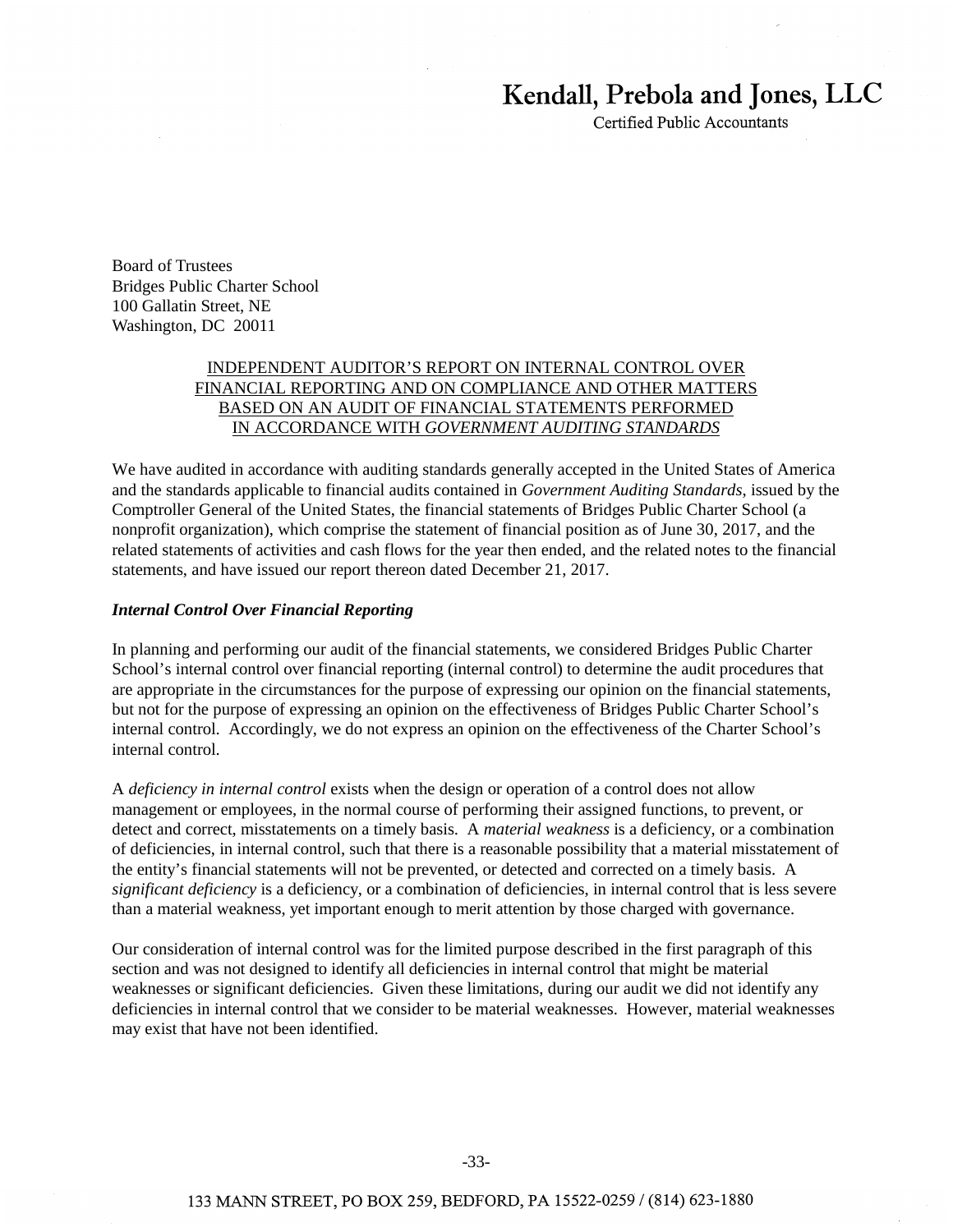# *Compliance and Other Matters*

As part of obtaining reasonable assurance about whether Bridges Public Charter School's financial statements are free from material misstatement, we performed tests of its compliance with certain provisions of laws, regulations, contracts and grant agreements, noncompliance with which could have a direct and material effect on the determination of financial statement amounts. However, providing an opinion on compliance with those provisions was not an objective of our audit and accordingly, we do not express such an opinion. The results of our tests disclosed no instances of noncompliance or other matters that are required to be reported under *Government Auditing Standards*.

# *Purpose of this Report*

The purpose of this report is solely to describe the scope of our testing of internal control and compliance and the results of that testing, and not to provide an opinion on the effectiveness of the Charter School's internal control or on compliance. This report is an integral part of an audit performed in accordance with *Government Auditing Standards* in considering the Charter School's internal control and compliance. Accordingly, this communication is not suitable for any other purpose.

Kendall, Prebola and Jones

Certified Public Accountants

Bedford, Pennsylvania December 21, 2017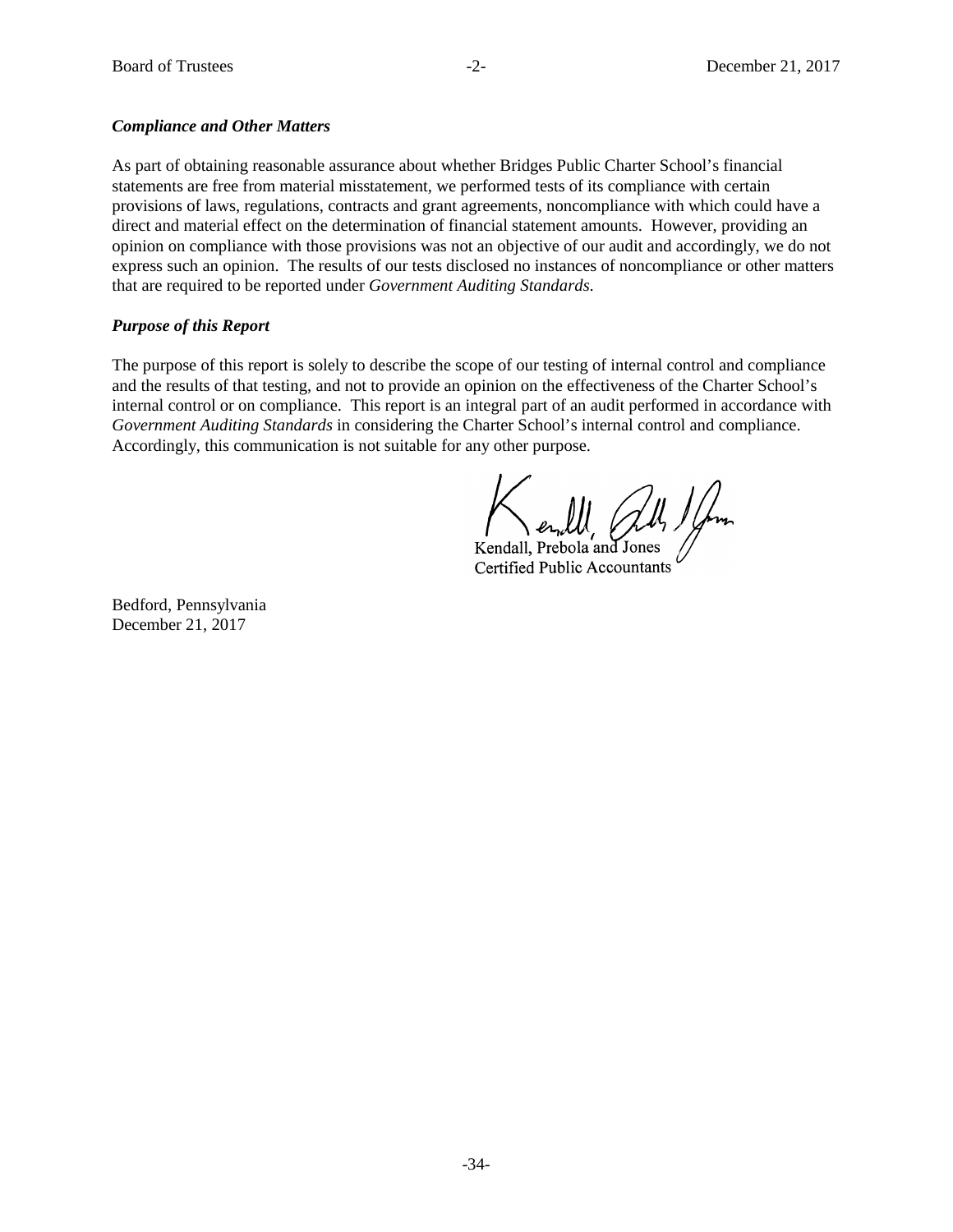# Kendall, Prebola and Jones, LLC

Certified Public Accountants

Board of Trustees Bridges Public Charter School 100 Gallatin Street, NE Washington, DC 20011

## INDEPENDENT AUDITOR'S REPORT ON COMPLIANCE FOR EACH MAJOR PROGRAM AND ON INTERNAL CONTROL OVER COMPLIANCE REQUIRED BY THE UNIFORM GUIDANCE

#### *Report on Compliance for Each Major Federal Program*

We have audited the Bridges Public Charter School's (a nonprofit organization) compliance with the types of compliance requirements described in the *OMB Compliance Supplement* that could have a direct and material effect on each of Bridges Public Charter School's major federal programs for the year ended June 30, 2017. The Bridges Public Charter School's major federal programs are identified in the summary of auditor's results section of the accompanying schedule of findings and questioned costs and in the notes to the schedule of expenditures of federal awards.

#### *Management's Responsibility*

Management is responsible for compliance with federal statutes, regulations, and terms and conditions of its federal awards applicable to its federal programs.

#### *Auditor's Responsibility*

Our responsibility is to express an opinion on compliance for each of the Bridges Public Charter School's major federal programs based on our audit of the types of compliance requirements referred to above. We conducted our audit of compliance in accordance with auditing standards generally accepted in the United States of America; the standards applicable to financial audits contained in *Government Auditing Standards*, issued by the Comptroller General of the United States; and the audit requirements of Title 2 U.S. *Code of Federal Regulations* Part 200, *Uniform Administrative Requirements, Cost Principles, and Audit Requirements for Federal Awards* (Uniform Guidance). Those standards and the Uniform Guidance require that we plan and perform the audit to obtain reasonable assurance about whether noncompliance with the types of compliance requirements referred to above that could have a direct and material effect on a major federal program occurred. An audit includes examining, on a test basis, evidence about the Bridges Public Charter School's compliance with those requirements and performing such other procedures as we considered necessary in the circumstances.

We believe that our audit provides a reasonable basis for our opinion on compliance for each major federal program. However, our audit does not provide a legal determination of the Bridges Public Charter School's compliance.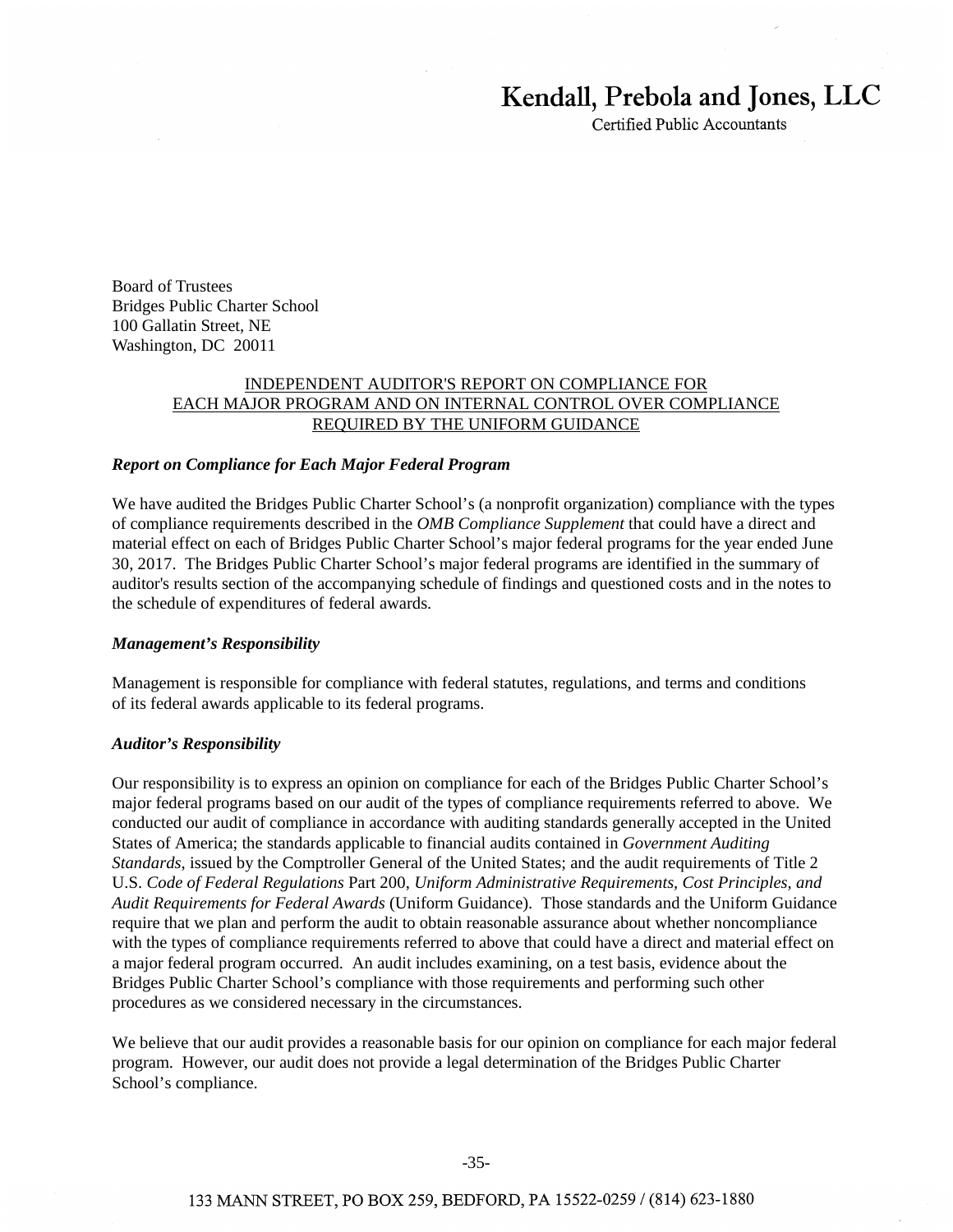#### *Opinion on Each Major Federal Award Program*

In our opinion, the Bridges Public Charter School, complied, in all material respects, with the types of compliance requirements referred to above that could have a direct and material effect on each of its major federal programs for the year ended June 30, 2017.

#### *Report on Internal Control Over Compliance*

Management of the Bridges Public Charter School is responsible for establishing and maintaining effective internal control over compliance with the types of requirements referred to above. In planning and performing our audit of compliance, we considered the Bridges Public Charter School's internal control over compliance with the types of requirements that could have a direct and material effect on each major federal program to determine the auditing procedures that are appropriate in the circumstances for the purpose of expressing an opinion on compliance for each major federal program and to test and report on internal control over compliance in accordance with the Uniform Guidance, but not for the purpose of expressing an opinion on the effectiveness of internal control over compliance. Accordingly, we do not express an opinion on the effectiveness of the Bridges Public Charter School's internal control over compliance.

A *deficiency in internal control over compliance* exists when the design or operation of a control over compliance does not allow management or employees, in the normal course of performing their assigned functions, to prevent, or detect and correct, noncompliance with a type of compliance requirement of a federal program on a timely basis. A *material weakness in internal control over compliance* is a deficiency, or a combination of deficiencies, in internal control over compliance, such that there is a reasonable possibility that material noncompliance with a type of compliance requirement of a federal program will not be prevented, or detected and corrected, on a timely basis. A *significant deficiency in internal control over compliance* is a deficiency, or a combination of deficiencies, in internal control over compliance with a type of compliance requirement of a federal program that is less severe than a material weakness in internal control over compliance, yet important enough to merit attention by those charged with governance.

Our consideration of internal control over compliance was for the limited purpose described in the first paragraph of this section and was not designed to identify all deficiencies in internal control over compliance that might be material weaknesses or significant deficiencies. We did not identify any deficiencies in internal control over compliance that we consider to be material weaknesses. However, material weaknesses may exist that have not been identified.

The purpose of this report on internal control over compliance is solely to describe the scope of our testing of internal control over compliance and the results of that testing based on the requirements of the Uniform Guidance. Accordingly, this report is not suitable for any other purpose.

Kendall, Prebola and Jones Certified Public Accountants

Bedford, Pennsylvania December 21, 2017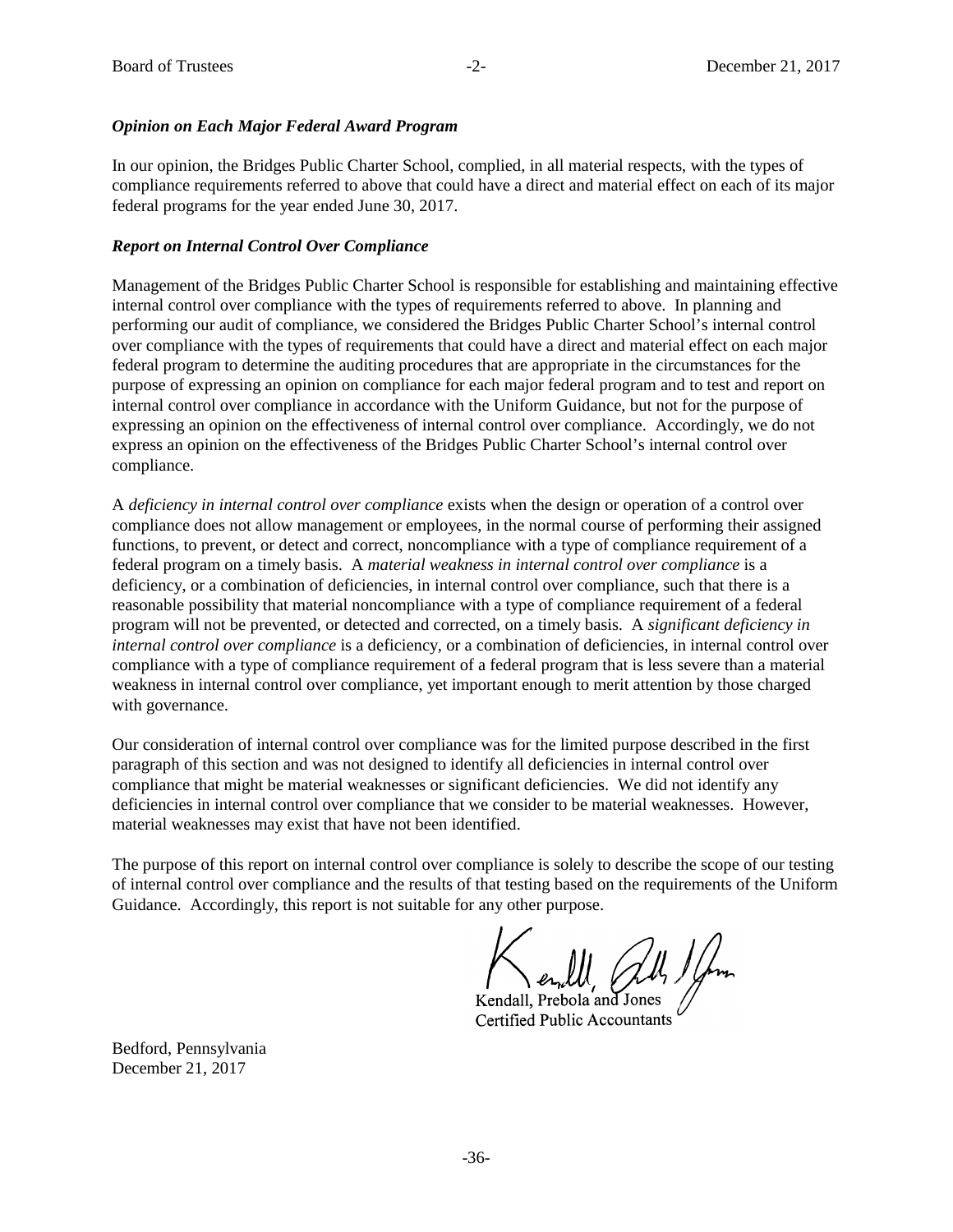# BRIDGES PUBLIC CHARTER SCHOOL SUMMARY SCHEDULE OF PRIOR AUDIT FINDINGS FOR THE YEAR ENDED JUNE 30, 2017

There were no audit findings in the prior year.